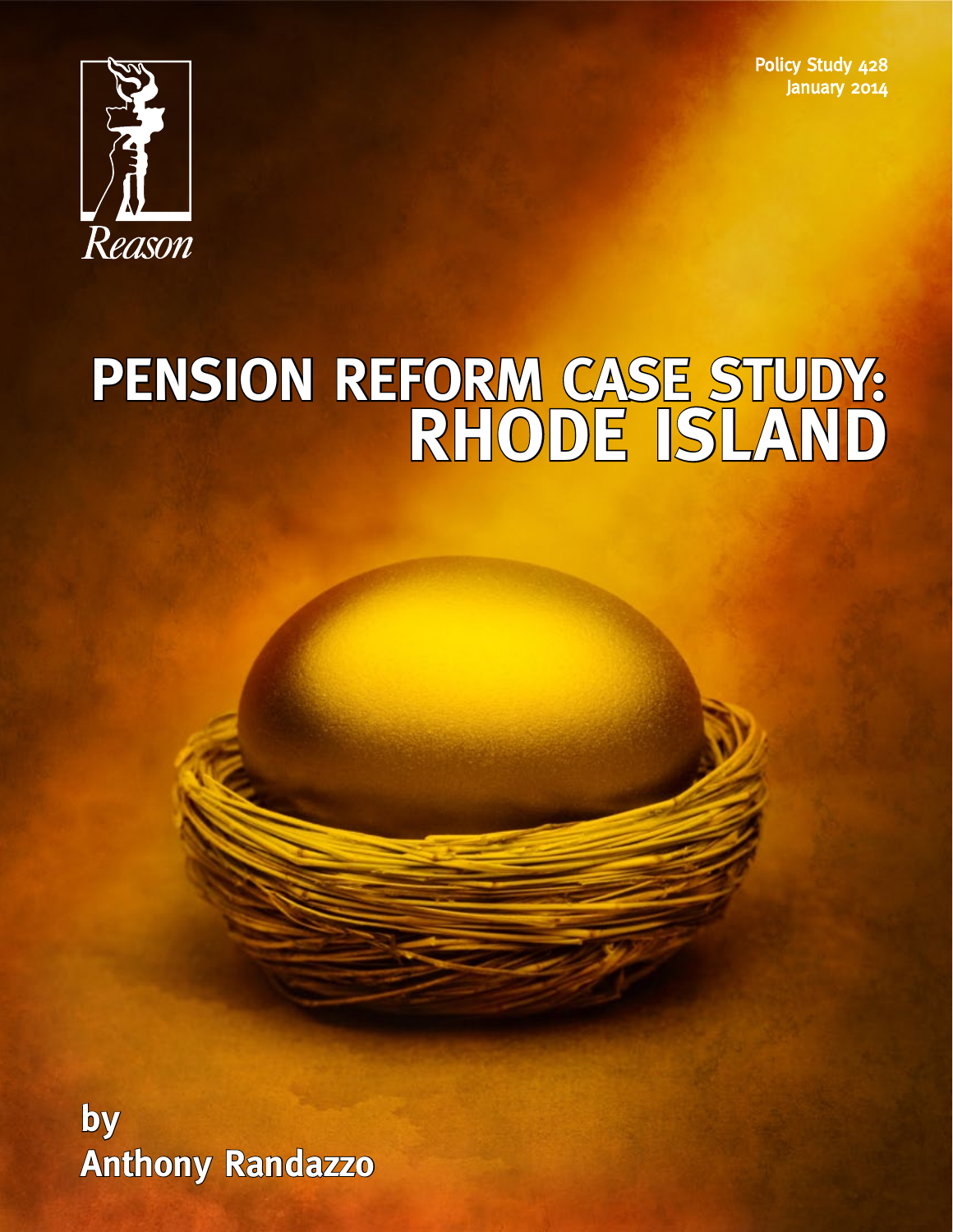## **Reason Foundation**

Reason Foundation's mission is to advance a free society by developing, applying and promoting libertarian principles, including individual liberty, free markets and the rule of law. We use journalism and public policy research to influence the frameworks and actions of policymakers, journalists and opinion leaders.

Reason Foundation's nonpartisan public policy research promotes choice, competition and a dynamic market economy as the foundation for human dignity and progress. Reason produces rigorous, peer-reviewed research and directly engages the policy process, seeking strategies that emphasize cooperation, flexibility, local knowledge and results. Through practical and innovative approaches to complex problems, Reason seeks to change the way people think about issues, and promote policies that allow and encourage individuals and voluntary institutions to flourish.

Reason Foundation is a tax-exempt research and education organization as defined under IRS code  $501(c)(3)$ . Reason Foundation is supported by voluntary contributions from individuals, foundations and corporations. The views are those of the author, not necessarily those of Reason Foundation or its trustees.

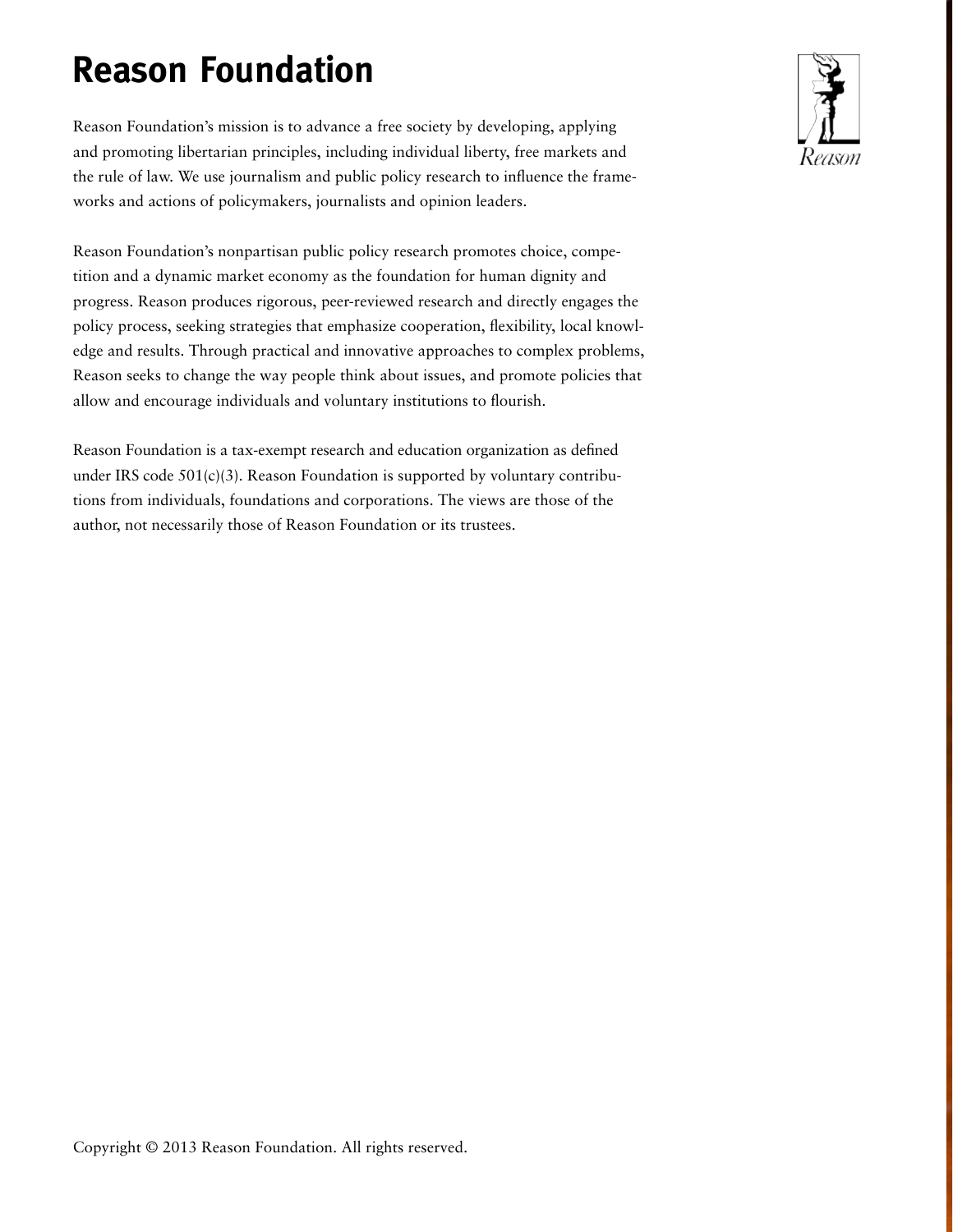## **Pension Reform Case Study:**

## **Rhode Island**

#### **By Anthony Randazzo**

#### **Executive Summary**

In 2011, the Rhode Island General Assembly passed a major pension-reform bill that suspended cost-of-living-adjustments for retirees, increased the retirement age and introduced a hybrid defined-benefit/defined-contribution funding system.

Rhode Island has a history of underfunding its pension system. As early as 1993, the net present value of the State Employees' pension fund represented only about 72 percent of the expected liabilities. The Teachers' fund was in worse shape. Although funding levels improved through the 1990s, they rapidly deteriorated after 2000.

Some modest attempts were made by the General Assembly to improve the situation in the mid-2000s, such as raising state employees' minimum retirement age. While these changes slowed the decline of Rhode Island's pension fund stability, they did not adequately address the unfunded liabilities already built into the system.

In 2011, State Treasurer Gina Raimondo commissioned an independent actuarial assessment of the pension system because of the threat it posed to the state's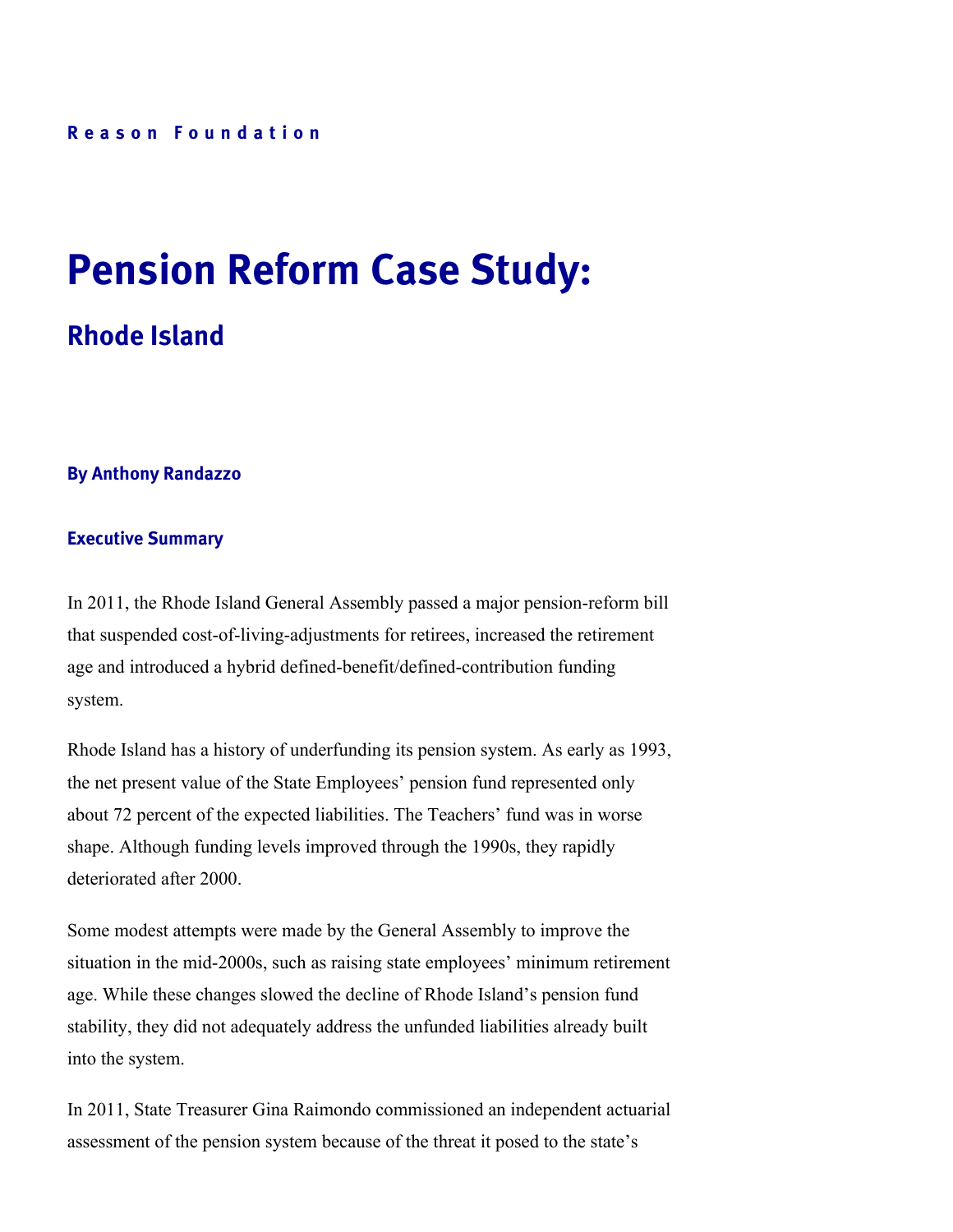finances. This assessment showed an unfunded pension liability of \$6.8 billion, implying that the system was less than 50 percent funded relative to its obligations.

Rhode Island Governor Lincoln Chafee and Treasurer Raimondo worked with leaders in the state legislature to highlight the problem and make the case for reform. They also engaged the state's various communities and key stakeholders before making detailed proposed reforms. The subsequent Rhode Island Retirement Security Act of 2011 (RIRSA) combined conventional methods for adjusting labor contracts with some innovative approaches.

While Rhode Island still faces challenges in the wake of its historic reform effort, the reform effort offers lessons for other states and municipalities facing significant unfunded pension liabilities:

- **Policymakers must be determined to drive reform**. Attempts at pension reform in Rhode Island did not start with Treasurer Raimondo, but she was the driving force in the development and implementation of the most sweeping change, the RIRSA. Starting with her campaign for the Treasurer's office, she was a critical voice in educating the public about the need for pension reform.
- **Policymakers must realistically assess liabilities.** The case for pension reform in Rhode Island was grounded on a realistic assessment of the Employees' Retirement System of Rhode Island's unfunded liabilities and a culture of underfunding the pension system. Pension funds must not try to hide their liabilities behind actuarial assumptions that do not align with real performance.
- **Coalitions can reduce the complexity of legislative debate.** The coalition approach of Gov. Chafee, Treasurer Raimondo, House Speaker Gordon D. Fox and Senate President M. Teresa Paiva Weed ensured that a procedural fight would not hamstring the legislative process of reform.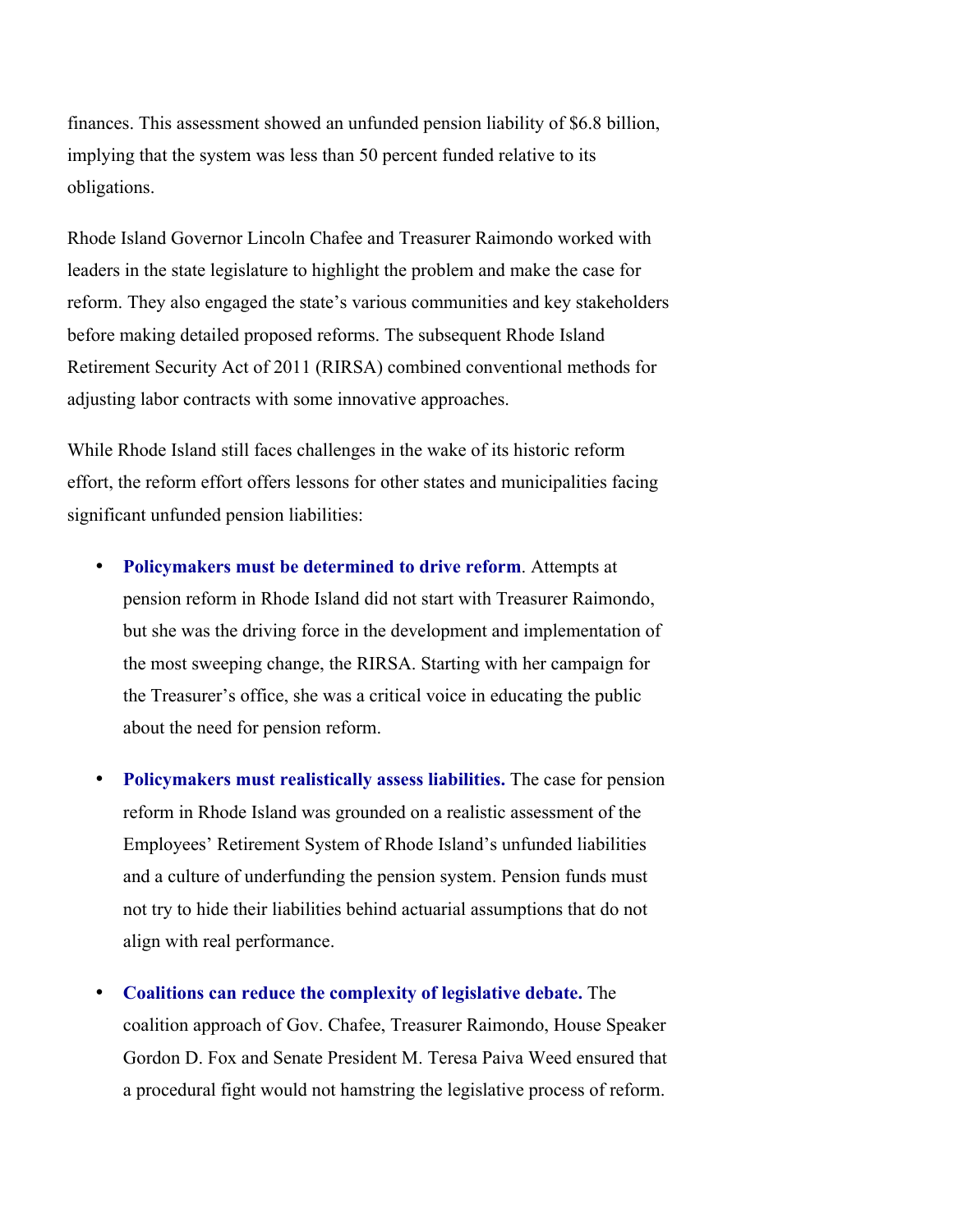Clear communication over the elements of reform also helped the legislative process avoid a major delay.

- **Educating the public matters.** In a state with strong support for publicsector unions, the Pension Advisory Group's approach to holding informational town halls all over the state to hear concerns, answer questions and gather information was helpful in educating the public about the need for and benefits of pension reform.
- **There are many roads to \$0 unfunded liability.** Given the numerous people who have been promised pensions with defined benefits, it would have been enormously challenging to shift everyone immediately to a defined-contribution system. State leaders identified a compromise that allows pension members to retain a significant portion of their promised benefits while also reducing long-term liabilities. The new hybrid system combines a much more limited defined-benefit plan with a definedcontribution plan.
- **Pension reform is more than defined-benefit reform:** Rhode Island wisely adjusted not only its defined-benefit structure to reduce contribution costs, but also the benefit levels by freezing cost-of-living adjustments in the face of high unfunded liabilities and by raising the retirement age to reduce long-term costs.

It remains to be seen whether the reform effort will achieve the savings projected under the RIRSA plan. But Rhode Island appears to have made significant strides in pension reform as long as its future leaders do not return to past practices, and its experience offers an example for other states and municipalities to learn from.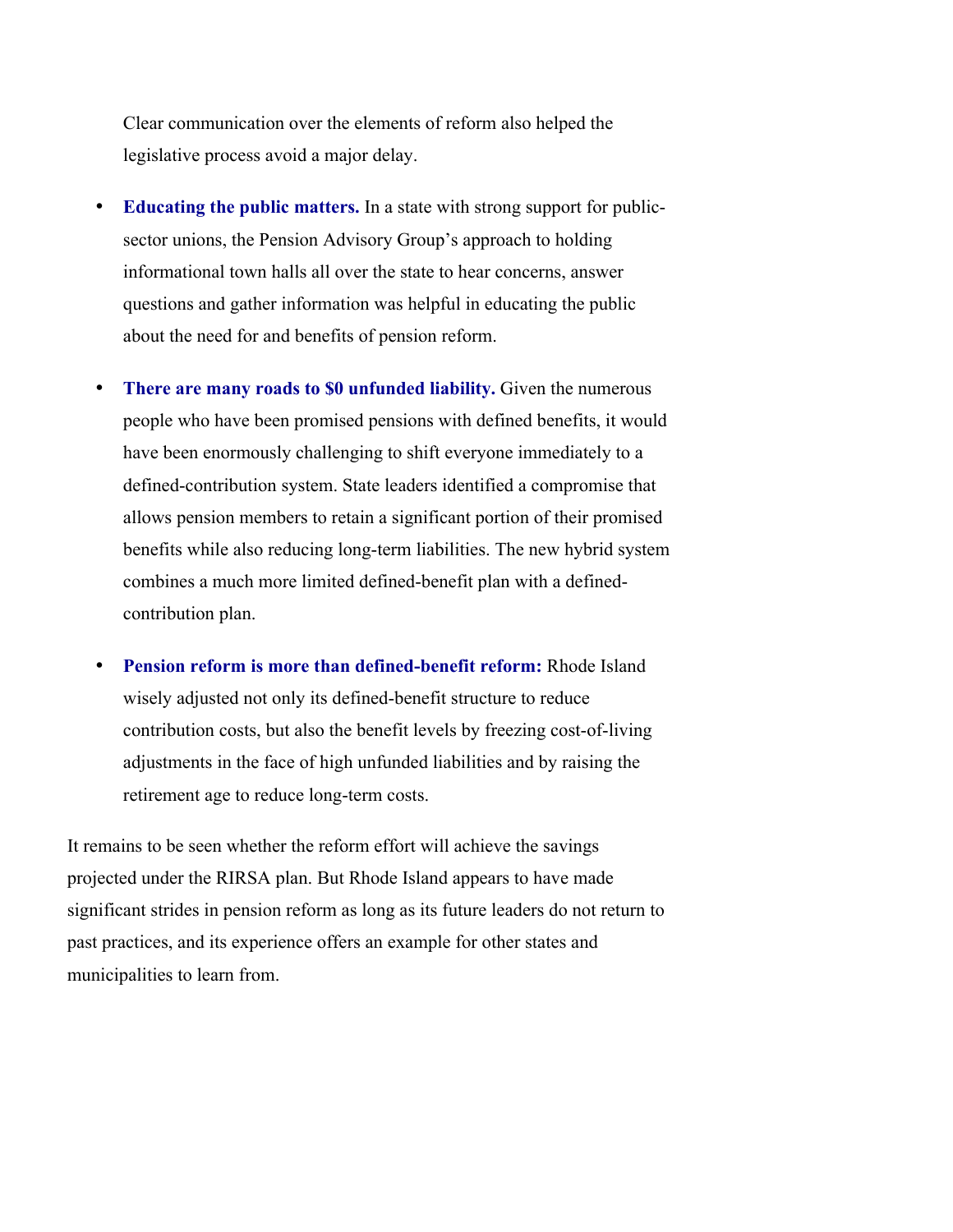## **Table of Contents**

| The Numbers: Rhode Island's State Pension System before Reform  11   |
|----------------------------------------------------------------------|
| The Reform: A Hybrid Defined Benefit/Defined Contribution Approach14 |
|                                                                      |
| C. The Final Bill: The Rhode Island Retirement Security Act of 2011  |
|                                                                      |
|                                                                      |
|                                                                      |
|                                                                      |
|                                                                      |
|                                                                      |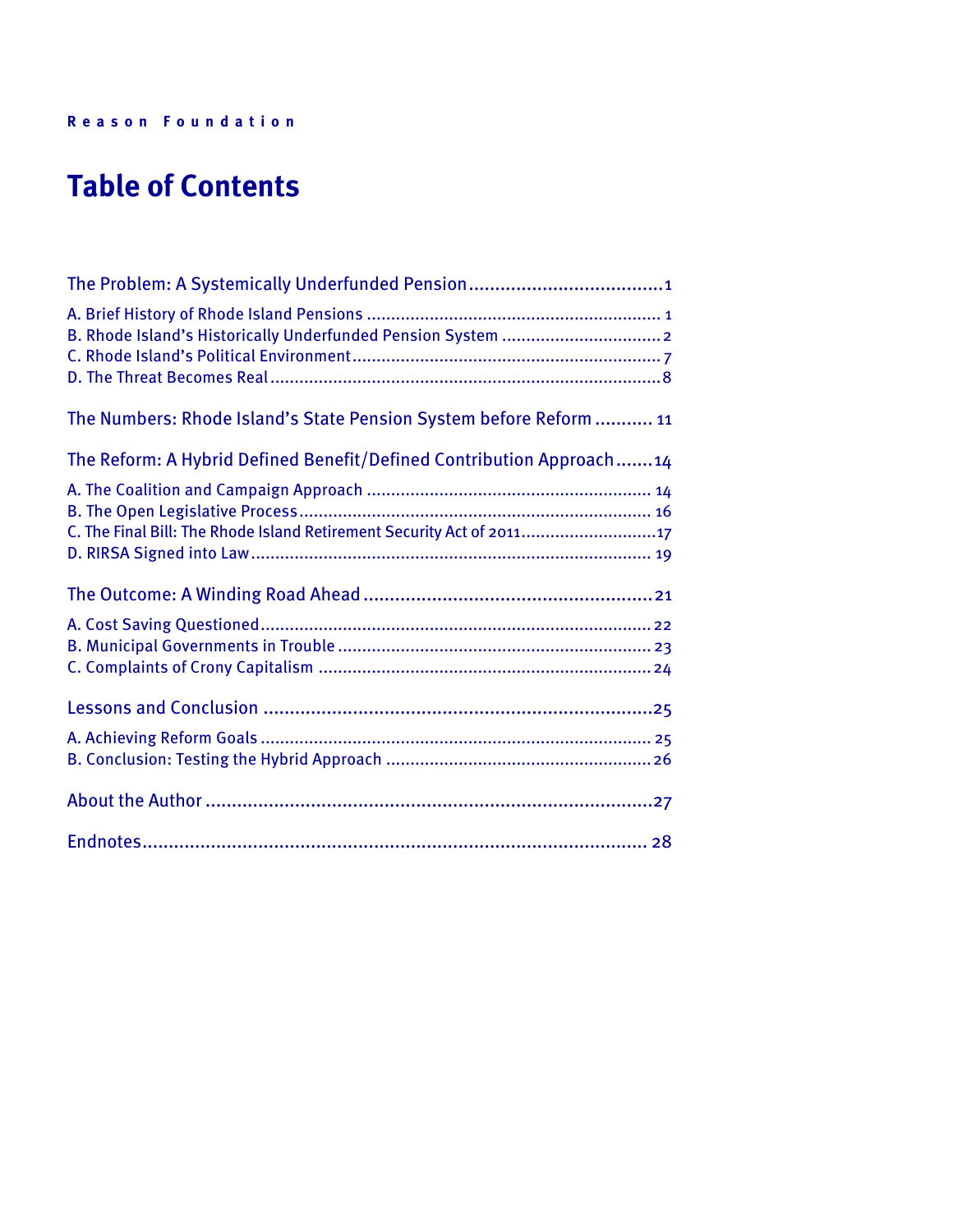### **Part 1**

## **The Problem: A Systemically Underfunded Pension**

On May 23, 2011, Rhode Island State Treasurer Gina Raimondo released a report entitled *Truth in Numbers* that detailed problems with the state's pension system.<sup>1</sup> This was not the first time a state official had warned Rhode Island about such problems, nor the first claim of honest accounting from offices in Providence. But *Truth in Numbers* told a story so stark and unambiguous that the truth was clear to all: the Ocean State was facing "unsustainable costs" in the form of spiraling unfunded liabilities that would either drain the publicemployee pension system or force taxpayers to fill a large fiscal gap.

The numbers bore out the depth of the problem: Contributions to the pension system were consuming 10 percent of tax revenues and were on pace to hit 20 percent by  $2018<sup>2</sup>$ . The \$14.8 billion pension system had more than \$6.8 billion in unfunded liabilities, brought on by perennial mismanagement and exacerbated by the economic recession.3 The bottom line in Treasurer Raimondo's report was a simple choice: the state could continue to ignore these facts with insufficient reforms as it had for the previous 10 years, or it could make the hard choices necessary to prevent the pension system—and by extension the state government—from collapsing.

### A. Brief History of Rhode Island Pensions

Rhode Island founded a pension system for state employees in 1936 to provide retirement, disability, survivor and death benefits.<sup>4</sup> In 1949, the state added a pension plan for teachers, jointly managed with the State Employees' fund, and called it the Employees' Retirement System of Rhode Island (ERSRI).<sup>5</sup>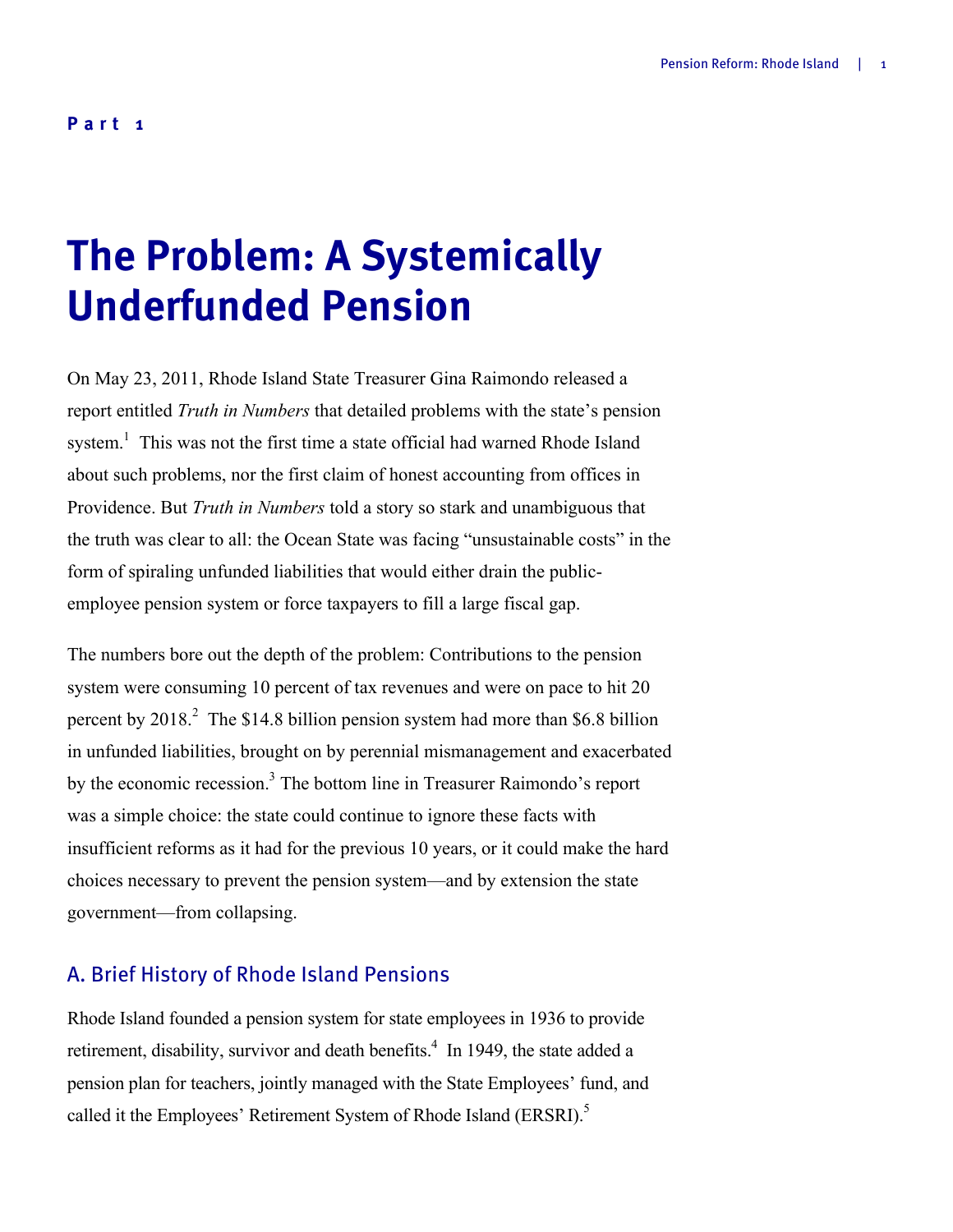Nearly four decades later, the state created the State Police Retirement Benefits Trust (1987) and the Judicial Retirement Benefits Trust (1989).  $6$  These pension funds are substantially smaller than the ERSRI. In addition, the state has a small Teachers Survivor Benefits Fund that is operated separately from the Teachers' Retirement System. And the state manages a local pension system known as the Municipal Employees' Retirement System.<sup>7</sup>

Today, Rhode Island is home to just over one million people. The median age is 39.4, and 73 percent of the population is at least 21 years old. $8$  About 150,000 of the Ocean State's residents are over 65, but few retirees are former government workers. Most Rhode Islanders do not work for the state and never will. These demographics create a situation familiar to many states, where a large portion of the population has not paid attention to challenges with publicemployee pensions or efforts to reform them.<sup>9</sup>

In addition to a declining population between 2000 and 2010, Rhode Island also has the lowest birth rate in the nation, with 51.5 births for every 1,000 females compared with the national average of 63.2 births per  $1.000$  females.<sup>10</sup> This situation means Rhode Island will increasingly rely on households moving to the Ocean State if it is to maintain a stable population of taxpayers in the future.

## B. Rhode Island's Historically Underfunded Pension System

In retrospect, it is easy to say that Rhode Island was right in making some tough decisions, but during the change effort a successful reform was far from preordained. The Raimondo report was dropped into a political environment with a record of inaction in the face of crises.

In 1991, Rhode Island borrowed \$20.9 million from its own pension funds to address a fiscal crisis. The state was facing a budget shortfall at the same time that 45 credit unions with deposits guaranteed by the state failed and depositors demanded access to their money.<sup>11</sup> Rhode Island also chose to defer some of its annually required contributions to state pensions. Since then, the state has been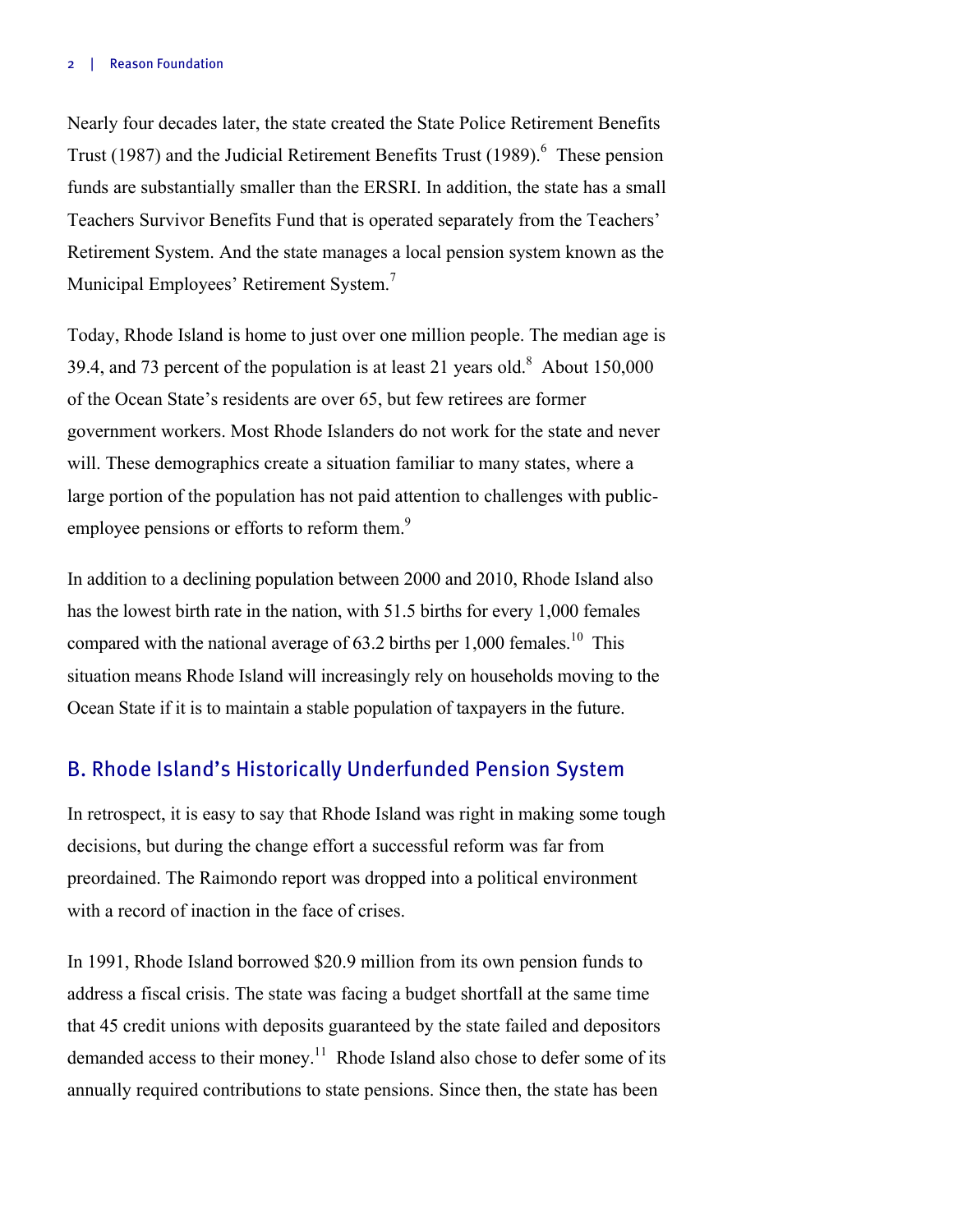slowly paying back the loan, but the action created a precedent for mismanaging the state's pension system.<sup>12</sup>

By 1993, the earliest date for which there are publicly available data, the State Employees' pension fund had a funding ratio of 72.6 percent, while the Teachers' fund was funded at a mere  $66.7$  percent.<sup>13</sup> The funding ratio is the ratio of the actuarial value of assets to the actuarial accrued liability of a system—in other words, the difference between the value of a pension fund's assets and how much it will owe in benefits. While the funding ratio is not the only measure of a pension fund's health, it is nevertheless a widely accepted barometer for how healthy a system is at any given time.<sup>14</sup>

From 1993 to 1999, the ERSRI's funding ratios improved; in 1999, the State Employees' fund was 84.4 percent funded and the Teachers' fund was 82.1 percent funded. This improvement was due in part to the state meeting most of its "annually required contributions" at 100 percent, with the exception of 1995.<sup>15</sup>

Unfortunately, things started to get worse the following year, and the combined funding ratio fell to 81.1 percent in 2000.<sup>16</sup> Even then, the \$5.8 billion pension system for state employees and teachers had an unfunded accrued actuarial liability (UAAL) of \$1.4 billion.<sup>17</sup> From there the system's health began rapidly to erode.

By 2002, the ERSRI's funding ratio was down to 72.5 percent and its UAAL had risen to \$2.2 billion.<sup>18</sup> In 2005, the funding ratio of the ERSRI's \$5.4 billion system had fallen to 55.9 percent and the unfunded liability had climbed to \$4.3 billion—more than three times the unfunded liability at the start of the decade (see Figure 1). $^{19}$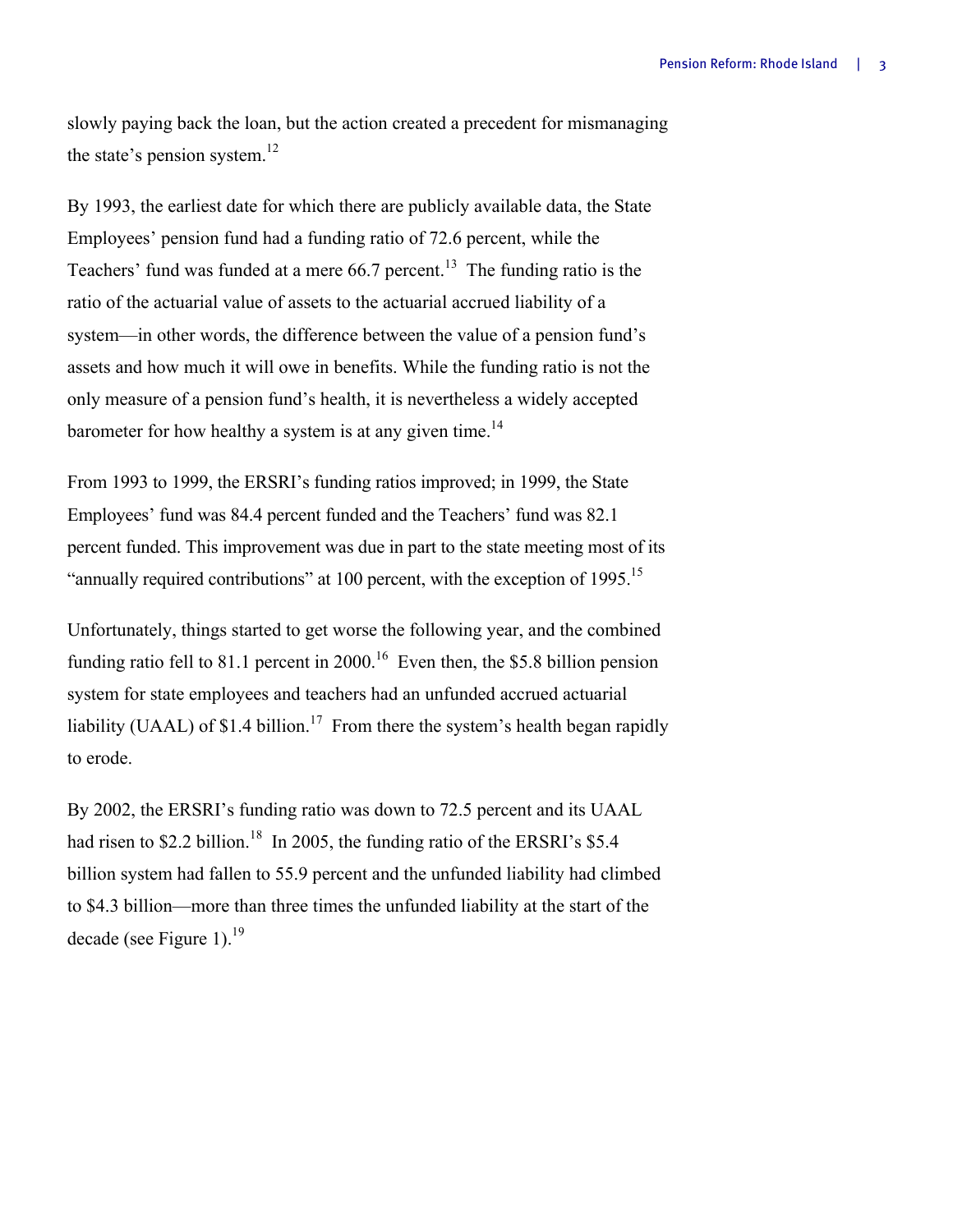

Faced with such a rapid decline, in 2005 the Rhode Island General Assembly responded by increasing the minimum age for a state employee to retire with a "full" pension and by reducing the retirement benefits for workers with fewer than 10 years of service.<sup>21</sup> For instance, prior to the change, a worker hired at 25 years old could retire with a full pension at 53. Now the same worker would need to wait until they were 59 to receive the full pension package. These changes slowed the decline of Rhode Island's pension fund stability, but they did not adequately address the unfunded liabilities already built into the system.

By 2009, the ERSRI's funding ratio was mired at an unhealthy 58.55 percent and its unfunded liability had risen to \$4.7 billion.<sup>22</sup> The General Assembly again raised the retirement age for a full pension, but this change again ignored that fundamental problem: the defined state benefits were more than the state could afford.<sup>23</sup> The next year, the ERSRI's funding ratio fell to a low of 54.3 percent, and its unfunded liability climbed to \$5.4 billion.<sup>24</sup>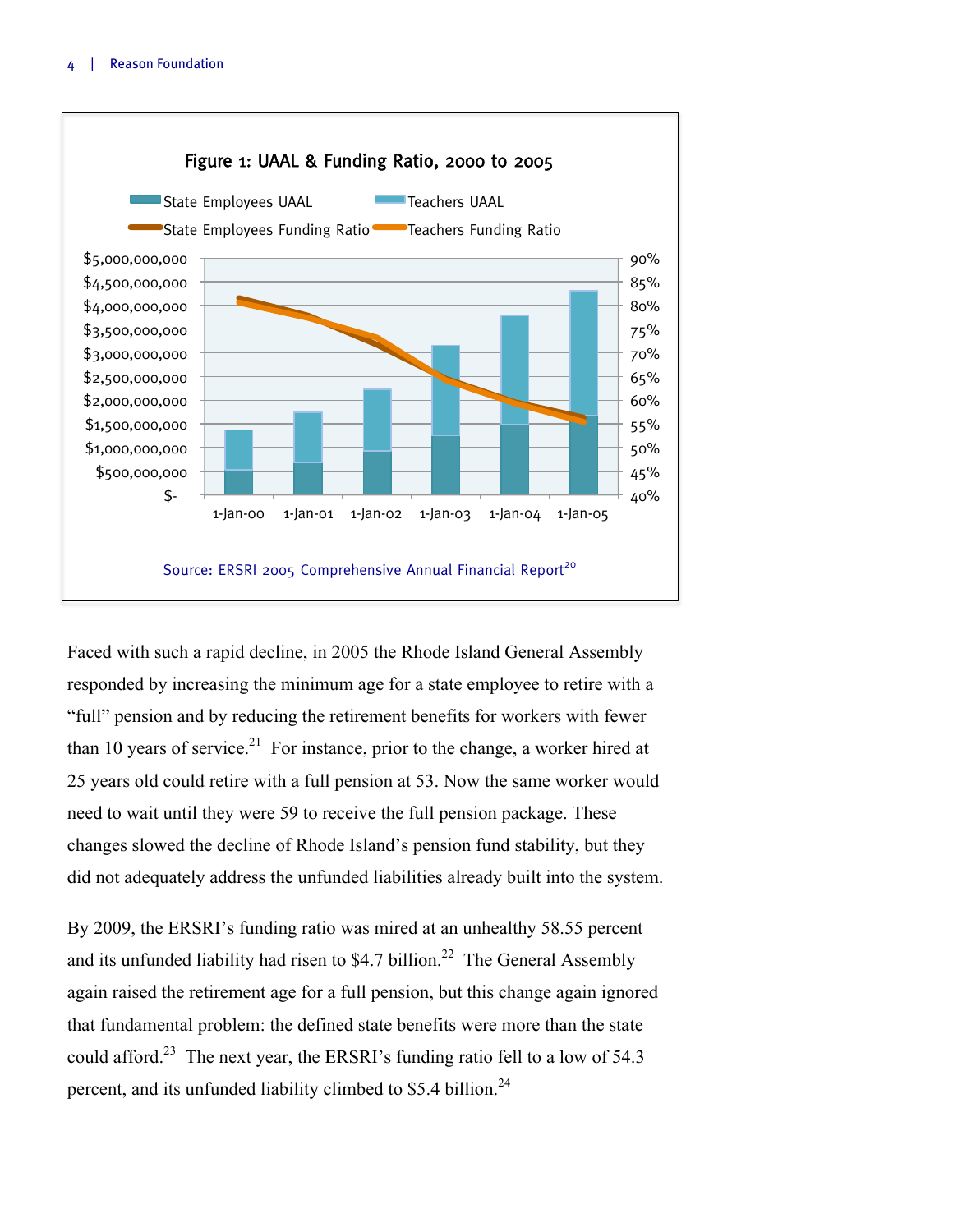As bad as those numbers were, the reality was likely worse. Those numbers relied on optimistic investment-return assumptions, expecting an 8.25 percent rate of return when the actual average annual return on the market value of the ERSRI's assets from 2000 to 2010 was 2.28 percent.<sup>25</sup> This average return was not an outlier: A March 2011 study on the investment performance of definedbenefit plans found that the national average-weighted median rate of return was 3.68 percent during the decade 1999 to 2008.<sup>26</sup>

In 2011, the state's actuary recommended adjusting assumed rates of return. As a result, the 2010 numbers were revised down to give a funding ratio of 48.4 percent and an unfunded liability of \$6.8 billion (see Figure 2). The Pew Center on the States reports that in 2010, Rhode Island's combined funding ratio was the second worst in the United States, behind only Illinois.<sup>27</sup>



If that wasn't bad enough, a few months after the revision, a working paper from researchers at the Mercatus Center at George Mason University applied more realistic actuarial assumptions to the ERSRI's assets. They assumed the return on Treasury bonds as the discount rate and estimated that if Rhode Island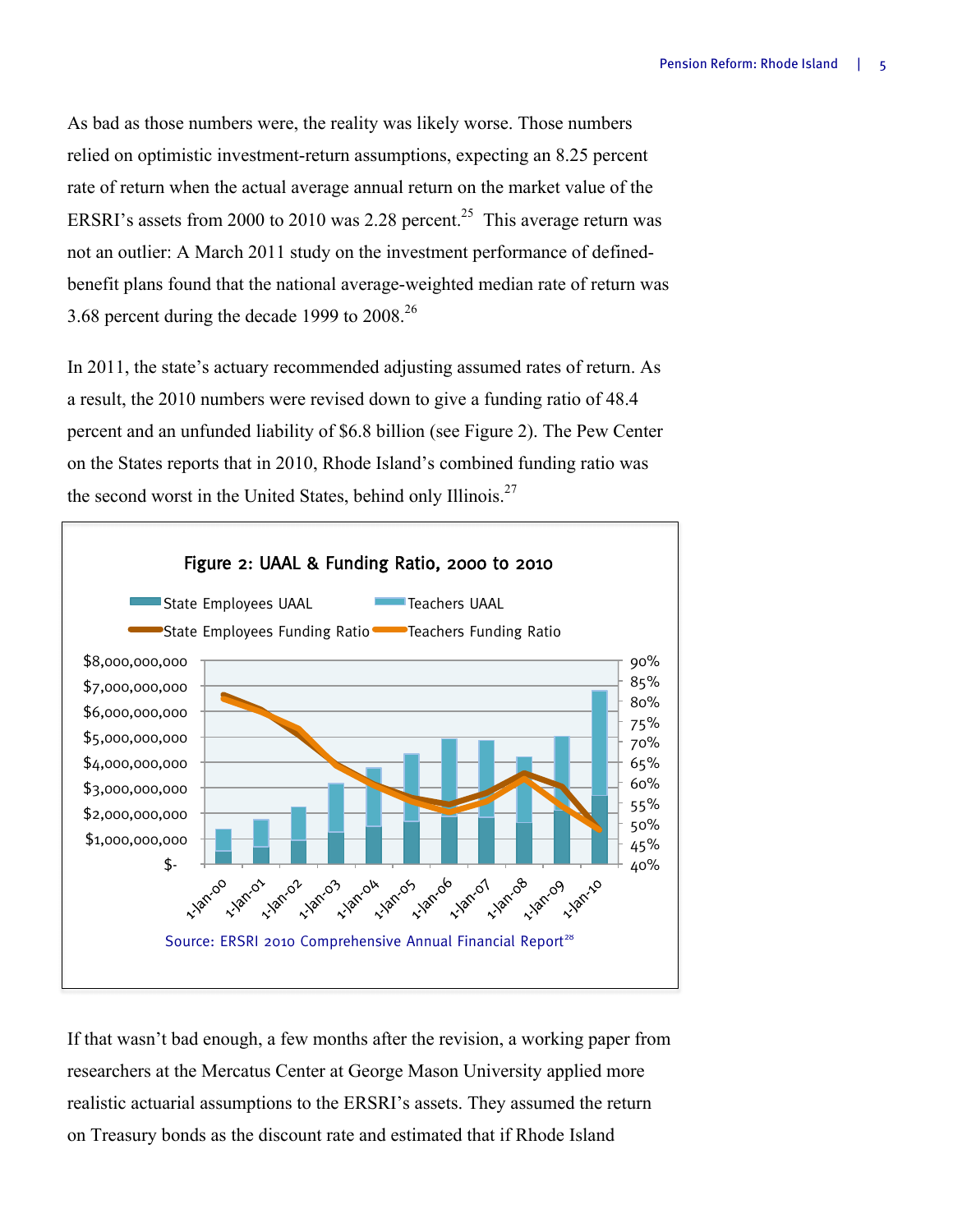#### 6 | Reason Foundation

accounted for its pension fund like a private-sector company would, its unfunded liability might be as high as  $$12$  billion.<sup>29</sup>

In the end, Rhode Island passed some kind of pension reform in five of the six legislative sessions between 2005 and 2010.<sup>30</sup> Yet, these reforms were insufficient to address the state's growing unfunded pension liabilities. Small changes papered over the real problems, while the numbers grew increasingly worse.

Rhode Island's history of pension-fund mismanagement set the stage for the election of Gina M. Raimondo to the office of State Treasurer in November 2010. Raimondo, a native of Smithfield, Rhode Island, and a successful venture capitalist, campaigned on a platform of dealing with the state's unsustainable pension promises.<sup>31</sup> Where many public sector union leaders and other opponents of pension reform were blaming the stock-market crash for pensionfunding problems, Raimondo argued that the state had long been overpromising on its pension benefits while depending on unreasonably high actuarial assumptions about the rate of return on assets to create the illusion that unfunded liabilities were lower than they were in reality. $32$ 

True, the state's pension funds had seen a sharp decline in the value of their assets due to the 2008 financial crisis: between June 2008 and February 2009 the market value of the ERSRI's assets fell from nearly \$8.5 billion to \$5.5 billion.<sup>33</sup> But even before the decline in value—which by 2010 was already returning with a reinvigorated stock market—the state's pension assets were billions behind its liabilities. Furthermore, while the state had stagnating population growth from 2000 to 2010, a demographic trend that made it hard for the state to catch up on properly funding its pension, it also had a growing economy.<sup>34</sup> Rhode Island's per capita GDP increased 11 percent during the same decade, more than triple the national growth rate in GDP per capita of 3.5 percent.<sup>35</sup> Hence, the primary factor driving such a low ratio of assets to liabilities was that the pension system was being systematically underfunded.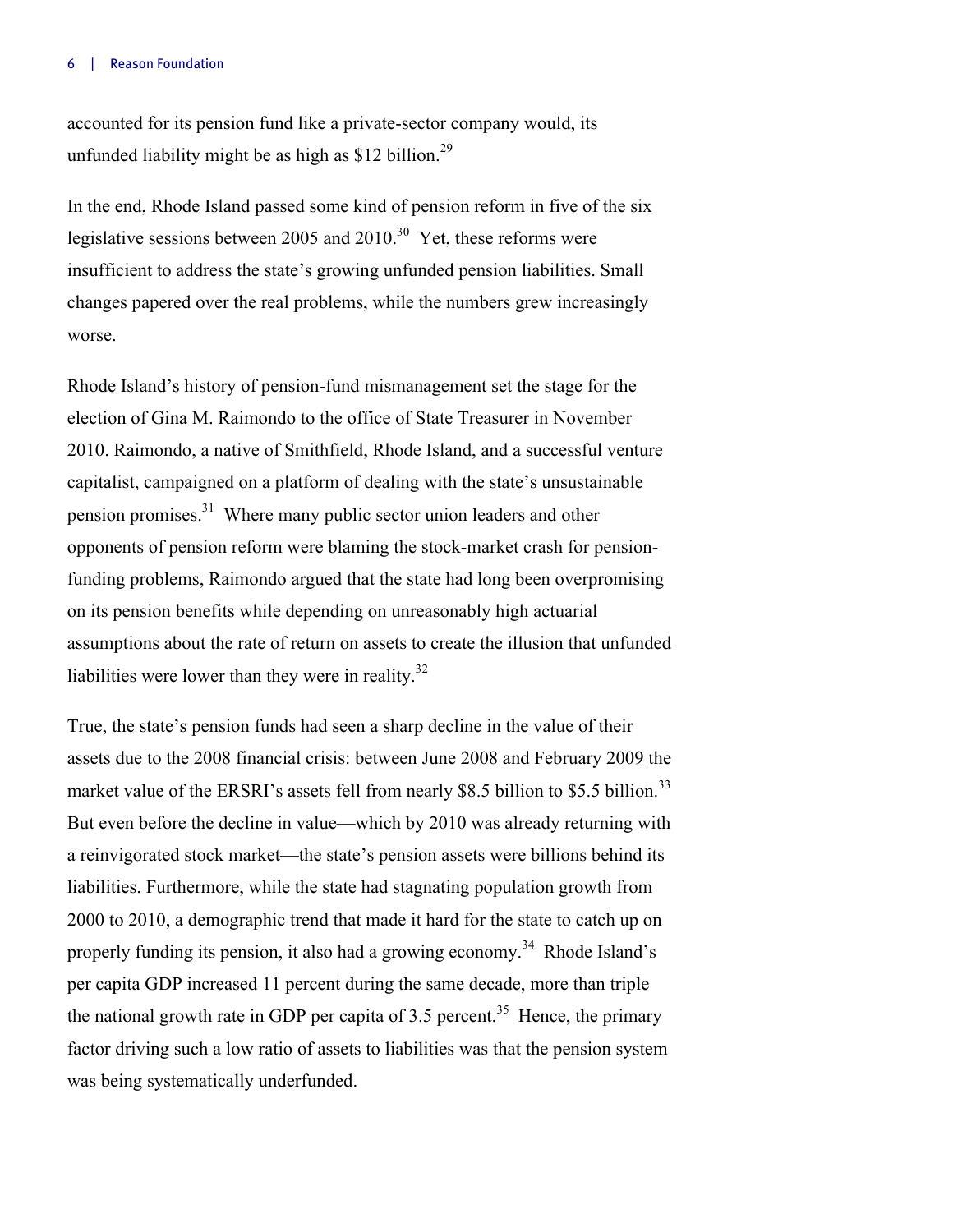### C. Rhode Island's Political Environment

In 2011, all of the key figures pushing pension reform were politically aligned, creating a cooperative environment for pension reform. Gov. Chafee was an Independent (former Republican) whom public-sector unions had endorsed over his Democratic opponent, and he enjoyed good relations with the rest of the government.36 Treasurer Raimondo was a Democrat, as were House Speaker Fox and Senate President Weed. Both Fox and Weed had blue-collar constituencies and pro-labor political values.<sup>37</sup> In fact, Democrats held all other elected state offices and overwhelmingly controlled both houses of the state's General Assembly. At the time, the state House of Representatives weighted 65– 10 toward Democrats, and the state Senate 29–8–1 for the Democrats (with one Independent).

In this environment, many involved with reform had much to lose politically (given their close ties to union groups) if the pension-reform process stumbled. Roughly 62 percent of state employees are union members, meaning lawmakers in the General Assembly are generally wary of pushing too hard on publicly unpopular policy reforms that affect unionized labor.<sup>38</sup> However, the majority of policymakers were convinced that substantive reform was necessary to address the growing unfunded liabilities in the state pension system. Further, Raimondo had made pension reform a key plank in her campaign platform and had received 60 percent of the vote in her race for State Treasurer.

Raimondo's win did not mean that pension reform had a smooth road ahead. After the Treasurer's office released the *Truth in Numbers* report, state publicemployee unions began to marshal support around a counternarrative: a recent change in actuarial assumptions for return on assets—from 8.25 percent to 7.5 percent—was the cause of the ERSRI's \$6.8 billion unfunded liability. In other words, there was no pension crisis.<sup>39</sup> Treasurer Raimondo countered that she had not manufactured the crisis with the report and argued that dealing with the unsustainable pension system was "about the truth and about doing the right thing." $40$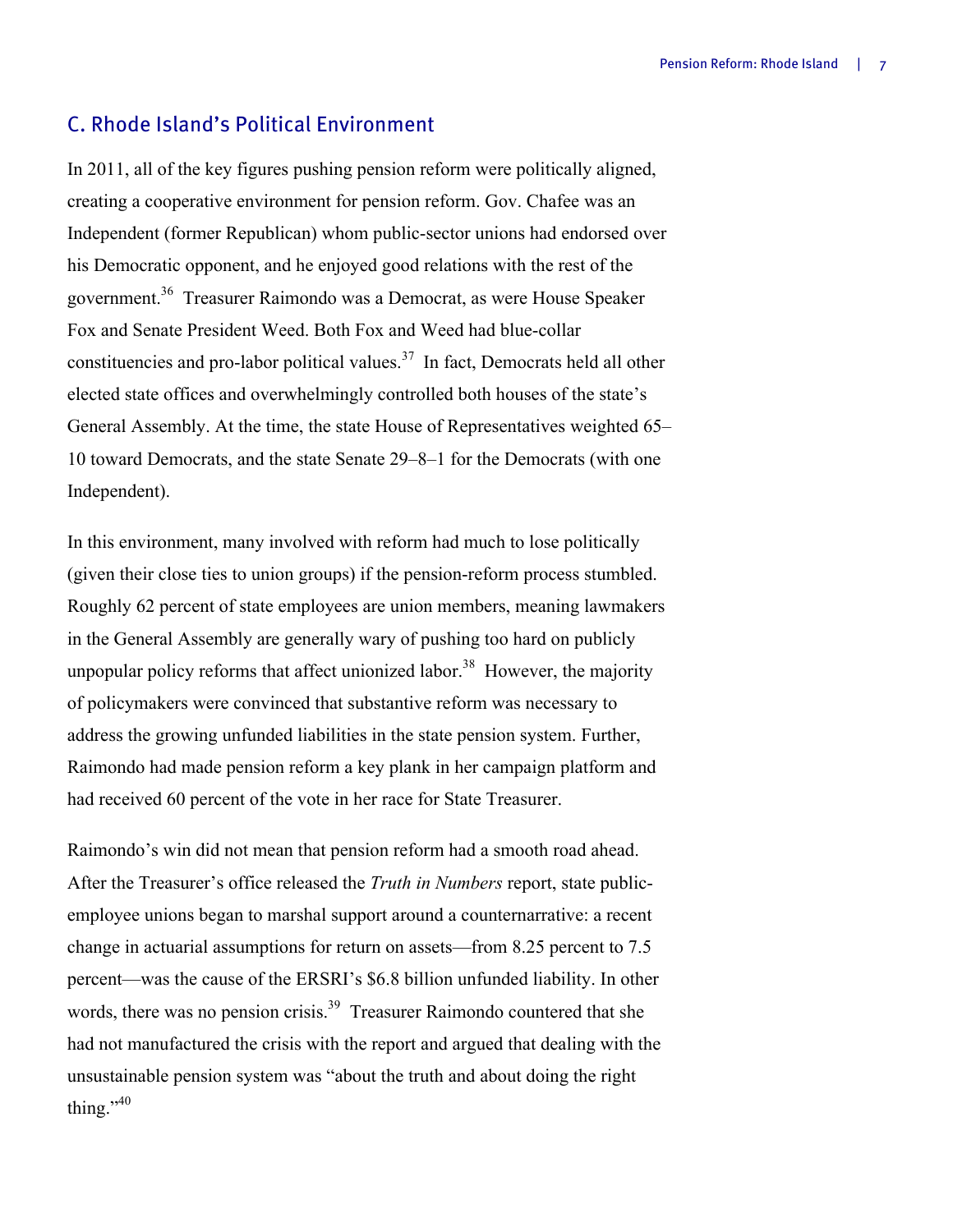Rhode Island also had to consider the demands of state bondholders concerned about insolvency related to pension woes. The state could have negotiated with bondholders, reminding them that lenders share risks with borrowers in any loan transaction. However, with a large enough fight with pension reform itself, the General Assembly passed a law in 2011 that would give bondholders first rights to tax revenue, or senior creditor status. $41$  Through this law the General Assembly effectively tied its own hands, as well as the hands of municipal governments, in addressing debt burdens.

### D. The Threat Becomes Real

Raimondo was barely one month into her term as Treasurer when her office was served with notice that the Securities and Exchange Commission was opening an investigation into the state's financial statements and disclosures.<sup>42</sup> At that time, the state's actuary, Gabriel Roeder Smith & Company (GRS), estimated that there was only a 30 percent chance that the state would hit its assumed return on assets of 8.25 percent and recommended a reduced goal of 7.5 percent.<sup>43</sup> Treasurer Raimondo approved the reduction in assumed investment returns in April 2011 and also accepted new mortality tables and adjusted wage forecasts from GRS. Taken together, these changes yielded the jump in unfunded liability for fiscal year 2010 from \$4.7 billion to \$6.8 billion.<sup>44</sup>

State employee unions did not receive the numbers well, and they argued that the growth in the state's economy would always be able to cover any missed targets in investment returns.<sup>45</sup> In the boom years before the financial crisis, such a rosy outlook was almost ubiquitous. However, over the preceding few decades, there were serious economic and demographic shifts that belied this optimism, including a decline in manufacturing and textile jobs, which should have given pause to those assessing the state's finances.

Nonetheless, Rhode Island's government-employee unions claimed that Treasurer Raimondo and state leaders were manufacturing the pension crisis with the change in investment-return assumptions. The idea that the pension system might be bankrupt was unthinkable for most state employees, who had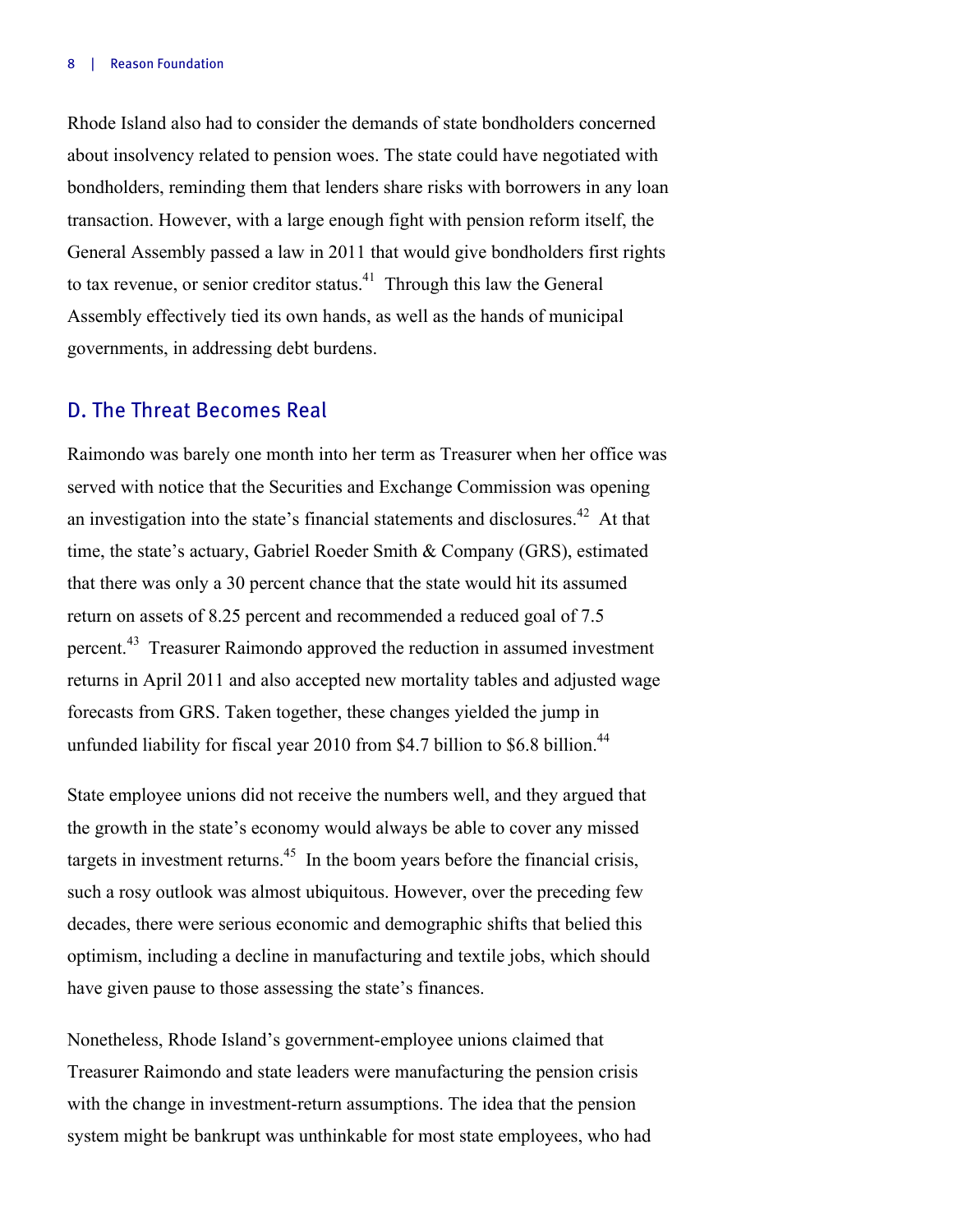assumed that their pensions were fully funded.46 Meanwhile, as noted earlier, Rhode Island's private citizens were mostly unaware of the problem.

But in August 2011, the intangible warning became stark reality. The city of Central Falls, Rhode Island, weighed down by unfunded pension liabilities of its own, put forward a plan to reduce benefits in order to address an \$80 million deficit between assets and promised outlays.<sup>47</sup> The city's annual expenditures were about \$21 million in 2010 and \$27 million in 2011, but revenue was around \$16 million each year. $48$  The state put the small city into receivership and appointed a mediator who asked Central Falls' retirees to take a cut in their pensions to keep the city from financial collapse. The city pensioners did not believe the threat was real, though, and resoundingly voted down a voluntary reform proposal. In response, the city's receiver filed for bankruptcy on August  $1, 2011.<sup>49</sup>$ 

| At a Glance: ERSRI 2011                                                         |                                                                                                                                                                                                                                                 |  |  |  |  |
|---------------------------------------------------------------------------------|-------------------------------------------------------------------------------------------------------------------------------------------------------------------------------------------------------------------------------------------------|--|--|--|--|
| 24,614<br>21,618<br>58.6%<br>92.4%<br>\$6.2 Billion<br>\$4.4 Billion            | <b>Active and Inactive Members</b><br><b>Retirees</b><br><b>Funding Ratio for State Employees and Teachers</b><br><b>Funding Ratio for State Police and Judges</b><br><b>Total Actuarial Value of Assets</b><br><b>Total Unfunded Liability</b> |  |  |  |  |
| Source: Reason Foundation, ERSRI CAFR 2011, Police CAFR 2011, Judges CAFR 2011. |                                                                                                                                                                                                                                                 |  |  |  |  |

In bankruptcy, the city's 133 pensioners were forced to accept even steeper cuts than they were first offered, with benefits being slashed by as much as 55 percent,  $50$  despite the state government contributing \$2.6 million to the city pension fund in order to decrease the speed at which retirees would be hit with pension benefit cuts.

Central Falls was not the only municipality in trouble in 2011. *Business Insider* reported that "combined, the state's municipal pension plans are only 41 percent funded and face an aggregate unfunded liability of \$2 billion.<sup>551</sup> One of the worst was Providence, the state capital, which had an unfunded pension liability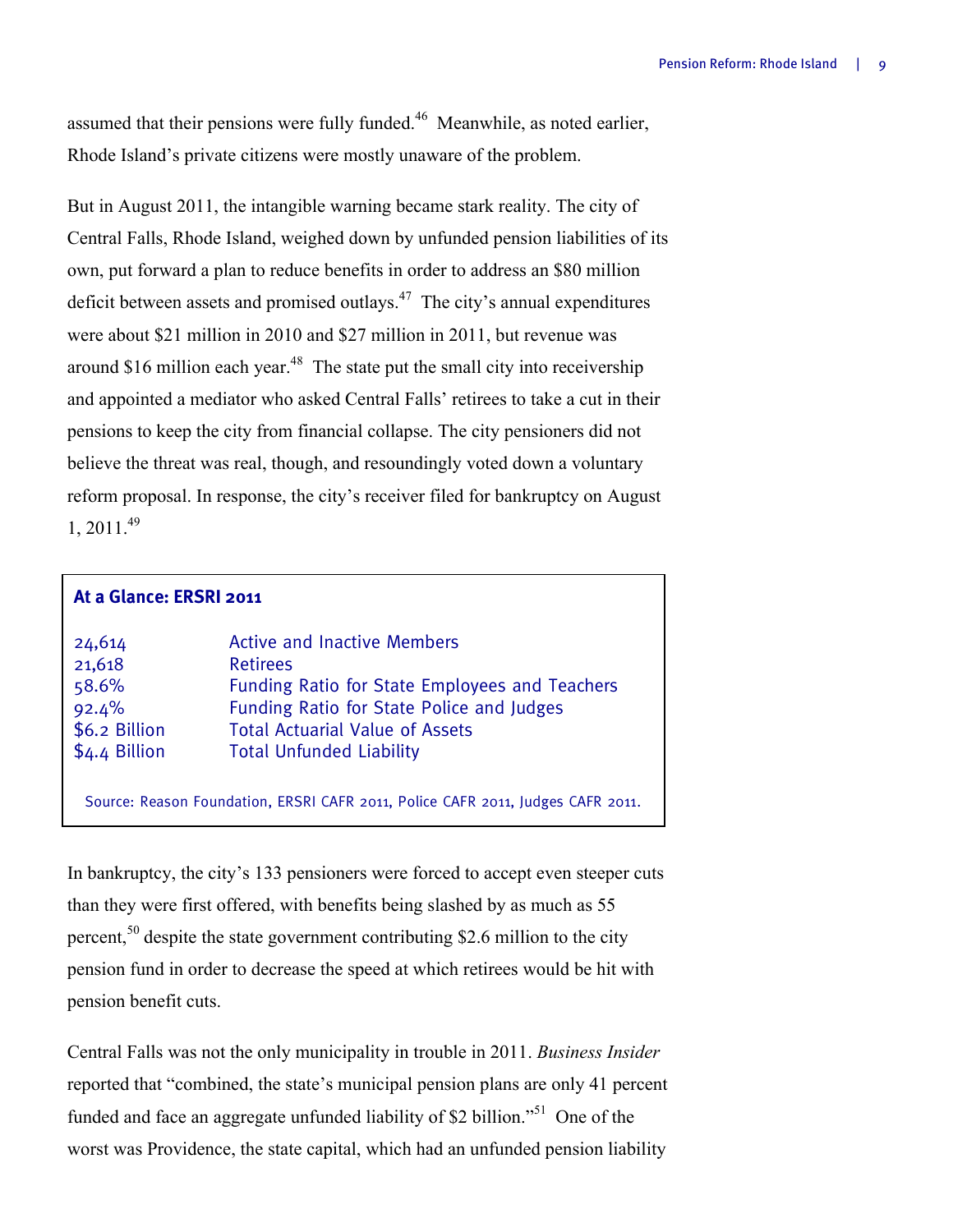of nearly \$600 million.<sup>52</sup> Another city, West Warwick, with only 17,750 households, borrowed \$11 million to meet its pension obligations.<sup>53</sup>

The threat to the state pensions was now tangible. Treasurer Raimondo would later reflect, "You can never say any bankruptcy is fortuitous, since it involves a lot of fiscal strain and human suffering. But having said that . . . people realized it wasn't just a theoretical possibility."54

On September 18, 2011, Treasurer Raimondo wrote in the *Providence Journal*, "We are all angry and disappointed to be faced with this massive problem. It is not the fault of the state employees or the taxpayers." She tried to address a growing narrative that pension reform was about "going after" retirees, countering that it was about trying to account for failed governance in the past, the mismanagement of yesterday that was forcing action today. She would also later argue that if there was a moral case, it was about how the state should use its tax dollars: the state could use taxpayers' dollars to pay for schoolbooks, transportation and Medicare *or* it could fully fund the state pension system—it could not do both.<sup>55</sup>

After the bankruptcy of Central Falls, there was a grudging acceptance throughout Rhode Island that change was necessary. The focus shifted to making the reforms as humane and cost-effective as possible.<sup>56</sup> Rhode Island's citizens—and particularly its retirees—recognized the need for reform. The question was no longer whether substantive reform was needed, but what form it should take.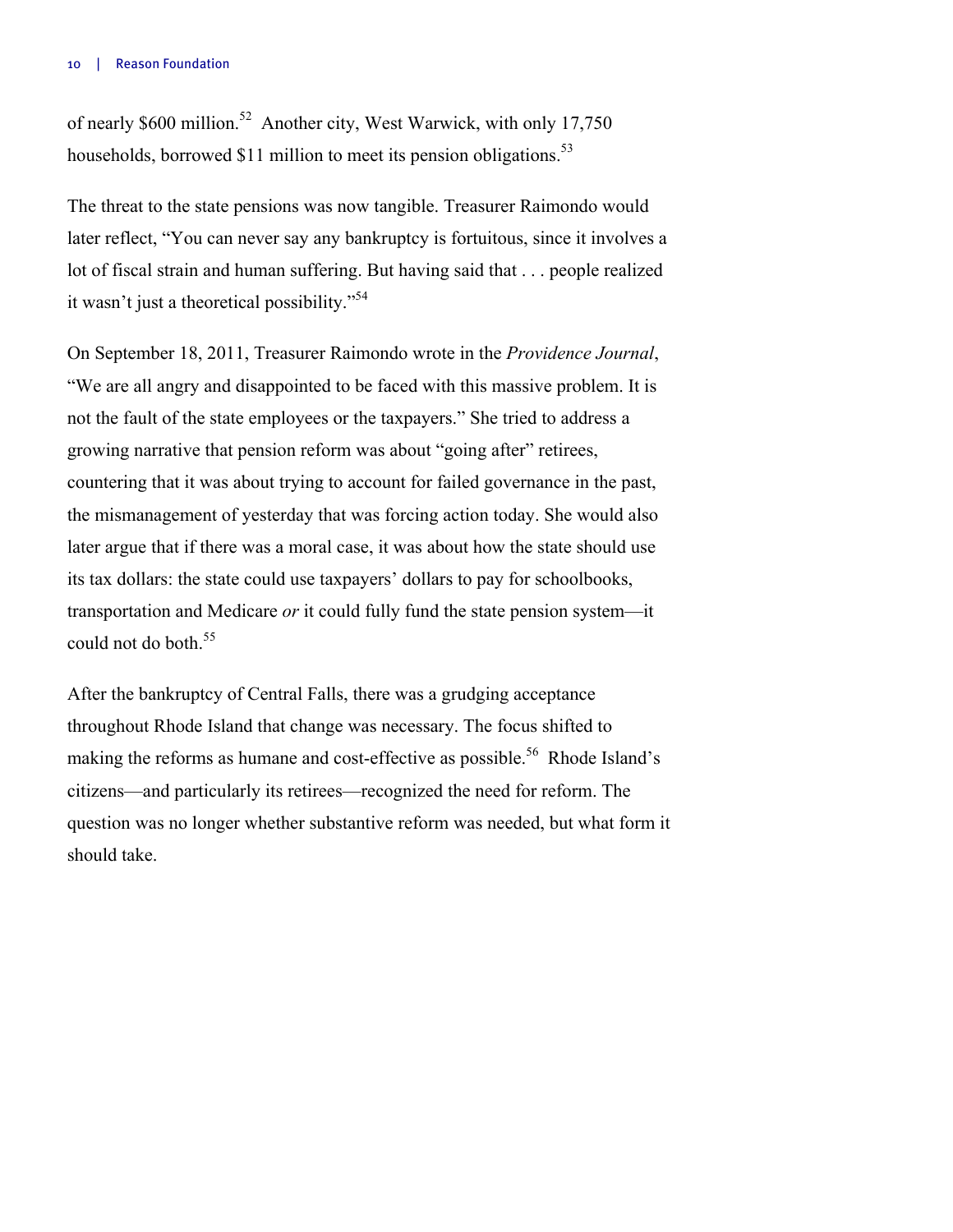## **The Numbers: Rhode Island's State Pension System before Reform**

In 2011, there were 51,571 members of the ERSRI, with 49 percent in the State Employees pool and 51 percent in the Teachers' fund. About 42 percent of combined members were retirees drawing benefits (21,618) and about 48 percent were active workers drawing benefits (24,614). The ERSRI's State Employees' and Teachers' funds had a combined \$6.2 billion in actuarially valued assets, compared with the Police pension fund's \$73.2 million and \$40.1 million in assets for the Judges' fund.<sup>57</sup> The combined funding ratio of the ERSRI funds was 58.6 percent in 2011 and considered unhealthy. The Police and Judges' systems had funding ratios of 98.6 percent and 86.1 percent, respectively.

The following tables provide summary statistics for the Employees' Retirement System of Rhode Island's membership, actuarial assumptions and metrics defined by the Governmental Accounting Standards Board (GASB):

## ERSRI: State Employees (FY 2011)<sup>58</sup>

|         | As a % of Annual Covered Payroll: <sup>59</sup>     |  |
|---------|-----------------------------------------------------|--|
|         |                                                     |  |
| $\circ$ | Amortization of Unfunded Actuarial Liability:17.89% |  |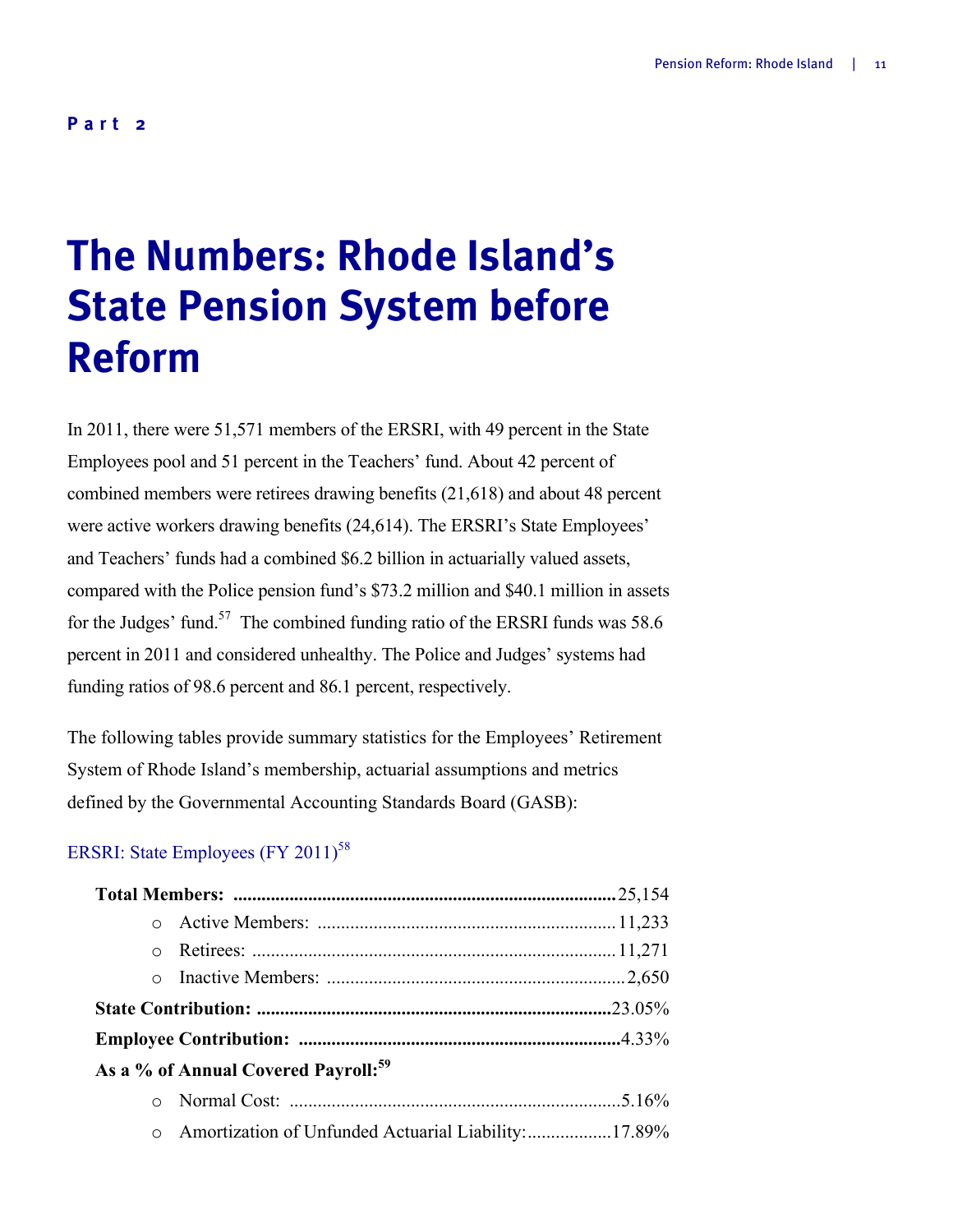|          | Unfunded Actuarial Accrued Liability:  \$1.8 billion                   |  |
|----------|------------------------------------------------------------------------|--|
|          |                                                                        |  |
|          | <b>Accounting Assumptions:</b>                                         |  |
| $\circ$  | Assumed Investment-Return Rate: 7.5%, compounded annually              |  |
| O        |                                                                        |  |
| O        |                                                                        |  |
| $\circ$  |                                                                        |  |
| $\circ$  |                                                                        |  |
|          | ERSRI: Teachers $(FY 2011)^{60}$                                       |  |
|          |                                                                        |  |
| $\circ$  |                                                                        |  |
| $\Omega$ |                                                                        |  |
| $\circ$  |                                                                        |  |
|          | <b>State Contribution: </b> 8.42% (local employer contribution 12.26%) |  |
|          |                                                                        |  |
|          | As a % of Annual Covered Payroll: <sup>61</sup>                        |  |
|          |                                                                        |  |
| $\circ$  | Amortization of Unfunded Actuarial Liability: 15.66%                   |  |
|          |                                                                        |  |
|          |                                                                        |  |
|          |                                                                        |  |
|          | Unfunded Actuarial Accrued Liability:  \$2.6 billion                   |  |
|          |                                                                        |  |
|          | <b>Accounting Assumptions:</b>                                         |  |
| $\circ$  | Assumed Investment-Return Rate: 7.5%, compounded annually              |  |
| $\circ$  |                                                                        |  |
| O        |                                                                        |  |
| O        |                                                                        |  |
| O        |                                                                        |  |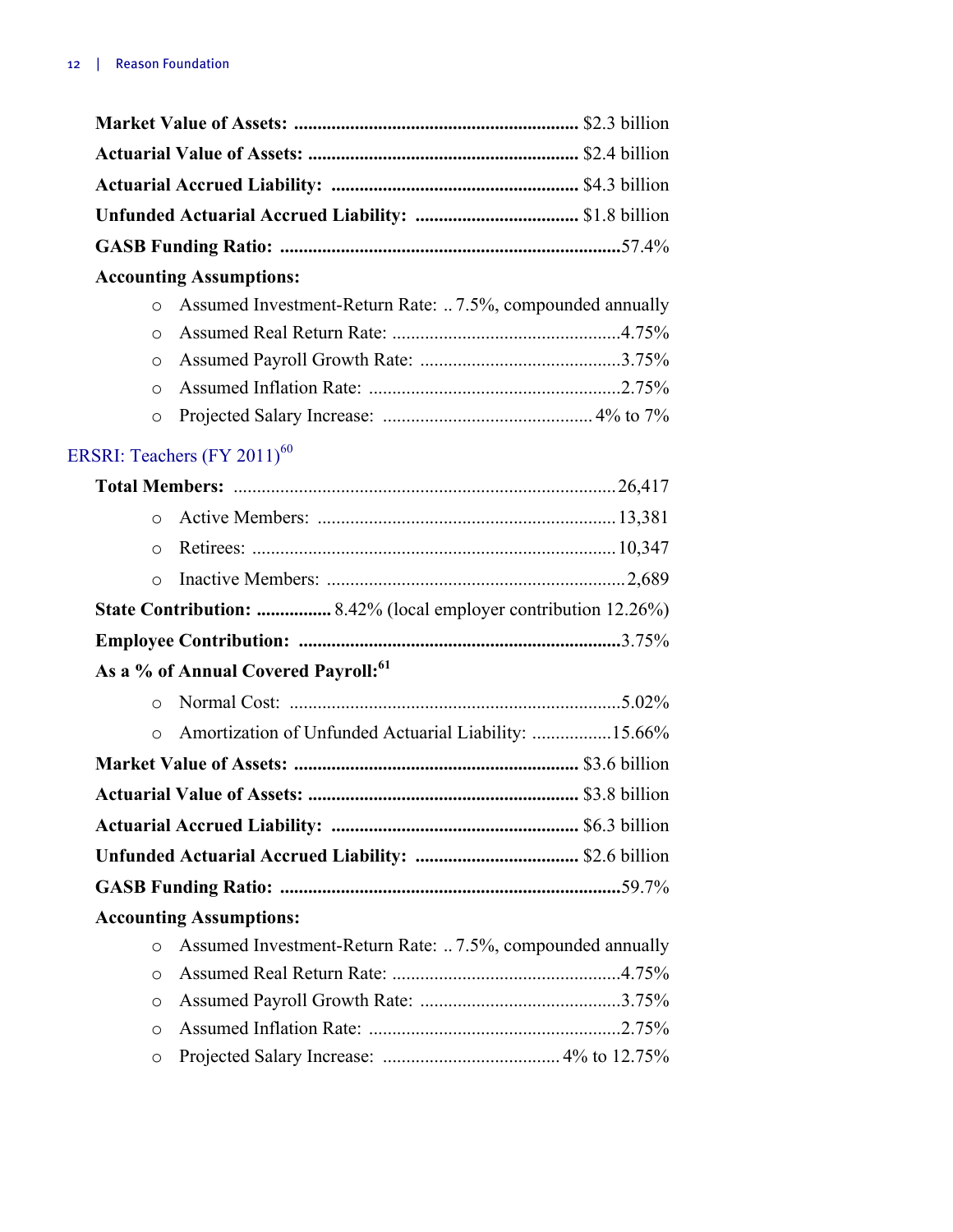As of May 2011, the Employees' Retirement System and the Teachers' Retirement System each had a multi-tiered structure. Schedule A employees were those with least 10 years of service as of June 30, 2005, but who were not eligible to retire on September 30, 2009. Grandfathered Schedule A employees were those with at least 10 years of service as of June 30, 2005, but who would be at least 60 years old by September 30, 2009, and thus eligible for retirement.

Schedule B employees were all other members, those with fewer than 10 years of experience working for the state as of June 30, 2005, and who were eligible to retire after the age of 65. Schedule B employees with at least 29 years of service could retire at age 62 with full benefits. There were slight differences in each schedule for correctional officers and nurses.

Schedule A employees had a maximum benefit of 80 percent of final average compensation and a cost-of-living adjustment of 3 percent if grandfathered and 2.35 percent if non-grandfathered. Schedule B employees had a cost-of-living adjustment of 2.35 percent with a maximum benefit of 75 percent of final average compensation.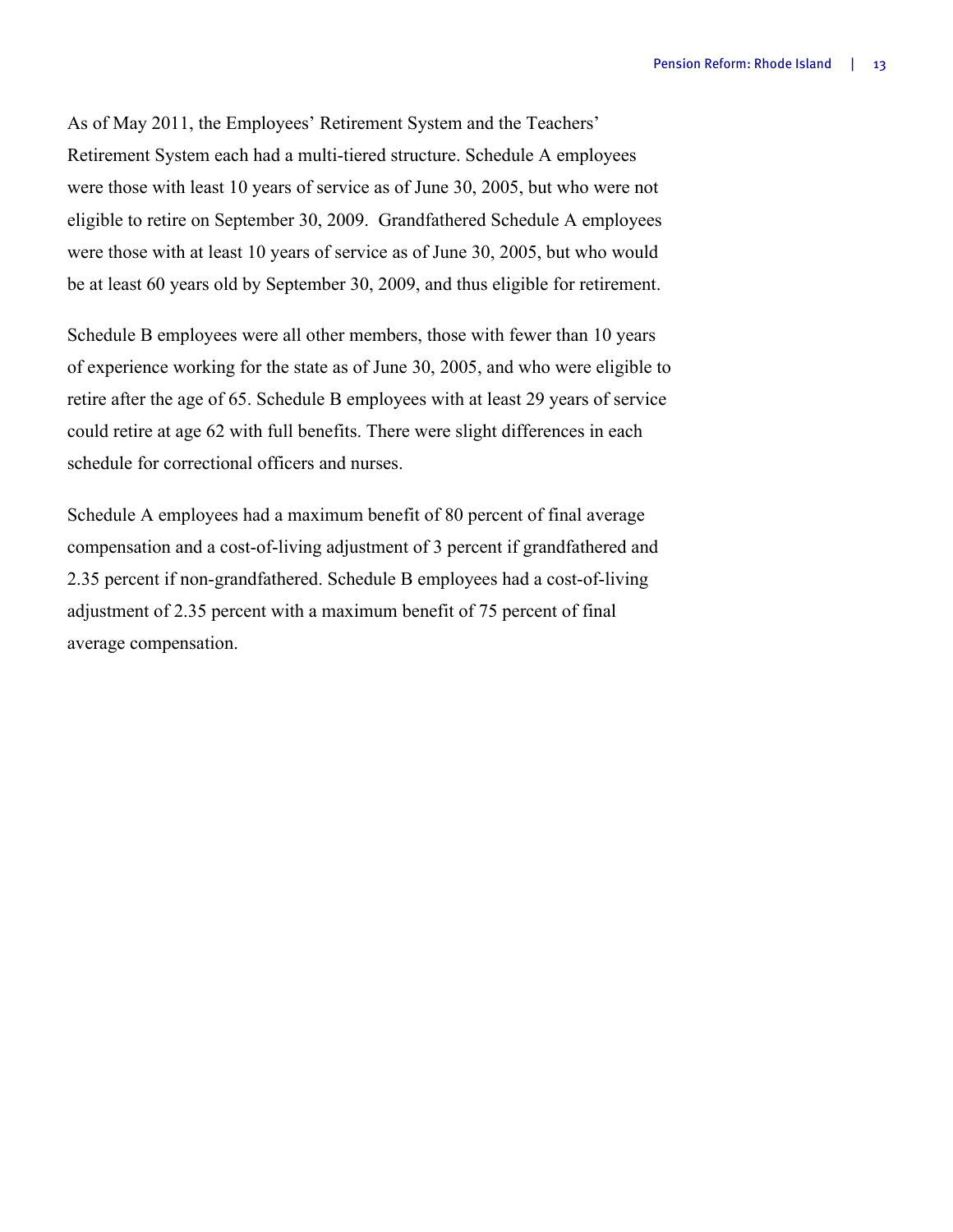### **Part 3**

## **The Reform: A Hybrid Defined Benefit/Defined Contribution Approach**

Treasurer Raimondo's *Truth in Numbers* report condemned the status quo of the state's pension system in no uncertain terms: "Today Rhode Island's pension plans provide neither retirement security nor financial sustainability and are in dire need of re-design," the report opened. $62$  Treasurer Raimondo argued that the rate-of-return assumptions over the previous decade had been unrealistic. She approved the GRS recommendation of slightly lowering the actuarially assumed rate of return on assets from 8.25 percent to 7.5 percent, while suggesting that the more appropriate rate might be closer to 4 percent.  $63$ 

Using GSR's projections for salaries, the *Truth in Numbers* report estimated that by 2018, 20 percent of Rhode Island tax revenue would be required to support the state's pensions.<sup>64</sup> At the same time, the number of active employees contributing to the State Employees' and Teachers' funds was shrinking on an annual basis, while the number of retirees was growing in relative terms.<sup>65</sup> Rhode Island could promise its retirees anything it wanted, but the assumed returns on assets were not coming in. Attempting to fund the pension system would drain state resources in coming years if lawmakers did not make major changes.

### A. The Coalition and Campaign Approach

Pension-reform allies decided that before they could effectively move pension reform through the General Assembly, they needed to ensure that everyone was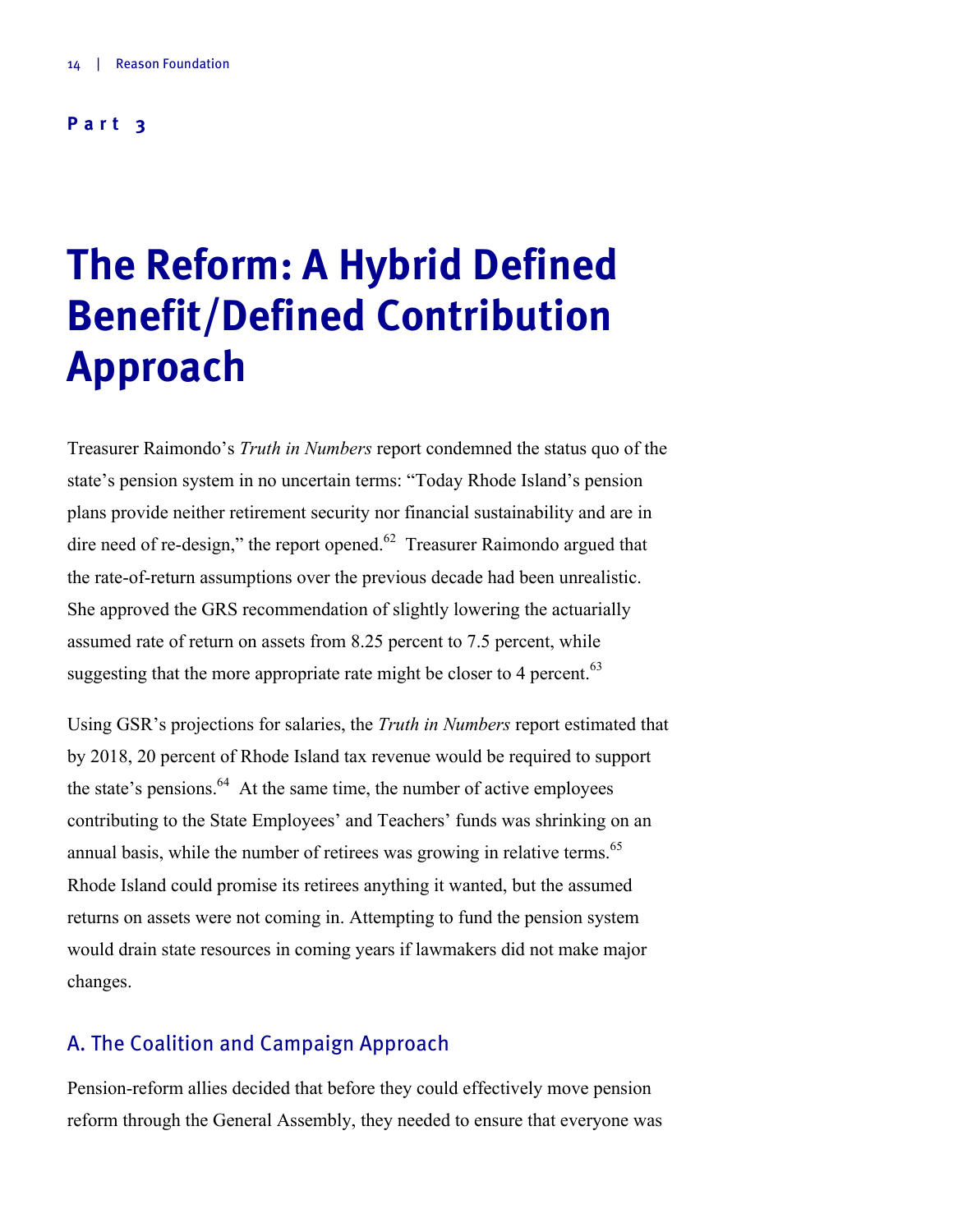clear on the risks to the system and on what reform was trying to accomplish. In addition, they determined that forming coalitions of the interested parties in advance of the legislation would effectively lay the groundwork for reform specifics. Finally, they chose to campaign for the reform ideas they settled on throughout the state to gain buy-in from stakeholders prior to any legislative debate.

The *Truth in Numbers* report was the first step in achieving clarity.<sup>66</sup> The report was simple, straightforward and unambiguous about the financial trouble Rhode Island was in. Then, when it came time to promote the reform process, Treasurer Raimondo and her allies outlined their case directly. Gov. Chafee argued that there were three groups that any reform legislation should consider to ensure that all were treated fairly: retirees, current public employees and taxpayers.<sup>67</sup> The pension-reform effort was not about taking benefits away from retirees but about providing a secure and sustainable system for retirees and public employees to draw pensions from while not bankrupting the taxpaying community at large.

The simple reality was that the pension system had been underfunded, and previous state leaders had permitted overly optimistic assumptions on investment returns to allow them to use funds elsewhere in government that should have been allocated to properly funding the state employee and teacher pensions.<sup>68</sup>

Treasurer Raimondo and Gov. Chafee did not try to tackle pension reform alone. In addition to working closely with the house speaker and the senate president, they formed the Pension Advisory Group to "vet and organize information for the Governor and the Treasurer as they work toward a comprehensive solution to submit to the General Assembly in October for the special session on pension reform<sup>"69</sup>

Working with the University of Rhode Island's College of Business Administration, the Pension Advisory Group collected and organized ideas from constituents around the state. The group included five union officials from across the state, three academics, two representatives of the business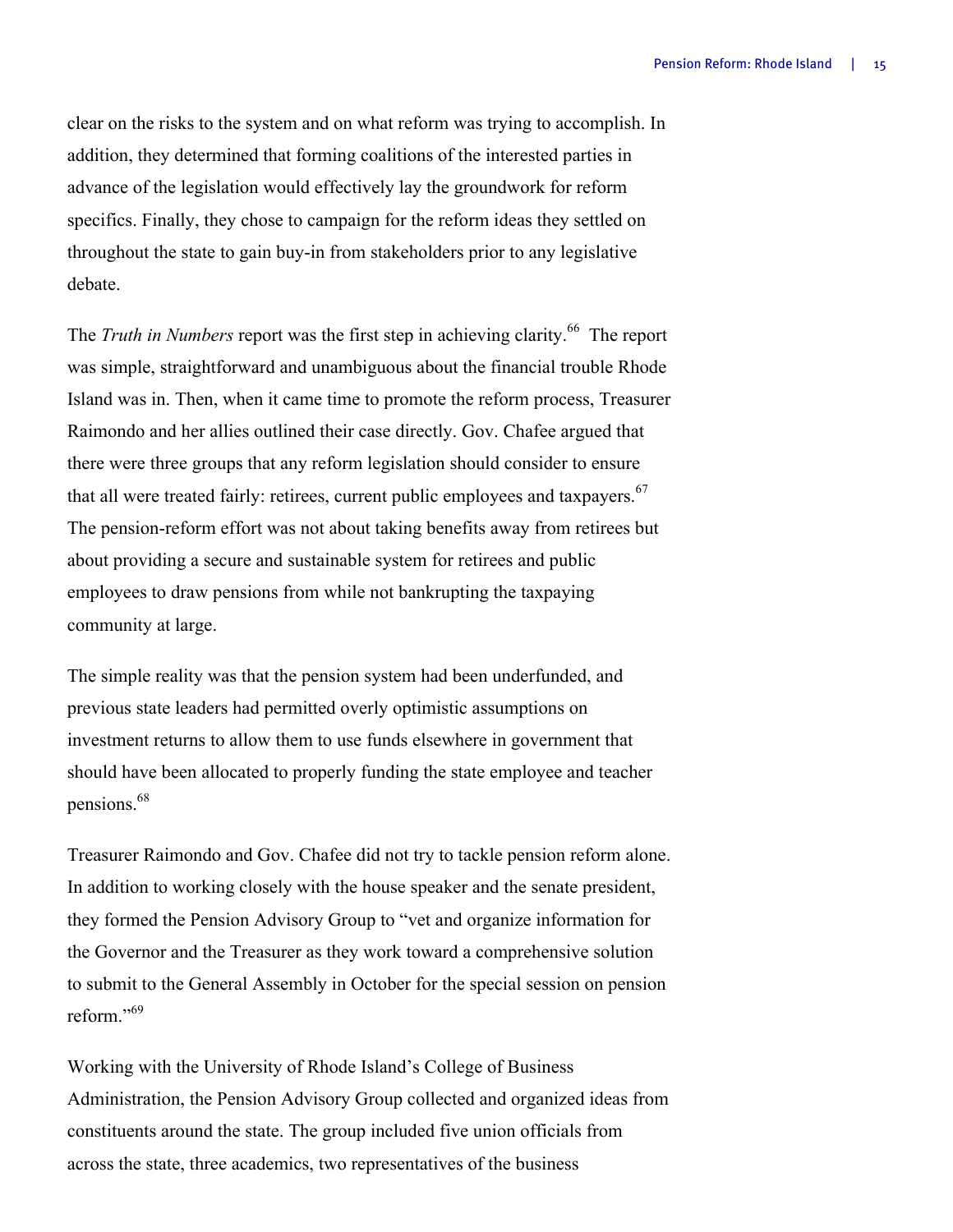#### 16 | Reason Foundation

community, and both the director of the Rhode Island Department of Administration and the Mayor of Cranston.<sup>70</sup> The twelve-member panel met regularly for two months to examine approaches and solutions to the pension problems.71 The group also held open-to-the-public hearings to listen to various experts about the nature of the problems and the viability of possible solutions.<sup>72</sup>

The Pension Advisory Group did not just serve as a coalition force, but also as an advertising tool. It held meetings statewide and publicized every one. Group members appeared on radio and television to discuss the issues they were considering, and they took time to interact with the public at large. The open-tothe-public meetings allowed the Pension Advisory Group to also hear from pensioners, state workers and other Rhode Island citizens. A report from the State Legislative Leaders Foundation (SLLF) found that "it was critical to have a robust public conversation about the challenges facing the system and to explore the many possibilities associated with reform. The open dialogue was important as everyone worked toward a solution."<sup>73</sup>

The reform effort was aided by a nonprofit organization called EngageRI made up of local business and community leaders in order to assist in "enacting comprehensive Pension Reform and advocating for sound policy decisions in the Rhode Island General Assembly."74 (Disclosure: EngageRI was funded in part by the Laura and John Arnold Foundation, which has also contributed to Reason Foundation.)

### B. The Open Legislative Process

Information gathered by the Pension Advisory Group and Treasurer Raimondo's team was reviewed and honed into a concrete set of proposals that would become the proposed Rhode Island Retirement Security Act of 2011. House Speaker Fox and Senate President Weed prepared the General Assembly to discuss the legislation before it even arrived by directing their respective Committees on Finance to hold joint hearings about the pension crisis. Between September 12, 2011, and October 14, 2011, the joint House and Senate Committees on Finance held four hearings with nearly 30 hours of public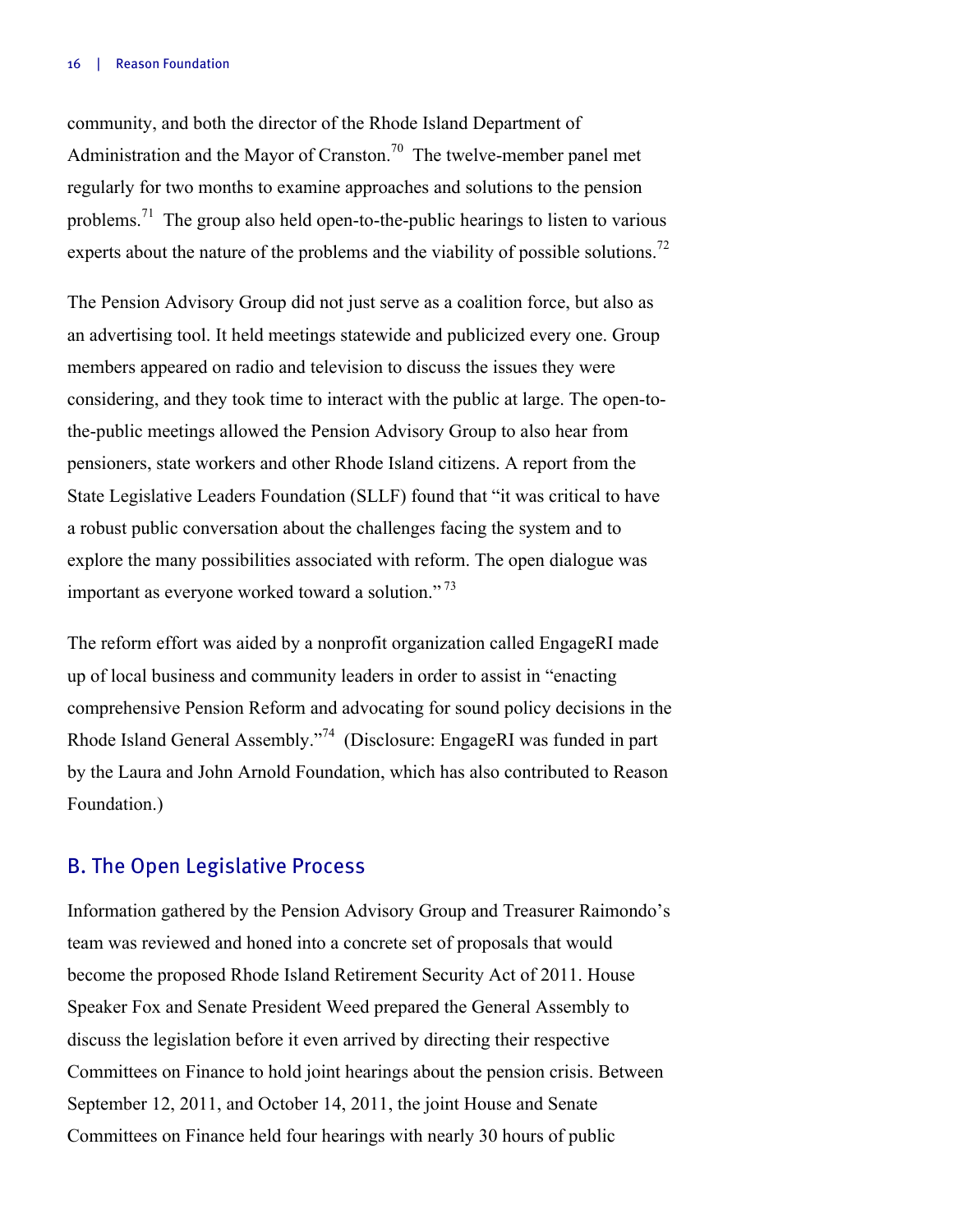testimony. Citizens could watch the debate live on public access television and online.<sup>75</sup>

The joint committee approach ensured that both House and Senate members would have the same information and that experts would not have to testify twice. The SLLF report argues that by the time the pension bill "was introduced in October, members of the House and Senate had a full grasp of the challenges, the pitfalls and the possible solutions."<sup>76</sup>

## C. The Final Bill: The Rhode Island Retirement Security Act of 2011

Gov. Chafee and Treasurer Raimondo presented a proposed overhaul of the Ocean State's pension system to a joint session of the General Assembly on October 14, 2011.<sup>77</sup> The Rhode Island Retirement Security Act of 2011 (RIRSA) had five major planks:

- 1. A suspension of cost-of-living adjustments until the pension system reaches a combined 80 percent funding level;
- 2. A new defined-contribution plan to work in tandem with the current defined-benefit pension plan;
- 3. An increase in retirement age for current employees;
- 4. A change to the amortization rate of liabilities, and
- 5. A plan to help local governments bring their unfunded pension liabilities under control $^{78}$

The bill was not without enemies in the General Assembly; however, the joint sessions held prior to receiving the legislation had convinced enough lawmakers that reform was necessary in principle. This translated into sufficient support for RIRSA in particular. On November 17, 2011, the House and Senate passed the legislation out of both chambers—57–15 in the House and 35–2 in the Senate and Gov. Chafee signed the bill the following day.<sup>79</sup>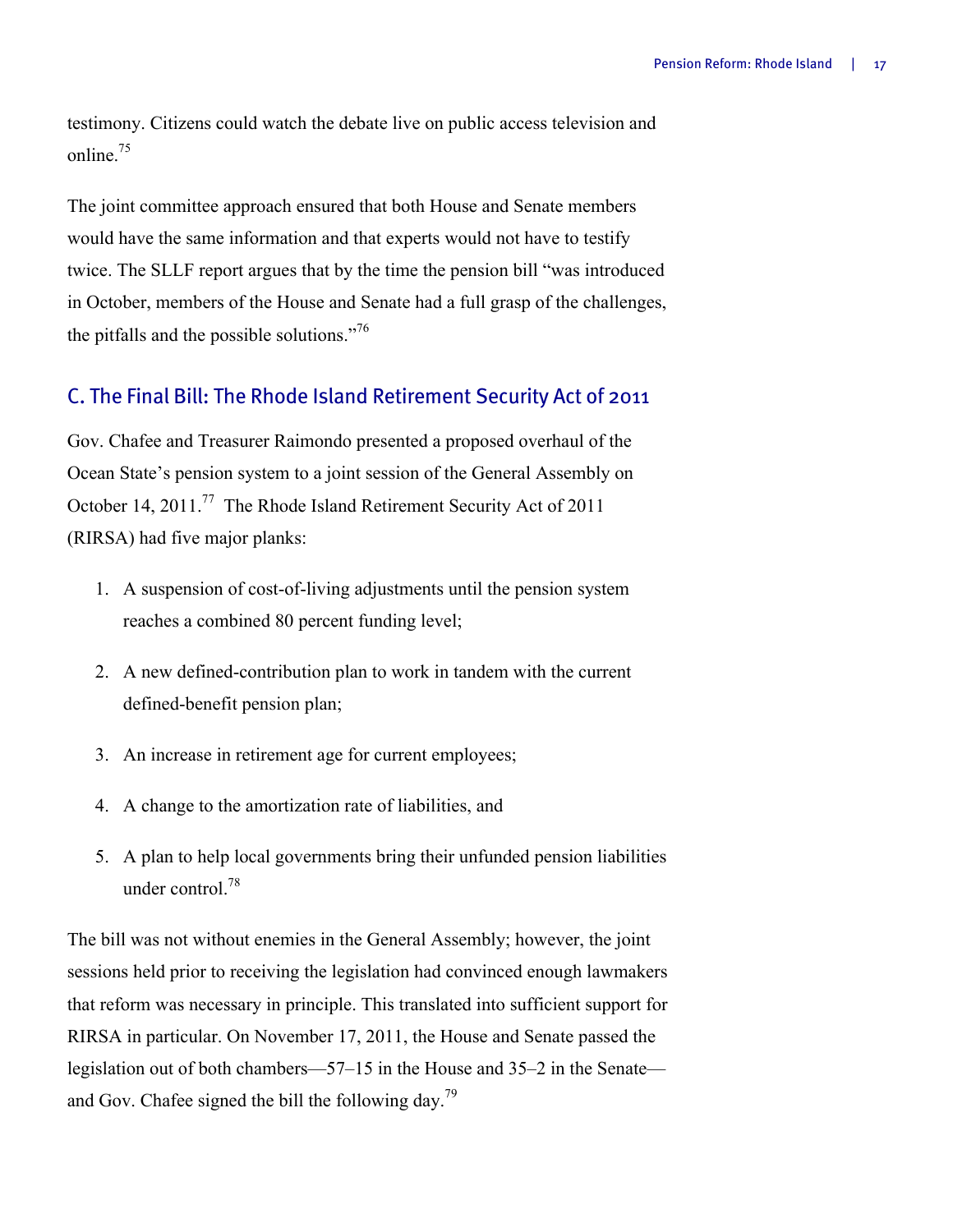The bill's major provisions included the following changes to the ERSRI:

#### (1) Cost-of-Living Adjustment Suspension

The RIRSA made two major changes to cost-of-living adjustments (COLAs). First, COLAs for all state workers—including general state employees, teachers, state police and judges—are suspended until the funding ratio for the whole pension system reaches 80 percent. The legislation allows for the General Assembly to consider a COLA adjustment every five years while this suspension is in place. Second, once the pension system reaches a healthy funding level, COLAs will be calculated between 0 and 4 percent and will only apply to the first \$25,000 of an individual's annual pension, rather than the first  $$35,000$ <sup>80</sup> The legislation also directs municipal pensions to suspend COLAs if they are not above an 80 percent funding level. $81$ 

#### (2) A Hybrid DB and DC Plan

The RIRSA created a defined-contribution (DC) fund to operate in tandem with the present defined-benefit (DB) system. The goal of the hybrid DB/DC plan is to reduce defined-benefit liabilities with a DC fund while also maintaining support from union groups who desire the security of a DB system.

The defined-contribution system requires employees to contribute 5 percent of their base pay automatically into a defined-contribution fund, in addition to the contributions required for the defined-benefit fund.<sup>82</sup> The state also contributes 1 percent of employee salaries into the defined-contribution fund to be distributed among the workers.<sup>83</sup>

Workers will receive a defined benefit out of one fund, which the state will have to ensure is properly funded with a healthy ratio of assets to liabilities. But the exact amount of a pension will depend in part on the asset growth of a worker's defined-contribution fund.<sup>84</sup>

Employees are automatically enrolled in a defined-contribution account, and TIAA-CREF was selected to manage the funds. Individuals have a menu of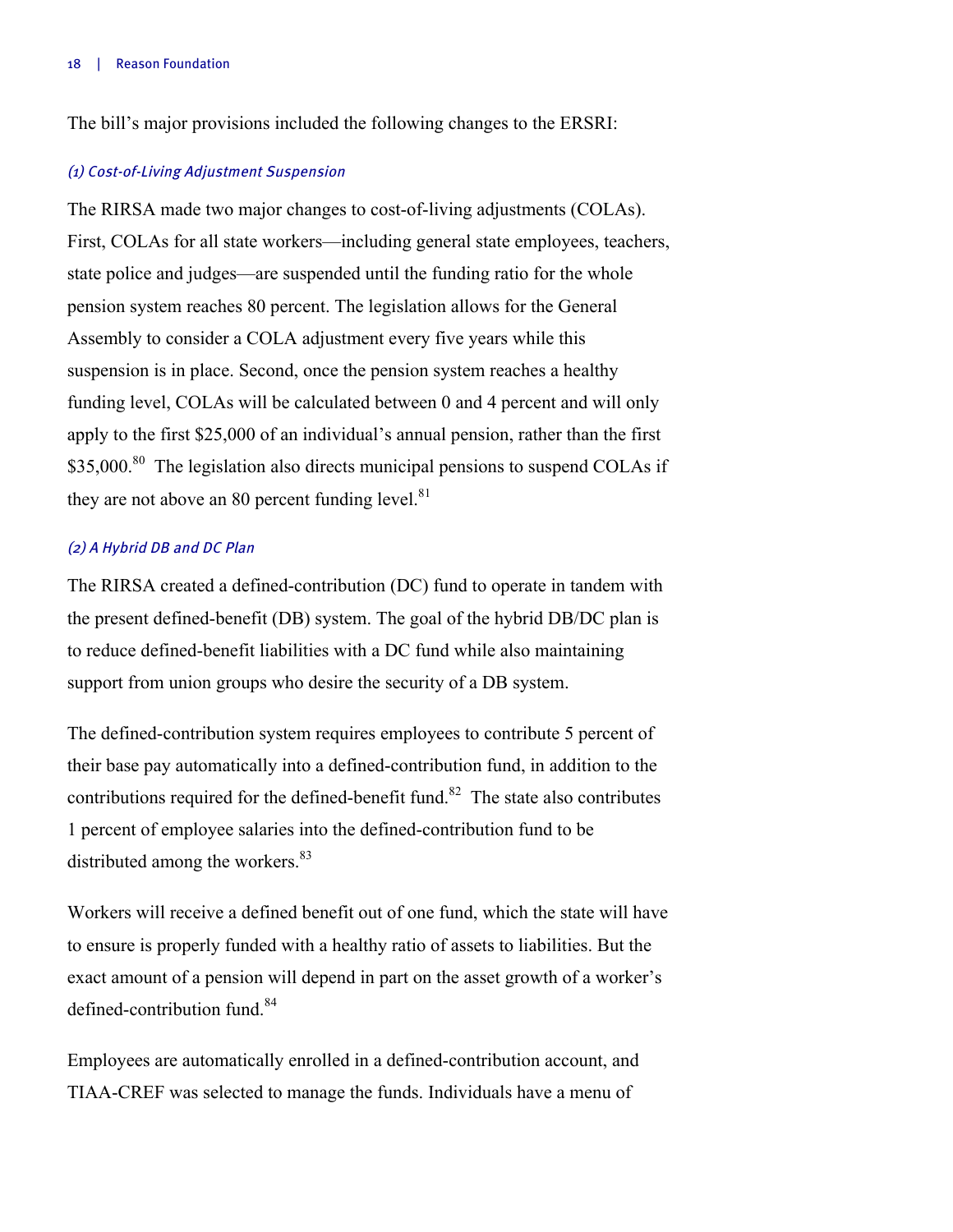mutual funds to select from, mostly low-fee index funds, which gives them control over how their money is managed.<sup>85</sup>

#### (3) Increased Retirement Age

The RIRSA increased the retirement age for receiving a full pension so that it matched Social Security's age thresholds.<sup>86</sup>

#### (4) Extended Amortization Rate of Liabilities

The RIRSA reduced pressure on unfunded accrued liabilities by extending the fixed ERSRI amortization rate from 19 years to 25 years. This reamortization smoothed out the unfunded liability so that taxpayer payments needed to ensure solvency would be easier for the state budget to handle. $87$ 

#### (5) An Eye toward Municipal Pension Reform

The RIRSA did not provide wholesale changes to the municipal pension system, since the patchwork system is so complicated that there is no straightforward solution to addressing problems in locally administered plans. However, Gov. Chafee, Treasurer Raimondo and state lawmakers recognized that a string of municipal bankruptcies would have a negative effect on the state budget and on the state pension system.<sup>88</sup> To that end, the RIRSA established a local pension commission to study ways local governments could improve the solvency of their pensions. The law also set deadlines for cities whose pensions have funding ratios of 60 percent or less to enact substantive reform.<sup>89</sup>

#### D. RIRSA Signed into Law

On November 18, 2011, Gov. Chafee signed the Rhode Island Retirement Stability Act of 2011 into law.<sup>90</sup> Upon the bill's passage, Treasurer Raimondo praised the final text, saying, "On one of the toughest, most financially complicated, politically charged issues we face, we did something right."<sup>91</sup>

After the law passed, Treasurer Raimondo estimated that the RIRSA would save the state \$4 billion over the next 24 years.<sup>92</sup> Around \$1 billion of this sum is estimated to come from suspending COLAs until the pension system reaches an 80 percent funding level. $93$  Much of the rest is estimated to come from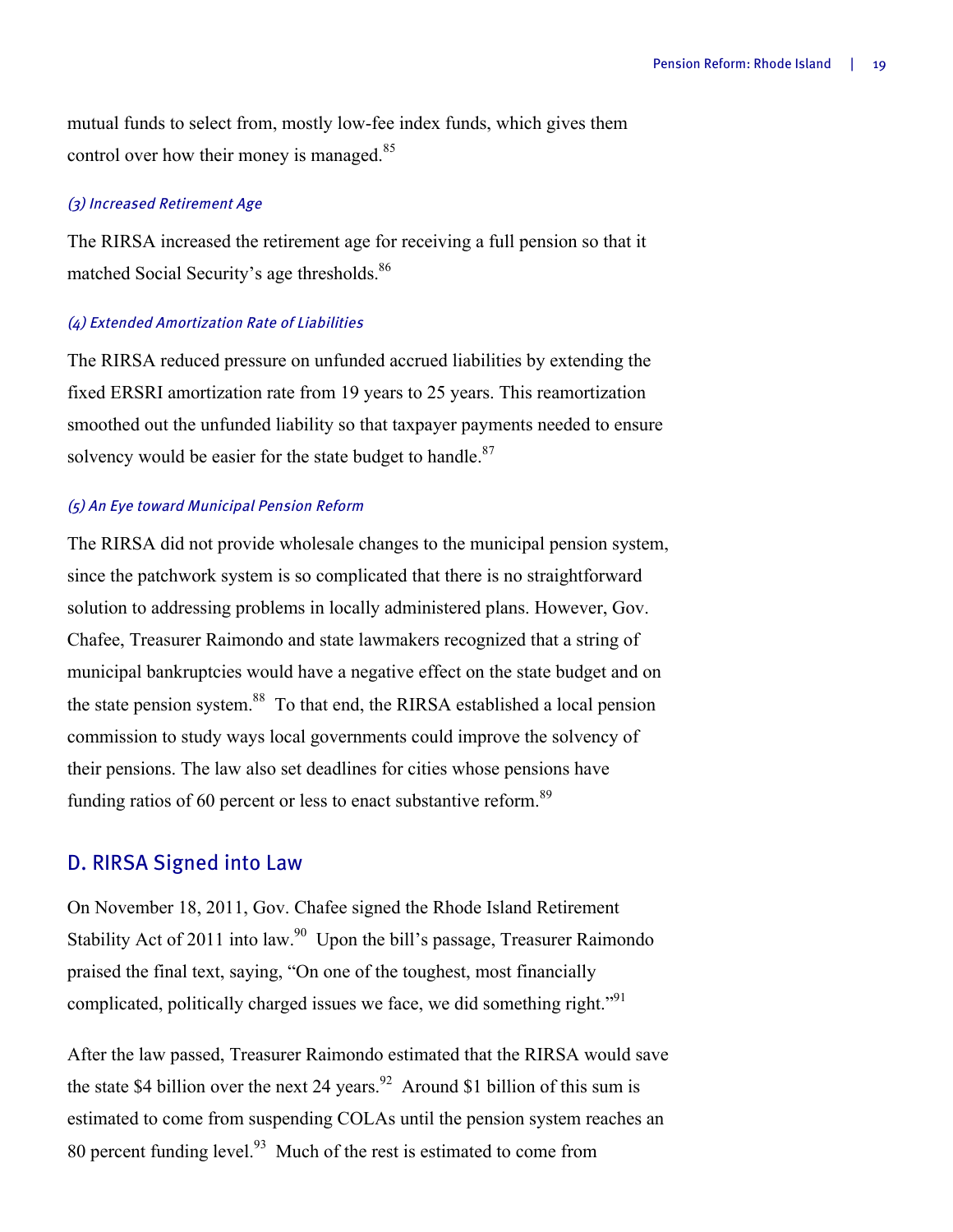increasing retirement ages and reducing defined benefits with the new hybrid system.

The effects on individual pensioners will vary depending on their job and on how many service years they accumulate. The Pew Center for the States estimates that a worker hired today at age 25 will have to wait five more years to retire (from 62 to 67), as long they work at least 29 years for the state.<sup>94</sup> Assuming the worker retires with an average salary of \$65,000 and the definedcontribution fund yields a 7.5 percent return, they will receive an annual total benefit of \$40,824, which is about \$7,000 less than they would have received under the old system.<sup>95</sup>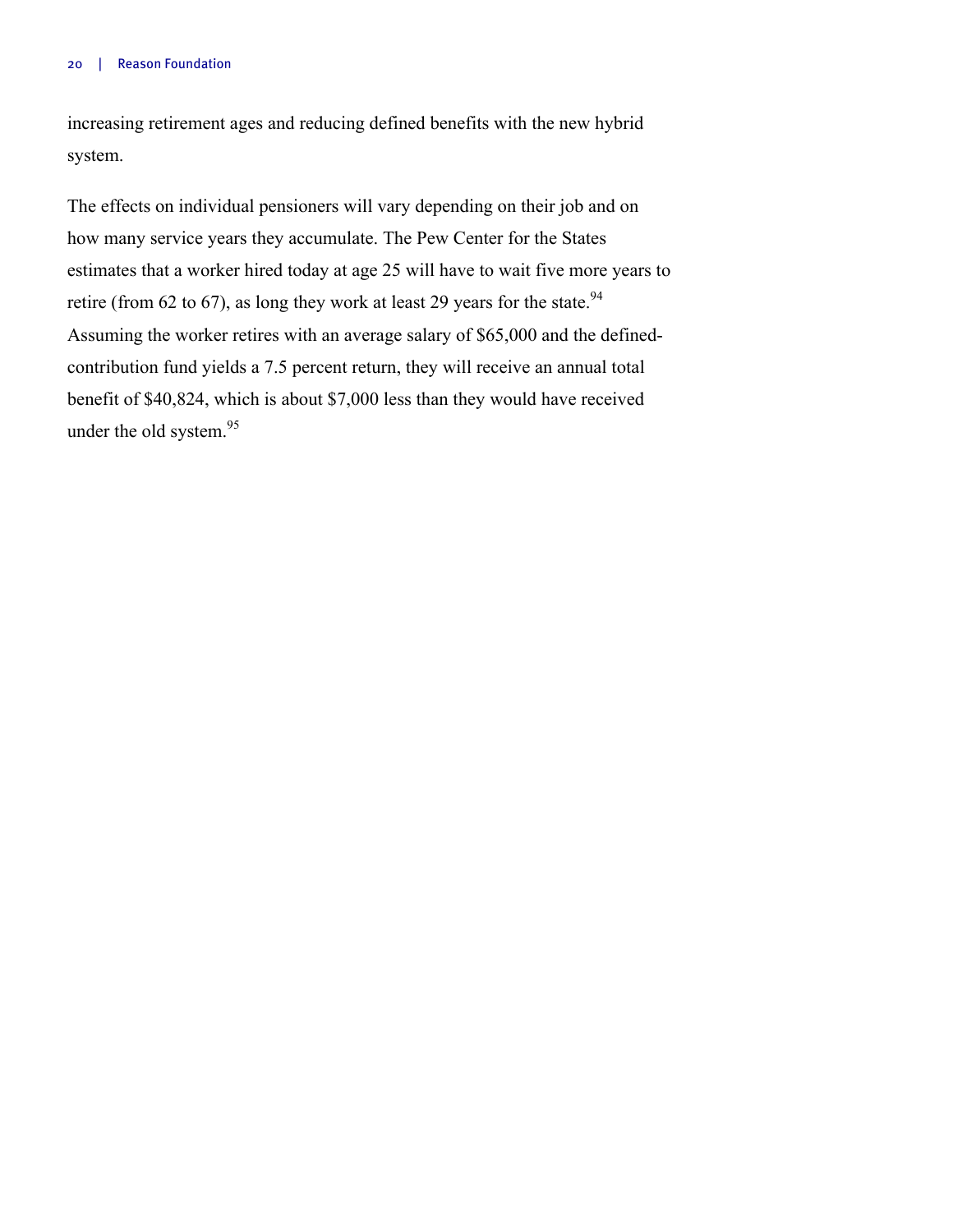## **The Outcome: A Winding Road Ahead**

The RIRSA officially went into effect July 1, 2012, and there are reasons to be optimistic that it will put Rhode Island on the path to a more sustainable pension system, particularly because the suspension of COLAs, the increase in retirement age, and the introduction of a defined-contribution element all are likely to generate cost savings.

However, the first valuation report to include an assessment of the state pension system under the new legislation will not be available until the spring of 2014. Therefore, it remains to be seen what the immediate effect of the RIRSA will be on the financial health of the state's pension funds. Also, extending the amortization rate of liabilities from 19 to 25 years could wind up papering over some deficiencies in the system by dragging out the time frame in which the state realizes the unfunded liability in its accounting.

Table 1 summarizes the most recent valuation reports for the Ocean State's pension assets and liabilities through June 30, 2012.

| Table 1: Actuarial Valuation of Rhode Island Pension Plans, June 2012 |                        |                                     |                              |                       |                                     |        |  |  |  |  |
|-----------------------------------------------------------------------|------------------------|-------------------------------------|------------------------------|-----------------------|-------------------------------------|--------|--|--|--|--|
| Plan                                                                  | Actuarial<br>Liability | <b>Actuarial Value</b><br>of Assets | <b>Unfunded</b><br>Liability | $\%$<br><b>Funded</b> | $#$ of<br><b>Employees Retirees</b> | # of   |  |  |  |  |
| Employees' Retirement<br>System of RI                                 | \$4.3B                 | \$2.4B                              | \$1.9B                       | 56.3%                 | 13,841                              | 11,200 |  |  |  |  |
| Teachers' Retirement<br>System of RI                                  | \$6.4B                 | \$3.8B                              | \$2.6B                       | 58.8%                 | 16.020                              | 10,622 |  |  |  |  |
| <b>State Police Retirement</b><br><b>Benefits Trust</b>               | \$94.0M                | \$84.3M                             | \$9.7M                       | 89.6%                 | 235                                 | 10     |  |  |  |  |
| <b>Judicial Retirement</b><br><b>Benefits Trust</b>                   | \$52.1M                | \$43.4M                             | \$8.7M                       | 83.4%                 | 53                                  | 12     |  |  |  |  |
| Total                                                                 | \$10.85B               | \$6.3B                              | \$4.5B                       | 72.03%                | 30,149                              | 21,844 |  |  |  |  |

Source: ERSRI.org Actuarial Valuation Reports<sup>96</sup>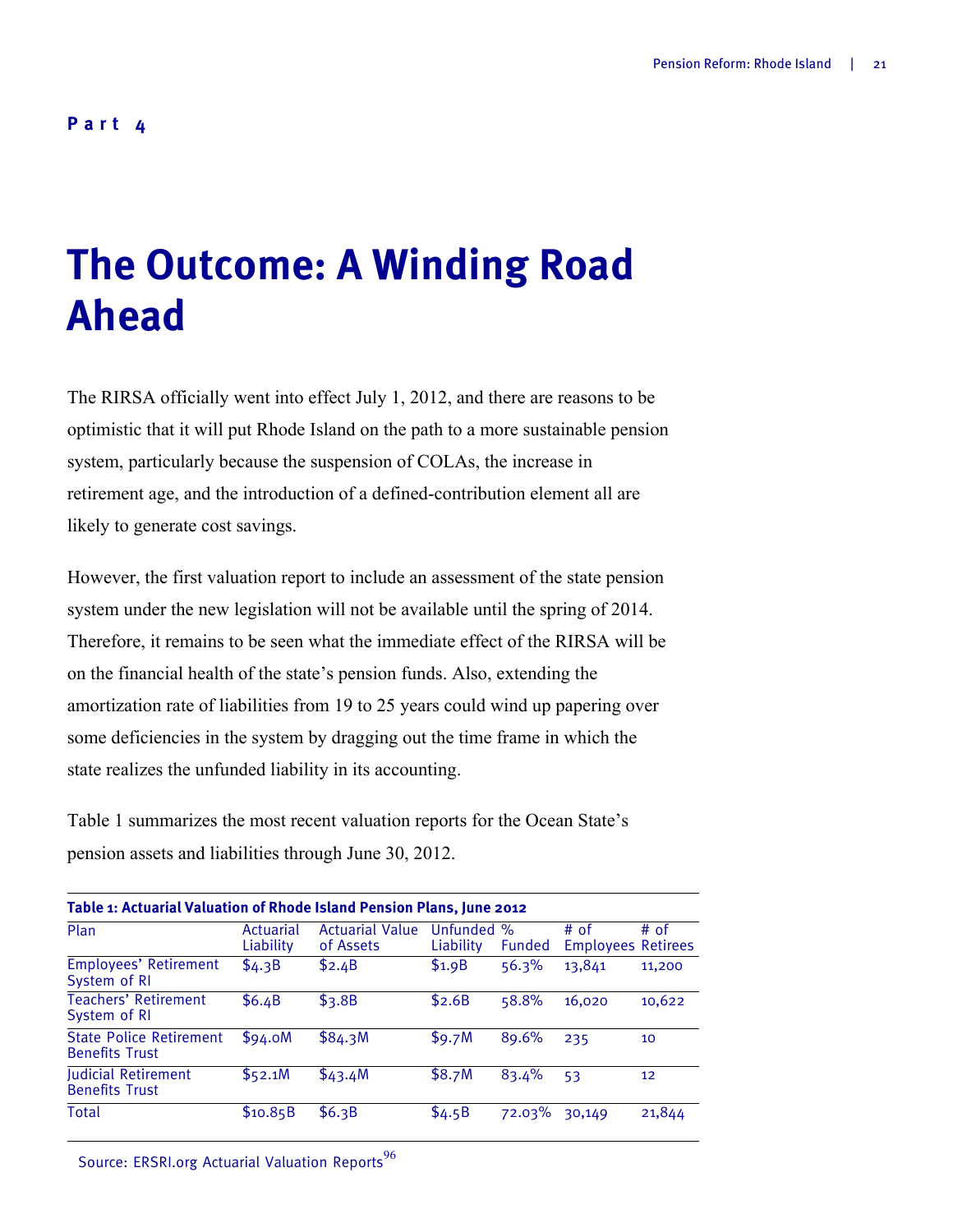Part of the RIRSA's future will be decided by the court system. Some union groups have followed through with threats to mount legal challenges to the reform effort. In June 2012, a coalition of unions filed suit against Rhode Island, arguing that the RIRSA violates the state constitution by contravening contract rights.<sup>97</sup> At press time, this court challenge was still outstanding.<sup>98</sup>

In the meantime, it will be important to monitor whether the estimated cost savings from the RIRSA pan out and whether the crisis with local pension systems metastasizes into a problem that the legislature must address further.

### A. Cost Saving Questioned

The Washington, D.C.-based Economic Policy Institute (EPI) has called into question Treasurer Raimondo's cost-saving claims by citing concerns about the DB/DC hybrid model. EPI estimates that "the projected long-term normal cost to the state for the DB portion of the new system will be around 2.43 percent of payroll." 99 As previously noted, Rhode Island will also be contributing 1 percent of its payroll to the new DC plan. In 2012, reported payroll for state employees, teachers, state police and judges was \$1,638,360,451, slightly higher than 2011's combined payroll of \$1,611,197,833. These numbers mean that the Ocean State's budget would have needed to add around \$16 million to its contribution to the pension system in either of those years. As payroll continues to rise, this 1 percent contribution could become significant, with every dollar required to make this contribution reducing the savings from suspending COLAs and increasing the retirement age. If the state manages its payroll, however, it can reduce the risk of this element of the RIRSA undermining the reform project.

There have also been concerns about the reliance of the defined-contribution plans on investment returns.<sup>100</sup> One of the supposed values to retirees of a DB pension is the guaranteed payout being promised by the state, whereas a DC pension operates more like a  $401(k)$  and its value is dependent on the assets into which it is invested. However, in reality, the value of defined-benefit pensions also depends on the assets into which they are invested. Part of the reason for the large unfunded liability Rhode Island faces is that the operators of that scheme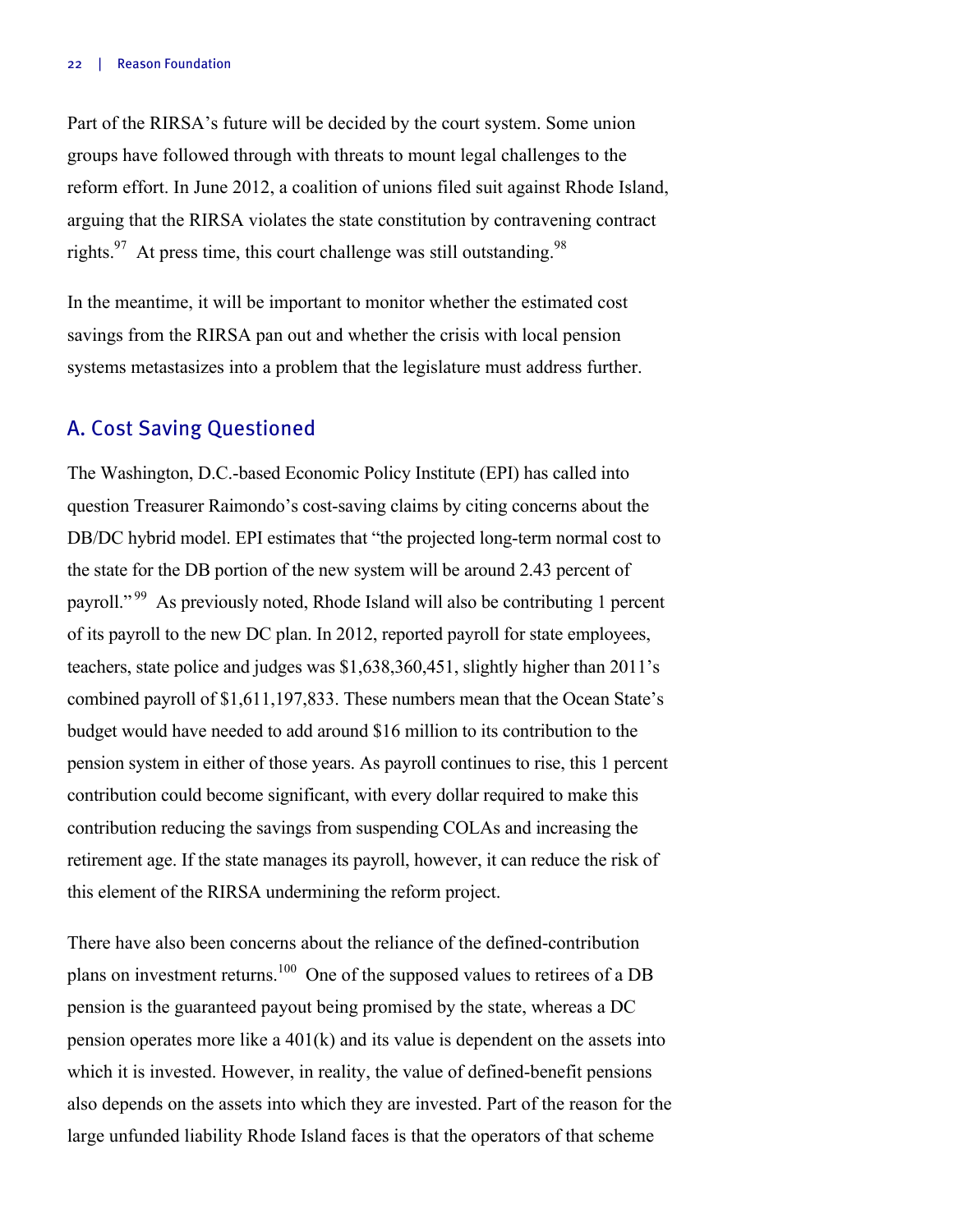assumed actuarial returns on the investment that were unrealistically high. So, while both DB and DC systems rely on investment returns for operational solvency, DB systems place the burden of risk on the state—and thus taxpayers—if the returns fail to meet their targets.

## B. Municipal Governments in Trouble

Second, trouble with municipal pensions has only grown worse, with one city even claiming that the state is on the hook if municipalities default on benefit payments.<sup>101</sup> The requirement in the RIRSA that municipal governments investigate the viability of their pensions has turned up a number of large unfunded liabilities, which collectively are threatening to add to the state government's liabilities.

The city of West Warwick has been negotiating with local unions and retirees on amending pension benefits, as the town budget is chronically in peril. The town's pension fund is only 20 percent funded and has an unfunded liability of \$115 million. If negotiations with unions fail, the state may be politically pushed to offer up some compensatory funds like it did for Central Falls, with a \$2.6 million gift to soften the blow of pensions being cut nearly in half in bankruptcy.102

The city of Woonsocket has warned its retirees that the municipality will run out of money in 2021 to pay pension benefits.<sup>103</sup> Its police and firefighter pension fund pays out \$8.4 million a year in benefits, but only draws about \$1 million each year from current member contributions.<sup>104</sup> Failure in Woonsocket may also pressure the state to keep former police and firefighters from losing their pensions completely.

Most frightening to Rhode Island is a claim from the town of Coventry that language in a labor contract signed in 1977 absolves the town of responsibility for paying out pension benefits if the fund runs out of money.<sup>105</sup> The town of 35,000 has three pension funds with a combined funding ratio of around 19 percent and unfunded liabilities of nearly \$100 million.<sup>106</sup> The funds are projected to be empty by 2025.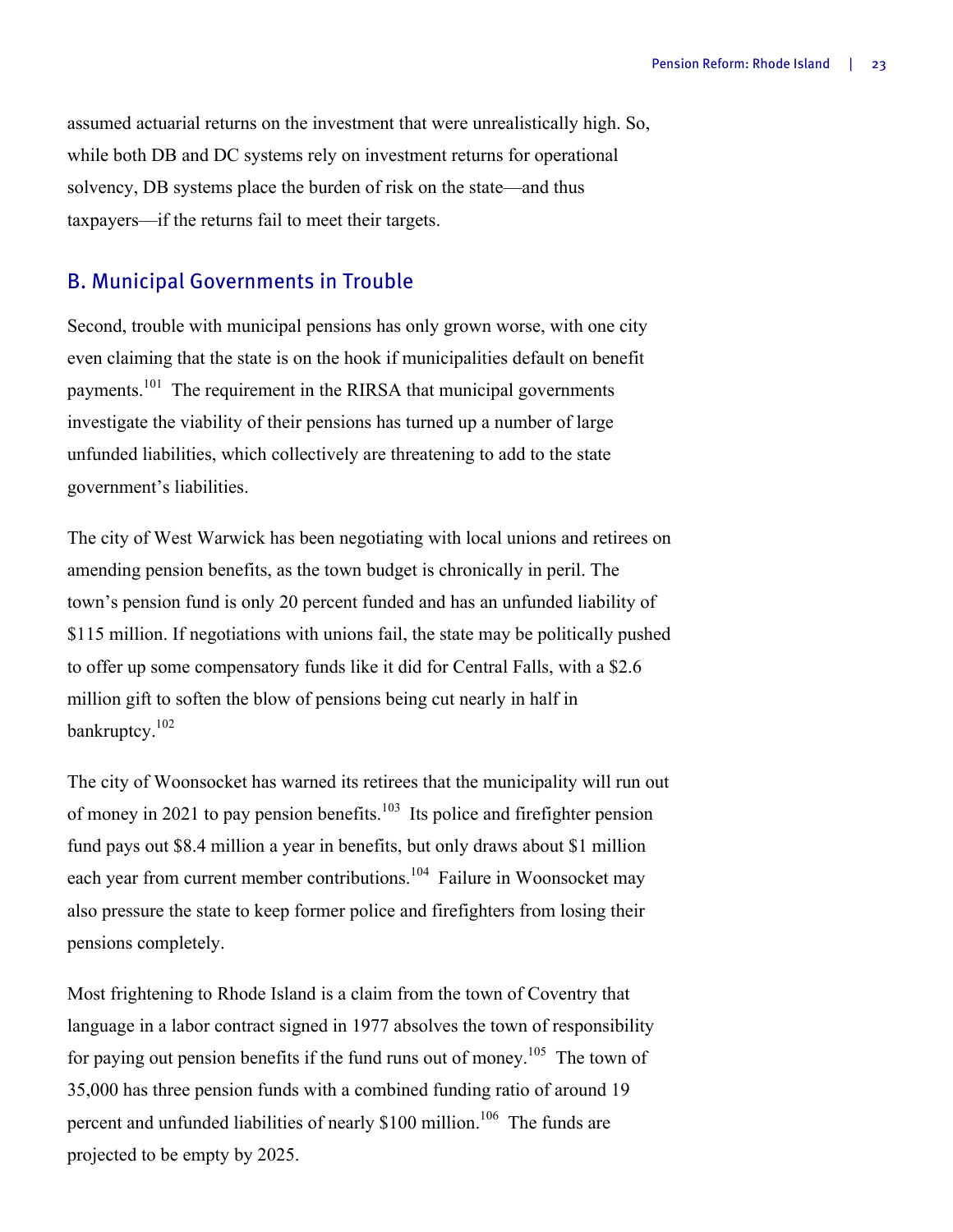The 1977 contract between the Coventry School Committee and school workers states that the town only has to pay 12.75 percent of its payroll into the pension fund. The town claims that it is therefore not responsible for additional costs, leaving the state to cover any unfunded liability or to allow the pensioners to take a reduced annual benefit. The state has rejected the claim, but the matter was unresolved as this publication went to print.

### Pensions and Budget Inflexibility

Underfunded pensions are not only a problem when they threaten bankruptcy for a state or municipal government. The weight of having to catch up on funding pension liabilities can create budget crunches that make the use of taxpayer dollars less flexible. For example, Woonsocket asked city officials to accept across-the-board pay cuts in order to try to close a budget gap this year. The city had been depending on aid from the state to help fund its operations, but that money has disappeared from the most recent state budget. The city claims it has nowhere else to cut, one reason why it has tried to renegotiate its pension obligations. "We've run out of places to maneuver to," City Council President John Ward said, "and because of our tax caps and other legislative restrictions put on cities these days, they've stripped us of our maneuvering room."<sup>107</sup>

### C. Complaints of Crony Capitalism

Finally, former Securities and Exchange Commission (SEC) attorney Edward Siedle has authored a half dozen blog posts for *Forbes* claiming Treasurer Raimondo is engaged in crony capitalism, mismanaging Rhode Island's pension fund assets and being overly generous to firms in her former industry.<sup>108</sup> In June 2013, Siedle was retained by a coalition of union groups to investigate the RIRSA's asset-management practice. On July 9, 2013, the SEC closed its investigation into the state's financial statements and disclosures and indicated it found no wrongdoing in the state treasurer's office. Siedle's investigation was ongoing at press time and had yet to produce evidence.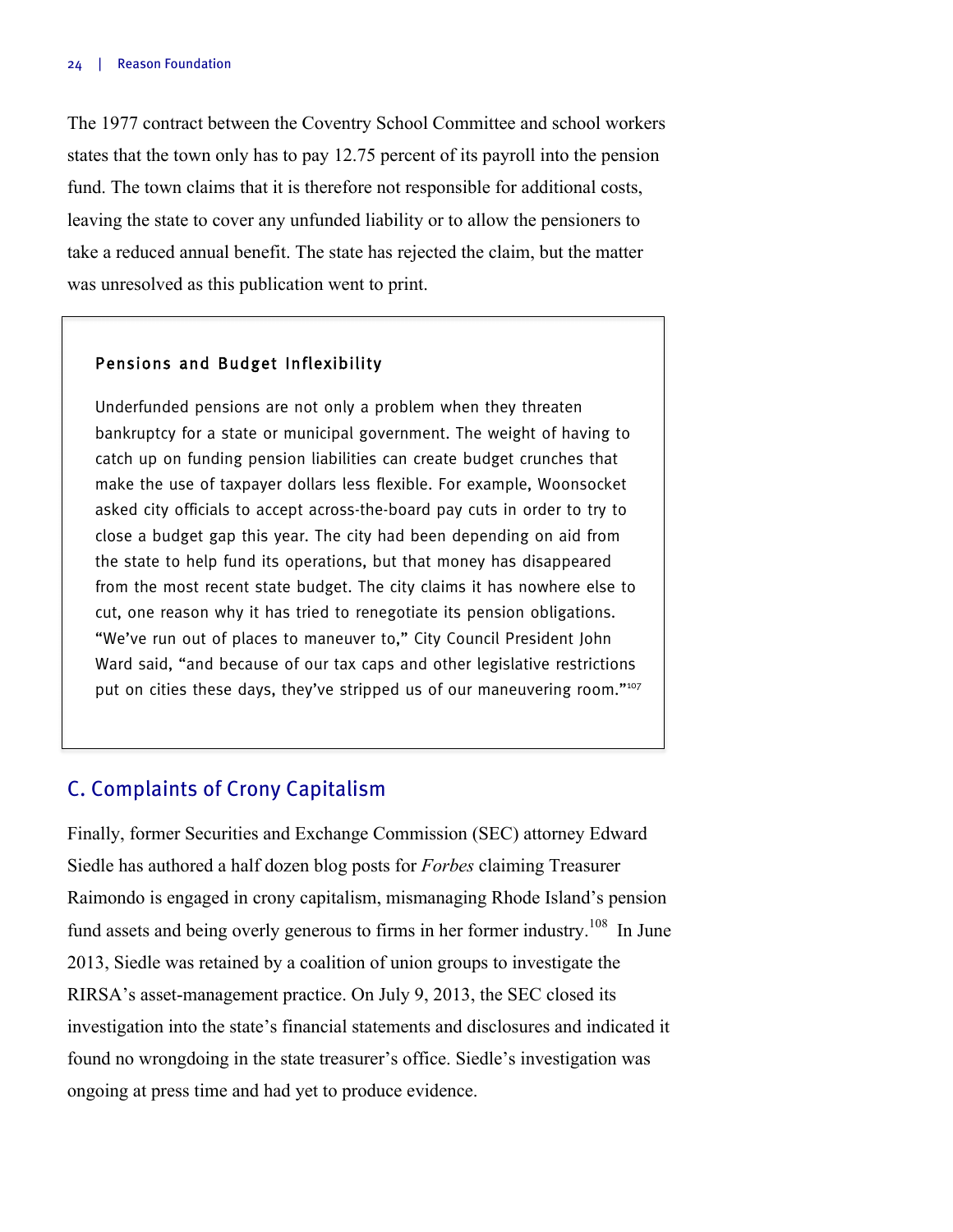### **Part 5**

## **Lessons and Conclusion**

The process of reforming the ERSRI provides a number of lessons for policymakers who face similar challenges to their retirement systems.

### A. Achieving Reform Goals

- 1. **Policymakers must be determined to drive reform**. Attempts at pension reform in Rhode Island did not start with Treasurer Raimondo, but she was the driving force in the development and implementation of the most sweeping change, the RIRSA. Starting with her campaign for the treasurer's office, she was a critical voice in educating the public about the need for pension reform.
- **2. Policymakers must realistically assess liabilities.** The case for pension reform in Rhode Island was grounded on a realistic assessment of the ERSRI's unfunded liabilities and a culture of underfunding the pension system. Pension funds must not try to hide their liabilities behind actuarial assumptions that do not align with real performance.
- 3. **Coalitions can reduce the complexity of legislative debate.** The coalition approach of Gov. Chafee, Treasurer Raimondo, House Speaker Gordon D. Fox and Senate President M. Teresa Paiva Weed ensured that a procedural fight would not hamstring the legislative process of reform. Clear communication over the elements of reform also helped the legislative process avoid a major delay.
- 4. **Educating the public matters.** In a state with strong support for publicsector unions, the Pension Advisory Group's approach to holding informational town halls all over the state to hear concerns, answer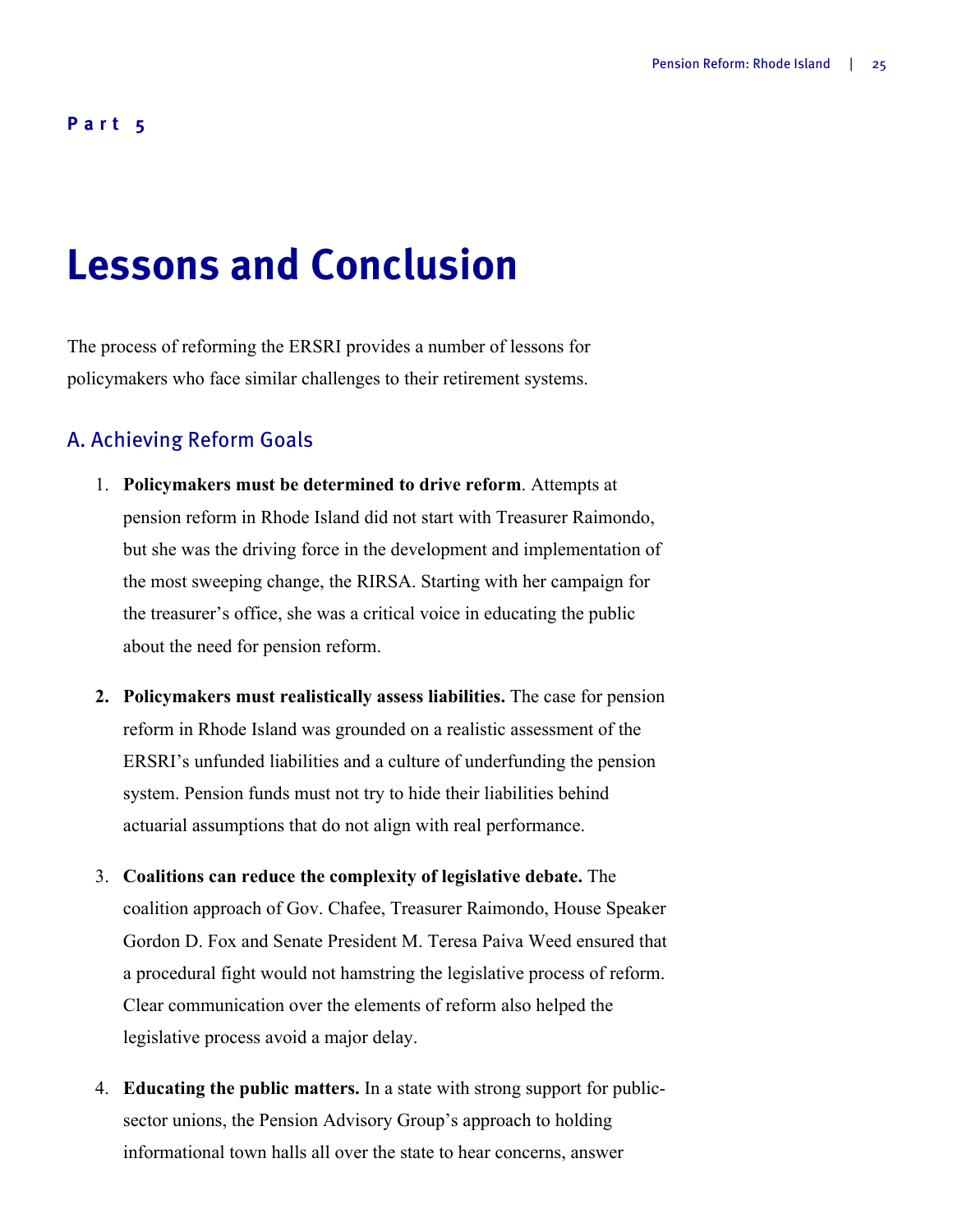#### 26 | Reason Foundation

questions and gather information was helpful in educating the public about the need for and benefits of pension reform.

- 5. **There are many roads to \$0 unfunded liability.** Given the numerous people who have been promised pensions with defined benefits, it would have been enormously challenging to shift everyone immediately to a defined-contribution system. State leaders identified a compromise that allows pension members to retain a significant portion of their promised benefits while also reducing long-term liabilities. The new hybrid system combines a much more limited defined-benefit plan with a definedcontribution plan.
- 6. **Pension reform is more than defined-benefit reform:** Rhode Island wisely adjusted not only its defined-benefit structure to reduce contribution costs, but also the benefit levels by freezing cost-of-living adjustments in the face of high unfunded liabilities and by raising the retirement age to reduce long-term costs.

One lesson that Rhode Island lawmakers may not have learned is to always make legally required contributions. In mid-2013, state lawmakers nearly reverted to old form by skipping a \$12.9 million required payment into the pension system because of budget concerns.<sup>109</sup> The state House tried to pass a budget that diverted the \$12.9 million in revenue for other purposes, but the vote failed, forcing lawmakers to amend the budget and ensure that the pension system would not lose out on the funds. $110$  The unexpected budget debate highlighted how lawmakers continue to struggle with a desire to use present funds for programs and services in the short term, rather than ensure a pension fund that is properly funded for the future.

## B. Conclusion: Testing the Hybrid Approach

After a decade of avoiding action on the state's growing unfunded pension liabilities, leaders in Rhode Island made 2011 a watershed year for reform, making sure a wide variety of stakeholders were involved in the process and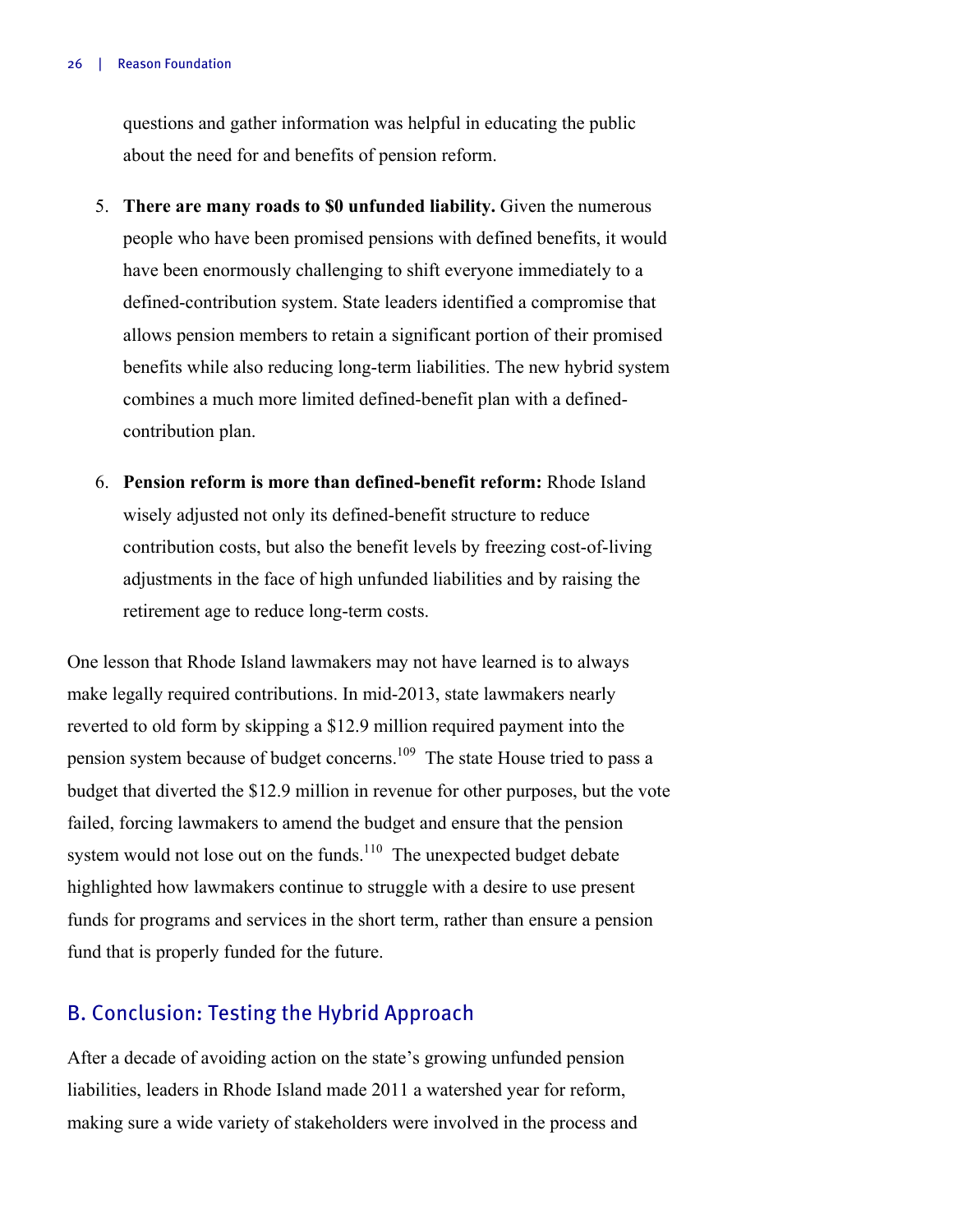then executing the steps necessary for legislative change. The reform process would not likely have taken the same shape without the leadership of Treasurer Raimondo in addressing the Ocean State's pension problems.

It remains to be seen whether the reform effort will achieve the savings projected under the RIRSA plan. The hybrid defined-benefit/definedcontribution plan, combined with changes to COLAs and more reasonable investment assumptions, could be the right mix of reform for Rhode Island to get back on the path to fiscal stability. However, the plan has some potential flaws. The hybrid plan's structure might raise costs or neutralize any COLA savings over the long term. Local governments might pose a greater fiscal challenge than was expected in 2011 when the plan passed. And ongoing legal challenges to the RIRSA could force the state back to the drawing table.

The worst thing that could happen to Rhode Island would be future leaders returning to the practice of underfunding the pension system and pushing the need for responsible financial management onto future governments. The state must continue making its annual contributions and watching its investment returns to make sure assumptions are lining up with reality and not creating unfunded liabilities. Rhode Island appears to have made significant strides in pension reform as long as its future leaders do not return to past ways, and its experience offers an example for other states and municipalities to learn from.

## **About the Author**

Anthony Randazzo is director of economic research at Reason Foundation. He specializes in housing finance, federal budget policy and financial services regulation. Randazzo is also an adjunct lecturer at The King's College, where he teaches history of economic thought. His work has been featured in *The Wall Street Journal*, *Barron's*, *Forbes*, *Bloomberg View*, *The Washington Times*, *The Detroit News*, *Reason* magazine and various other online and print publications.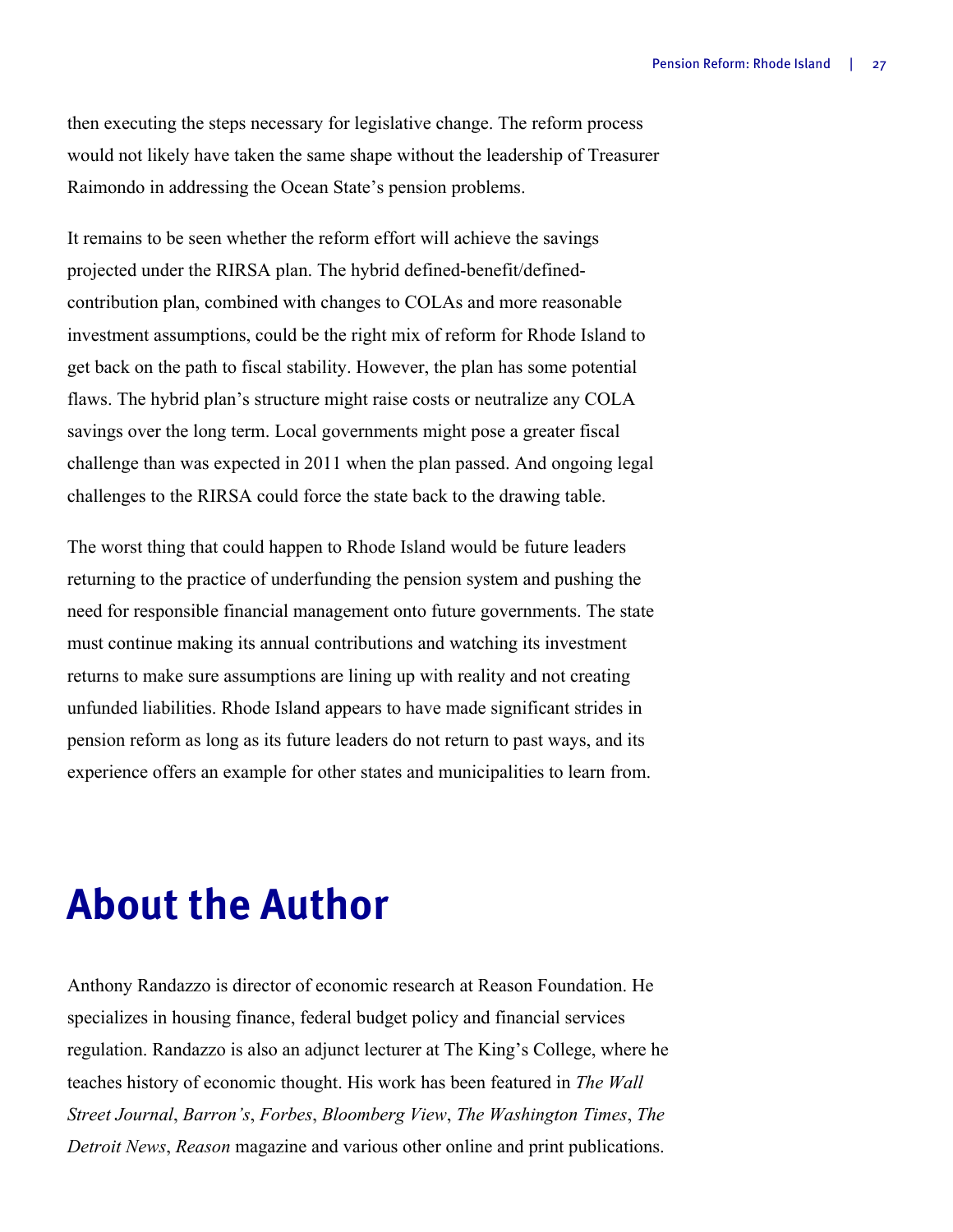## **Endnotes**

- <sup>1</sup> Office of the General Treasurer Gina M. Raimondo, *Truth in Numbers: The Security and Sustainability of Rhode Island's Retirement System*, June 2011, www.law.yale.edu/documents/pdf/cbl/RI\_TIN-WEB-06-1-11.pdf.
- <sup>2</sup> Ibid.
- <sup>3</sup> Ibid.
- <sup>4</sup> Edward A. McGrath v. Rhode Island Retirement Board, United States District Court, D. Rhode Island, Civ. A. No. 94-0322L (1995), www.rid.uscourts.gov/menu/judges/opinions/lagueux/11011995\_1- 94CV0322L\_MCGRATH\_V\_RI\_RETIREMENT\_BD\_BY\_AND\_THROUGH\_MAYER\_P .pdf.
- <sup>5</sup> Actuarial Audit Services, Employees' Retirement System of Rhode Island, *Request for Proposal No. 2012-001*, October 29, 2012, https://www.ersri.org/public/documentation/actuarialaudit.pdf.
- <sup>6</sup> Employees' Retirement System of Rhode Island, *Annual Financial Report for the Fiscal Year Ending June 30, 1999*, https://www.ersri.org/public/documentation/99AR.pdf.
- <sup>7</sup> The Ocean State has an extensive network of municipal pensions across Rhode Island's 39 cities and towns, though there is disagreement as to how many local funds are in the state. As of June 2012, the Municipal Employees' Retirement System provides actuarial valuation for 113 funds covering city and town employees, as well as police and/or fire employees. In 2011, the *Providence Journal* did an independent count of municipal pension funds and reported 155 different units in the state. Compared with New York, which has 994 municipal districts but just eight pension plans, Rhode Island's system is significantly complicated and fractured. However, there is disagreement over how many municipal pension funds are in New York State. In contrast to the *Providence Journal*'s report of eight municipal pensions, Josh Barro writes for Bloomberg that the Empire State has two large municipal funds. See Josh Barro, "Why Municipal Pension Systems Are a Terrible Idea," Bloomberg View: The Ticker, February 8, 2103, www.bloomberg.com/news/2013-02- 08/why-municipal-pension-systems-are-a-terrible-idea.html.
- <sup>8</sup> United States Census Bureau, "Census 2000 Data for the State of Rhode Island," accessed September 18, 2013, www.census.gov/census2000/states/ri.html.
- <sup>9</sup> Thomas H. Little, Ken Morton and Stephen G. Lakis, *Tackling the BIG Issue: How Leadership Achieved Real Pension Reform in Rhode Island*, State Legislative Leaders Foundation, May 2012, www.sllf.org/uploads/upload\_RIPensionReformCaseStudy.pdf.
- <sup>10</sup> "The study shows Rhode Islanders gave birth to 10,960 babies last year, which translates to 51.5 births for every 1,000 female residents between the ages of 15 and 44—the lowest fertility rate of any state in the nation." See Brady E. Hamilton, Joyce A. Martin and Stephanie J. Ventura, *Births: Preliminary Data for 2011*, *National Vital Statistics Reports*, vol. 61, no. 5 (October 3, 2012), www.cdc.gov/nchs/data/nvsr/nvsr61/nvsr61\_05.pdf.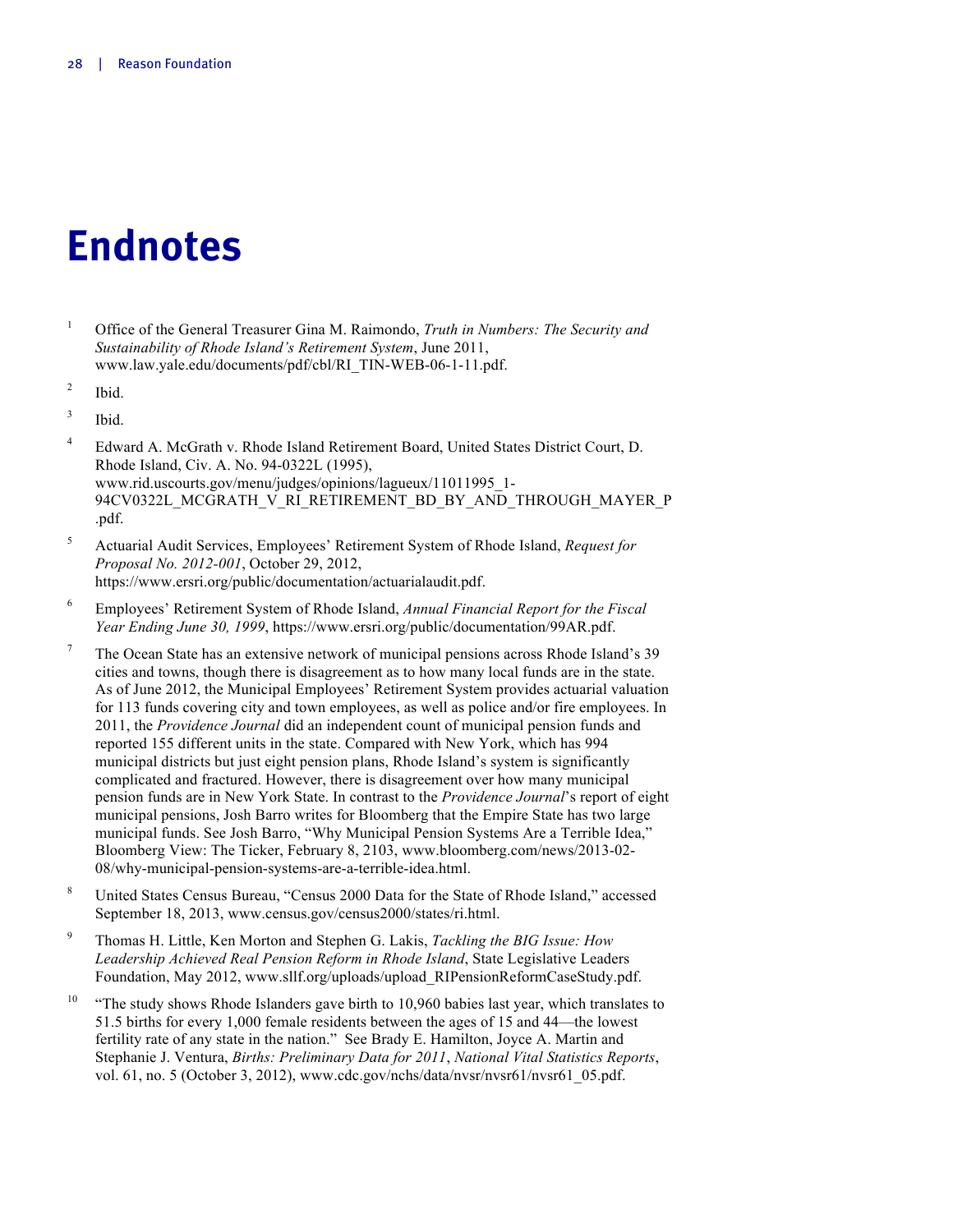- <sup>11</sup> Ted Nesi, "Fact Check: '91 Crisis Caused Just 0.82% of RI Pension Shortfall," Nesi's Notes, WPRI.com, November 8, 2011, http://blogs.wpri.com/2011/11/08/fact-check-91 crisis-caused-just-0-82-of-ri-pension-shortfall/; Ernest & Young v. Depositors Economic Protection Corporation, et al., United States District Court, D. Rhode Island, Civ. A. No. 93- 0400B (1994), www.leagle.com/decision/19941571862FSupp709\_11466.
- $12$  Ibid.
- <sup>13</sup> Employees' Retirement System of Rhode Island, *Annual Financial Report for the Fiscal Year Ending June 30, 1999*.
- <sup>14</sup> Ideally a pension system's funding ratio will be 100 percent. If the system is funded at 95 percent or 90 percent it might still be considered healthy, depending on what factors are leading to the short fall. If a state had an unusual fiscal year with low tax revenue and did not contribute its full annually required contribution but otherwise had been responsible, a lower-than-100-percent funding ratio might not mean the system is "unhealthy." Therefore, a state could have a 90 percent funding ratio but have a positive long-term outlook. In the absence of such mitigating factors, however, funding ratios below 90 percent typically suggest degrees of unhealthy conditions.
- <sup>15</sup> Employees' Retirement System of Rhode Island, *Annual Financial Report for the Fiscal Year Ending June 30, 2001*, www.ersri.org/public/documentation/2001AR.pdf.
- <sup>16</sup> In 2000, the \$2.3 billion State Employees' fund had a GASB funding ratio of 81.6% and a UAAL of \$530 million; the \$3.5 billion Teachers' fund had a GASB funding ratio of 80.6% and a UAAL of \$845 million. See Gabriel Roeder Smith & Company, *Actuarial Valuation of ERSRI as of June 30, 2005*, June 14, 2006, www.ersri.org/public/actuarialValuations/ERS\_VAL05.pdf.
- <sup>17</sup> Employees' Retirement System of Rhode Island, *Annual Financial Report for the Fiscal Year Ending June 30, 2000*, www.ersri.org/public/documentation/2000ar.pdf.
- <sup>18</sup> In 2002, the State Employees' fund had a GASB funding ratio of 71.7% and a UAAL of \$930 million; the Teachers' fund had a GASB funding ratio of 73.2% and a UAAL of \$1.3 billion. See Gabriel Roeder Smith & Company, *Actuarial Valuation of ERSRI as of June 30, 2005*.
- <sup>19</sup> In 2005, the \$2.2 billion state employees' fund had a GASB funding ratio of 56.3% and a UAAL of \$1.7 billion; the \$3.3 billion teachers' fund had a GASB funding ratio of 55.4% and a UAAL of \$2.6 billion. See Gabriel Roeder Smith & Company, *Actuarial Valuation of ERSRI as of June 30, 2005*.
- <sup>20</sup> Gabriel Roeder Smith & Company, *Actuarial Valuation of ERSRI as of June 30, 2005*.
- <sup>21</sup> The exact age depends on when the worker started his employment with the state. See Little, Morton and Lakis, *Tackling the BIG Issue*; Bob Walsh, "Pension Lawsuits Explained," National Education Association of Rhode Island, June 2012, www.neari.org/PoliticsinAction/PensionSystem/tabid/190/Default.aspx; Ted Nesi, "Where's the Bump? How RI's Pension System Has Changed," Nesi's Notes, WPRI.com, June 2, 2011, http://blogs.wpri.com/2011/06/02/wheres-the-bump-how-ris-pension-system-haschanged/.
- <sup>22</sup> In 2009, the \$2.6 billion State Employees' fund had a GASB funding ratio of 59.0% and a UAAL of \$1.8 billion; the \$4 billion Teachers' fund had a GASB funding ratio of 58.1% and a UAAL of \$2.9 billion. See Gabriel Roeder Smith & Company, *ERSRI Actuarial Valuation Report as of June 30, 2009*, July 14, 2010, www.ersri.org/public/actuarialValuations/ERS\_VAL09.pdf.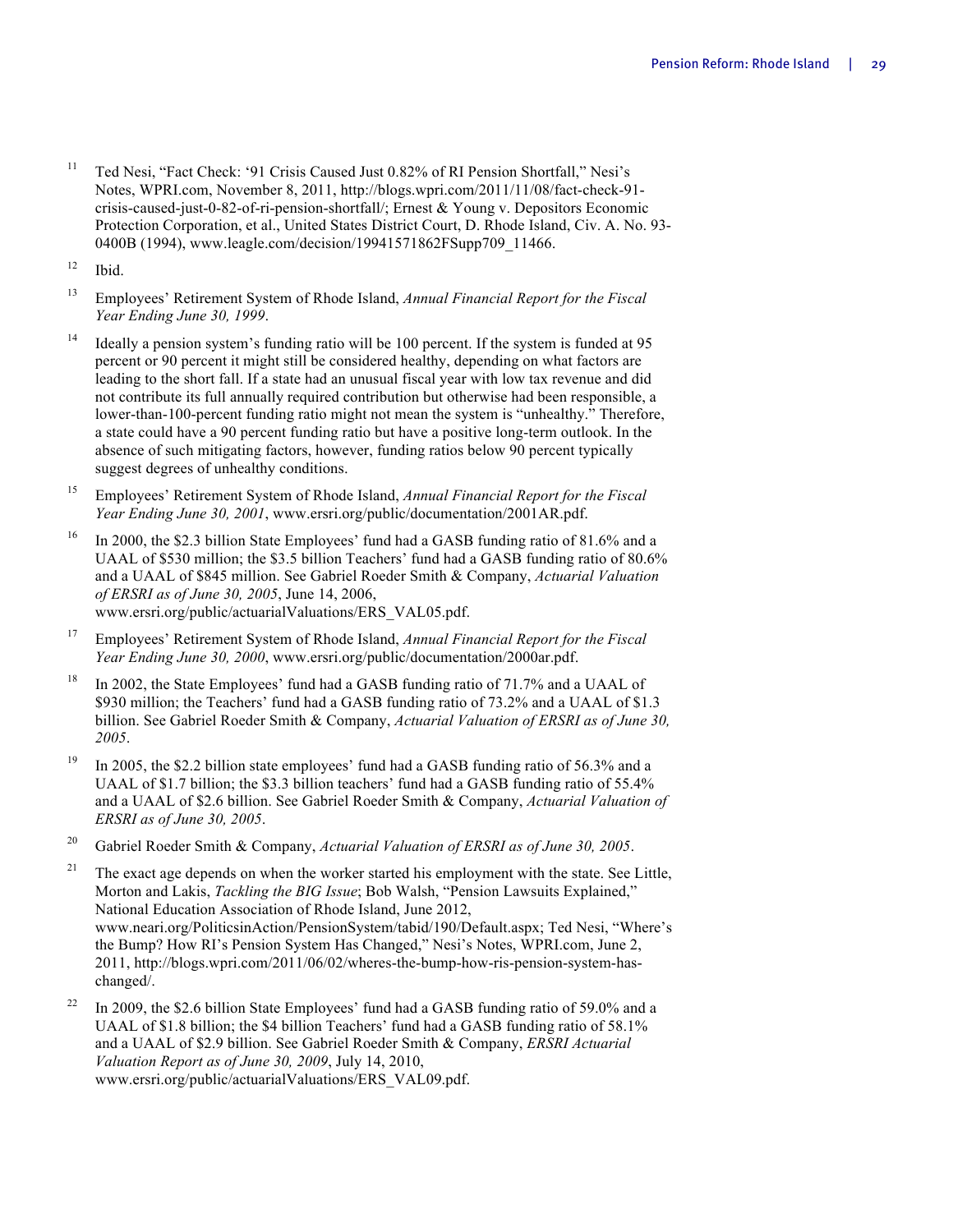<sup>23</sup> The 2009 changes "established a minimum retirement age of 62 for state employees who had at least 10 years of contributory service as of July 1, 2005 with a downward proportional adjustment based on years of service as of September 30, 2009; Established a minimum retirement age of 62 for state employees who did not have at least 10 years contributory service as of July 1, 2005 and who retired with at least 29 years of service with a downward proportional adjustment based on years of service as of September 30, 2009; and Established a minimum retirement age of 65 for state employees who retired with at least 10 years of contributory service after July 1, 2005 but less than 29 years of service." See *Retirement Benefits for State Employees*, Employees' Retirement System of Rhode Island, January 30, 2013, www.ersri.org/public/eLearning/StateRetirementBenefitsPresentation.pdf; Ted Nesi,

"Where's the Bump?"

<sup>24</sup> In 2010, GRS reported that the \$2.5 billion State Employees' fund had a GASB funding ratio of 54.4% and a UAAL of \$2.1 billion; the \$3.8 billion Teachers' fund had a GASB funding ratio of 54.2% and a UAAL of \$3.3 billion. These numbers were subsequently changed when the state adopted new actuarial standards in April 2011. See Gabriel Roeder Smith & Company, *ERSRI Actuarial Valuation Report as of June 30, 2010*, May 4, 2011, www.ersri.org/public/actuarialValuations/ERS\_VAL10.pdf.

- <sup>26</sup> Reason Foundation calculation based on Vishal Apte and Brendan McFarland, "DB Versus DC Plan Investment Returns: The 2008–2009 Update," Towers Watson, March 2011, www.towerswatson.com/en/Insights/Newsletters/Americas/insider/2011/DB-Versus-DC-Plan-Investment-Returns-The-2008-2009-Update.
- <sup>27</sup> The Pew Center on the States, "The Widening Gap," June 18, 2012, www.pewstates.org/research/data-visualizations/the-widening-gap-85899377237.
- <sup>28</sup> Gabriel Roeder Smith & Company, *ERSRI Actuarial Valuation Report as of June 30, 2010*
- <sup>29</sup> Eileen Norcross and Benjamin VanMetre, *Rhode Island's Local Pension Debts*, Mercatus Center at George Mason University Working Paper No. 11-43, November 2011, http://mercatus.org/sites/default/files/RhodeIsland\_NorcrossVanMetre\_WP1143.pdf.
- <sup>30</sup> Little, Morton and Lakis, *Tackling the BIG Issue*.
- <sup>31</sup> Office of the General Treasurer Gina M. Raimondo, "Biography," accessed September 18, 2013, www.treasury.ri.gov/about/biography/.
- <sup>32</sup> Rich Danker, *Implementing Defined Contribution Pension Reform: Five Case Studies*, American Principles Project, February 2013, http://americanprinciplesproject.org/wpcontent/uploads/2013/02/Implementing-Defined-Contribution-Pension-Reform.pdf.
- <sup>33</sup> James Curtin, "Forbes Columnist Turns 'Forensic Investigator' in Rhode Island Pension Spat," Asset International, June 12, 2013, http://aicio.com/channel/NEWSMAKERS/Forbes\_Columnist\_Turns\_\_Forensic\_Investigator\_\_in\_R hode\_Island\_Pension\_Spat.html.
- $34$  Rhode Island's population grew from 1,048,319 (2000 census) to 1,052,567 (2010 census) during the first decade of the century; however, this growth rate of 0.003% tracked far behind the U.S. growth rate of 9.7%. See United States Census Bureau, "State & County QuickFacts: Rhode Island," accessed September 18, 2013, http://quickfacts.census.gov/qfd/states/44000.html; United States Census Bureau, "Census 2000 Data for the State of Rhode Island," accessed September 18, 2013, www.census.gov/census2000/states/ri.html.

 $25$  Ibid.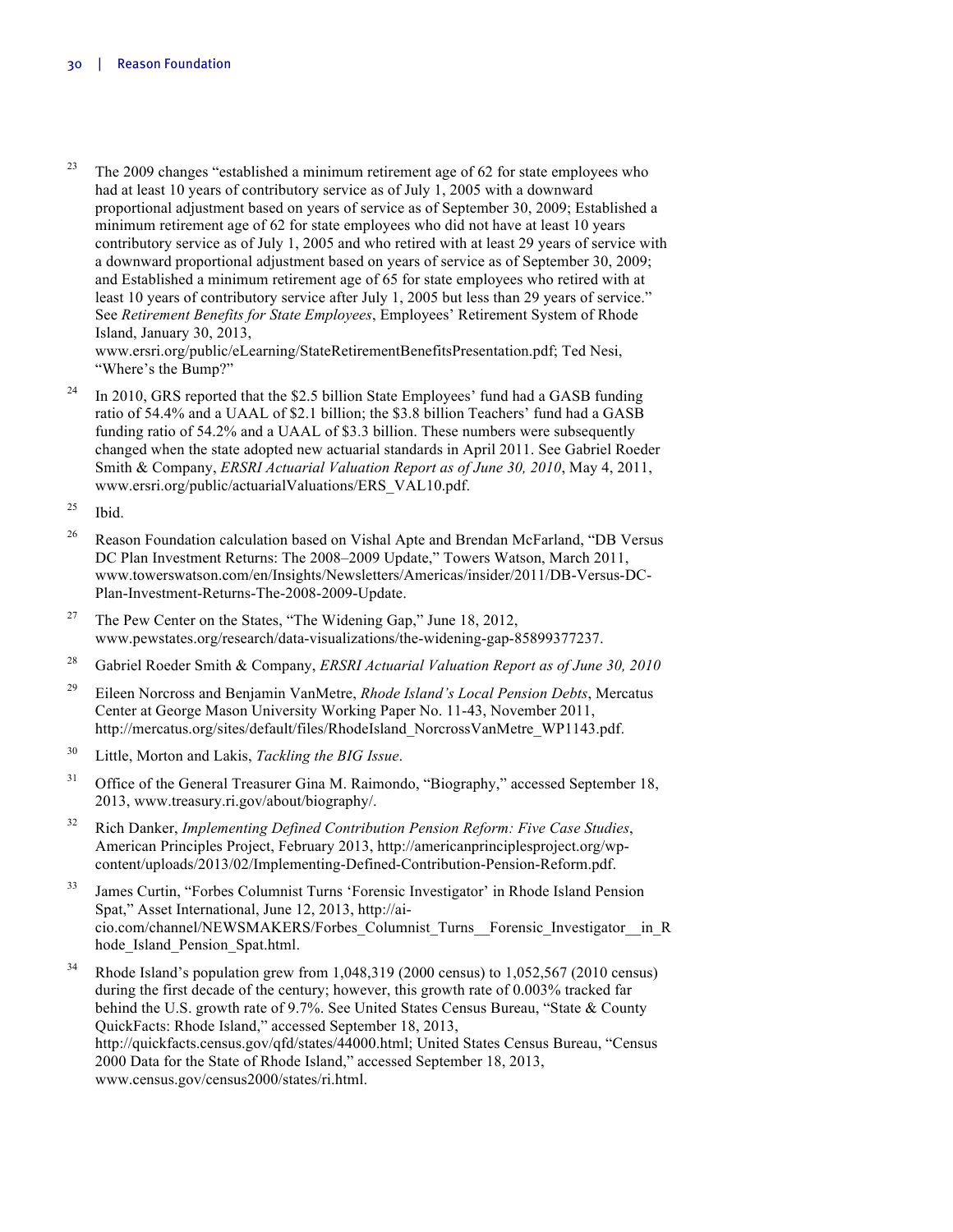- <sup>35</sup> Rhode Island's GDP per capita increased from \$29,498 in 2000 to \$42,001 in 2010. In constant dollars, this is an increase of 11%. This increase was more than three times the national growth rate in GDP per capita of 3.5% during the same decade. U.S. Department of Commerce, "Per Capita Personal Income by State," accessed September 18, 2013, http://bber.unm.edu/econ/us-pci.htm.
- <sup>36</sup> Little, Morton and Lakis, *Tackling the BIG Issue*.
- $37$  Ibid.
- <sup>38</sup> Charles Stockdale and Michael Sauter, "The States with the Largest Unionized Workforces, MSNBC.com, February 16, 2012, http://bottomline.msnbc.msn.com/\_news/2012/02/16/10399876-the-states-with-the-largestunionized-work-forces.
- <sup>39</sup> Mary Williams Walsh, "The Little State with a Big Mess," *The New York Times*, October 22, 2011, www.nytimes.com/2011/10/23/business/for-rhode-island-the-pension-crisis-isnow.html.
- $40$  Ibid.
- $41$  Ibid.
- <sup>42</sup> This matter would be closed on July 9, 2013, without action. See Ted Nesi, "SEC Opens Investigation into RI's Bond Disclosures," Nesi's Notes, WPRI.com, February 3, 2011, http://blogs.wpri.com/2011/02/03/sec-opens-investigation-into-ris-bond-offerings/; Hilary Russ, "U.S. SEC Closes Rhode Island Pension Disclosure Probe without Action," Reuters, July 9, 2013, www.reuters.com/article/2013/07/09/usa-rhodeisland-pensionidUSL1N0FF0YG20130709.
- <sup>43</sup> Walsh, "The Little State with a Big Mess."
- <sup>44</sup> Rhode Island's actuarial firm GRS recommends reducing the state's projected annual investment-return rate from 8.25% to 7.5% (5.15% expected real return + 2.75% inflation expectation – 0.4% in investment expenses). GRS noted that this adjustment would "significantly increase the liabilities and contribution requirements"; it also recommended reducing the cost-of-living adjustment from 3% (2.5% for some) a year to 2.35% a year. See Gabriel Roeder Smith & Company, "Results of 2010 Actuarial Experience Study for ERSRI," May 23, 2011, www.ersri.org/public/actuarialValuations/ExpStudyRpt2010.pdf; Ted Nesi, "Raimondomania Hits Sunday NYT as Paper Lionizes Treasurer," Nesi's Notes, WPRI.com, October 22, 2011, http://blogs.wpri.com/2011/10/22/raimondomania-hitssunday-nyt-as-paper-lionizes-treasurer/.
- <sup>45</sup> Little, Morton and Lakis, *Tackling the BIG Issue*.
- <sup>46</sup> Ibid.
- <sup>47</sup> Grace Wyler, "Rhode Island Braces for Wave of Muni Crises in Wake of Central Falls Bankruptcy," *Business Insider*, August 8, 2011, www.businessinsider.com/rhode-islandbraces-for-wave-of-muni-crises-in-wake-of-central-falls-bankruptcy-2011-8.
- <sup>48</sup> Hilary Russ, "Central Falls, Rhode Island Bankruptcy: Plan Saves Tiny City but Leaves Scars," *Reuters*, September 3, 2012, www.huffingtonpost.com/2012/09/03/central-fallsrhode-island-bankruptcy\_n\_1852982.html.
- <sup>49</sup> Little, Morton and Lakis, *Tackling the BIG Issue*.
- <sup>50</sup> Russ, "Central Falls, Rhode Island Bankruptcy."
- <sup>51</sup> Wyler, "Rhode Island Braces for Wave of Muni Crises."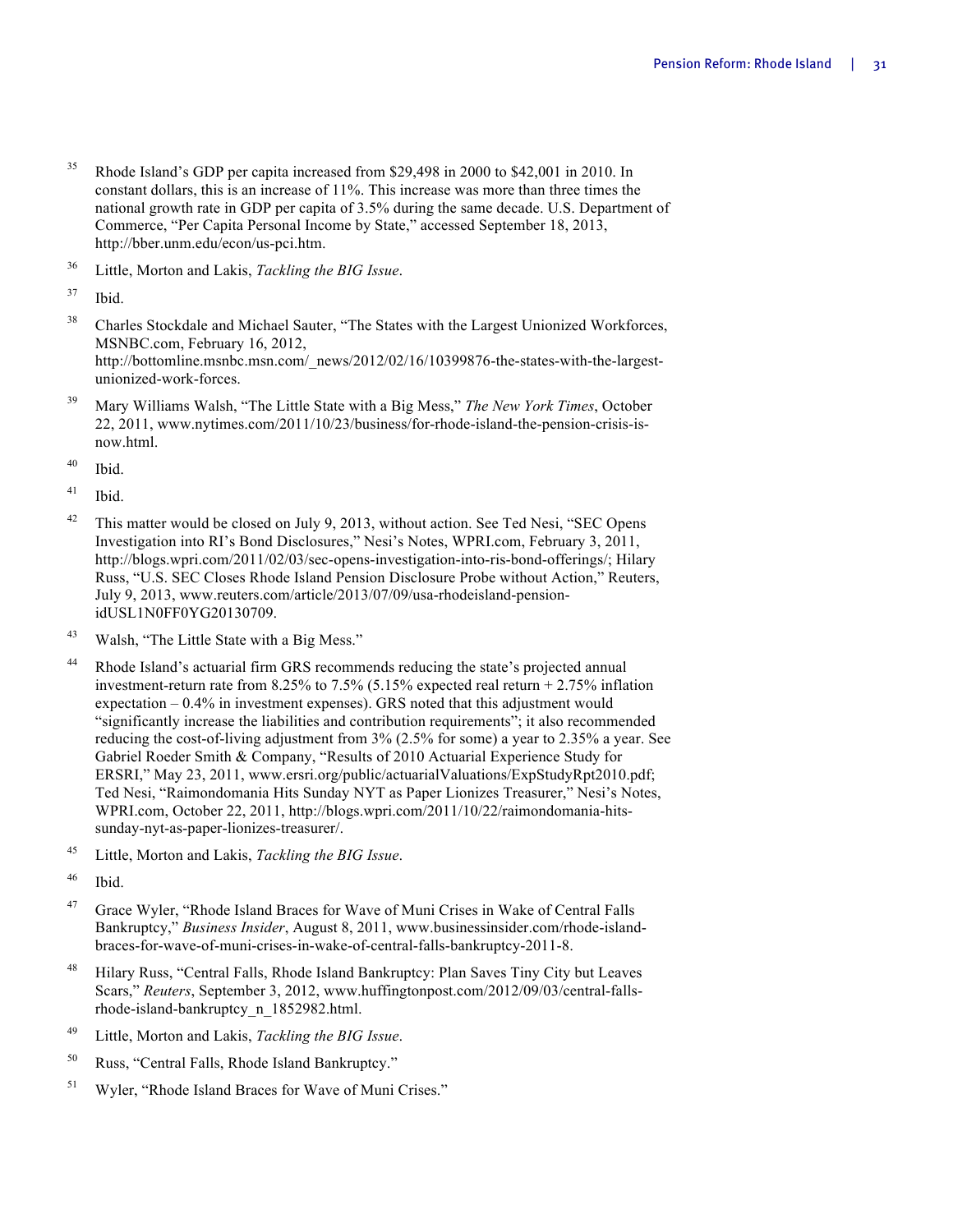- <sup>52</sup> Ibid.
- <sup>53</sup> "Muni Watch: RI Dominos Ready to Fall?" *Necropolitan Sentinel*, August 9, 2011, www.conservativecommune.com/2011/08/muni-watch-ri-dominos-ready-to-fall/.
- <sup>54</sup> *The State Role in Local Government Financial Distress*, The Pew Charitable Trusts, July 2013,

www.pewstates.org/uploadedFiles/PCS\_Assets/2013/Pew\_State\_Role\_in\_Local\_Governme nt Financial Distress.pdf.

- <sup>55</sup> Walsh, "The Little State with a Big Mess."
- <sup>56</sup> Little, Morton and Lakis, *Tackling the BIG Issue*.
- <sup>57</sup> Gabriel Roeder Smith & Company, *Judicial Retirement Benefits Trust Actuarial Valuation Report as of June 30, 2011*, April 13, 2012, https://www.ersri.org/public/actuarialValuations/JDGS\_VAL11.pdf; Gabriel Roeder Smith & Company, *State Police Retirement Benefits Trust Actuarial Valuation Report as of June 30, 2011*, April 13, 2012, https://www.ersri.org/public/actuarialValuations/STPL\_VAL11.pdf.
- <sup>58</sup> Gabriel Roeder Smith & Company, *Employees' Retirement System of Rhode Island Actuarial Valuation Report as of June 30, 2011*, April 13, 2012, https://www.ersri.org/public/actuarialValuations/ERS\_VAL11.pdf.
- <sup>59</sup> According to the ERSRI actuarial reports, the employer contribution rate is the sum of two pieces: the employer normal cost rate and the amortization rate. The normal cost rate is determined as a percent of pay. The employer normal cost is the difference between this rate and the member contribution rate. The amortization rate is also determined as a level percent of pay.
- $60$  "Employees' Retirement System of Rhode Island Actuarial Valuation Report as of June 30, 2011."
- $61$  See note 56.
- <sup>62</sup> Office of the General Treasurer Gina M. Raimondo, *Truth in Numbers*.
- $^{63}$  Ibid.
- $64$  Ibid.
- $65$  Ibid.
- <sup>66</sup> Left out of the discussion, at least in the public record, was a clear discussion of the inherent challenges with defined-benefit (DB) pension systems for state budgets. Because DB systems preset the amount a retiree will be able to annually withdraw at the end of his career, the state *has* to properly fund the system. Any shortfall requires either a large contribution of state taxpayer resources to catch up or a cut in the promised benefits. However, there was little appetite in the state to shift completely from a DB system to a 401(k)-styled defined-contribution (DC) system similar to private pension plans. So this distinction was likely moot.
- <sup>67</sup> Little, Morton and Lakis, *Tackling the BIG Issue*.
- <sup>68</sup> Further, the benefits that had been promised in the past were deemed affordable based on overly optimistic assumptions about investment returns. An actuarial report issued in May 2011 showing investment returns on the market value of the ERSRI's assets to be around 4% instead of the assumed 8.25% was particularly damning. Therefore, by definition, the current benefit structure was overly generous and would need to be reduced.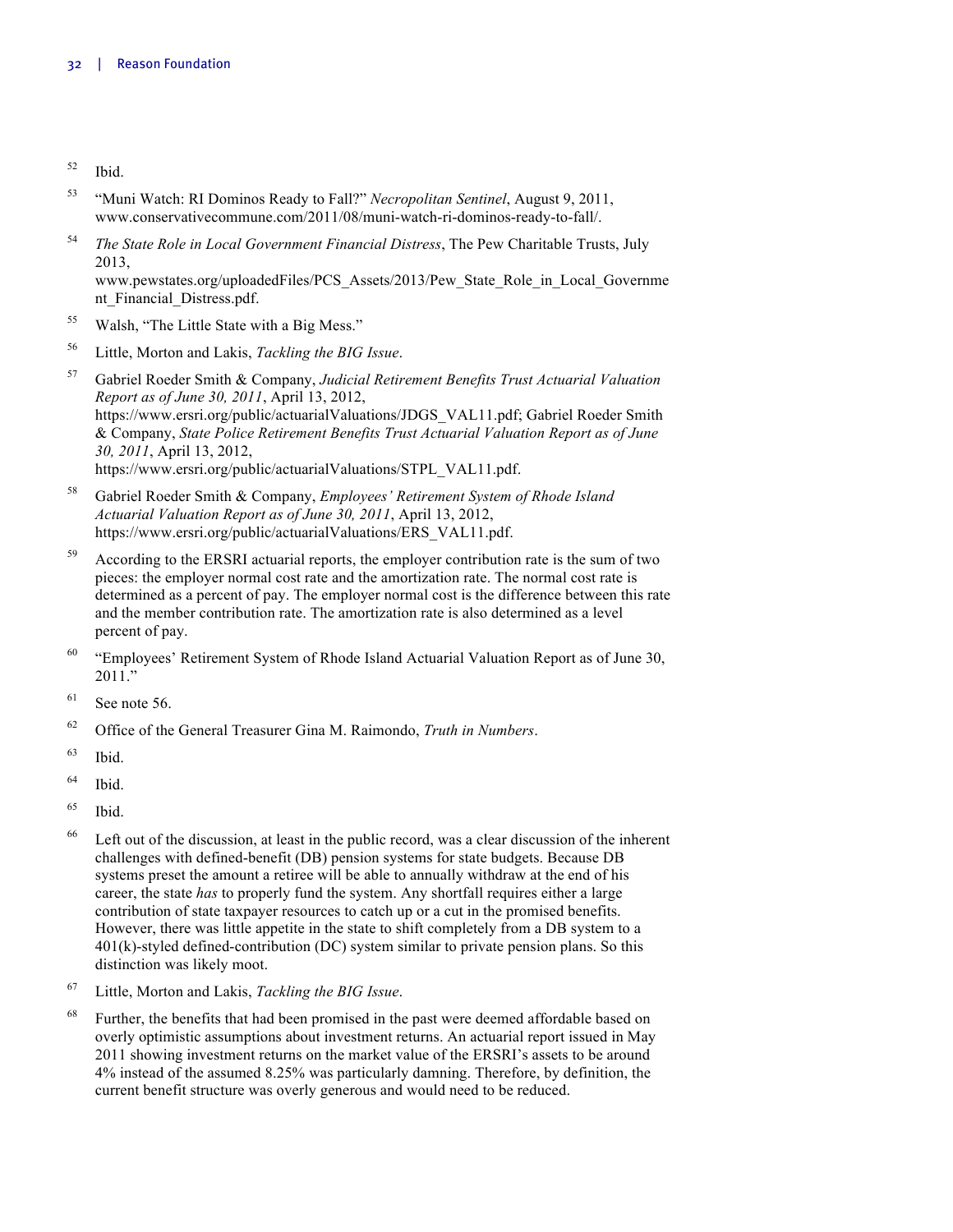- <sup>69</sup> Rhode Island Office of the General Treasurer, "Press Release: Governor, Treasurer Partner to Work Toward Pension Solution," June 15, 2011, accessed September 18, 2013, www.ri.gov/press/view/14075.
- $70$  Ibid.
- <sup>71</sup> Little, Morton and Lakis, *Tackling the BIG Issue*.
- $72$  Ibid.
- $73$  Ibid.
- <sup>74</sup> Michael Corkery and Brad Reagan, "Small State Gets Big Pension Push," *The Wall Street Journal*, December 11, 2012, accessed September 18, 2013, http://online.wsj.com/article/SB10001424127887324339204578171340979593744.html; www.EngageRI.org.
- <sup>75</sup> Little, Morton and Lakis, *Tackling the BIG Issue*.
- <sup>76</sup> Ibid.
- $77$  Ibid.
- <sup>78</sup> Rhode Island Office of the General Treasurer Gina M. Raimondo, Executive Summary, *The Rhode Island Retirement Security Act of 2011*, accessed September 18, 2013, www.treasury.ri.gov/secure-path-ri/rirsa/legislation.php.
- <sup>79</sup> Ibid.
- $80$  Ibid.
- <sup>81</sup> Rhode Island Office of the General Treasurer Gina M. Raimondo, "Frequently Asked" Questions – COLA," accessed September 18, 2013, www.treasury.ri.gov/secure-pathri/rirsa/faq/cola.php.
- <sup>82</sup> Employees' Retirement System of Rhode Island, *An Employee's Guide to Understanding the Rhode Island Retirement Security Act*, January 2012, https://www.ersri.org/public/documentation/FINAL\_RIRSAGuide\_January2012.pdf.
- <sup>83</sup> Rhode Island Office of the General Treasurer Gina M. Raimondo, "Frequently Asked Questions – Hybrid Plans," accessed September 18, 2013, www.treasury.ri.gov/secure-pathri/rirsa/faq/hybrid-how.php.
- <sup>84</sup> Executive Summary, The Rhode Island Retirement Security Act of 2011.
- <sup>85</sup> Robert Hiltonsmith, *Rhode Island's New Hybrid Pension Plan Will Cost the State More While Reducing Retiree Benefits*, Economic Policy Institute, June 20, 2013, www.epi.org/publication/ib366-rhode-islands-hybrid-pension-plan/.
- <sup>86</sup> Employees' Retirement System of Rhode Island, *An Employee's Guide to Understanding the Rhode Island Retirement Security Act*.
- <sup>87</sup> Executive Summary, The Rhode Island Retirement Security Act of 2011.
- <sup>88</sup> Little, Morton and Lakis, *Tackling the BIG Issue*.
- <sup>89</sup> Executive Summary, The Rhode Island Retirement Security Act of 2011.
- $90$  Ibid.
- <sup>91</sup> David Von Drehle, "The Little State That Could," *TIME Magazine*, December 4, 2011, p. 32.
- <sup>92</sup> Executive Summary, The Rhode Island Retirement Security Act of 2011.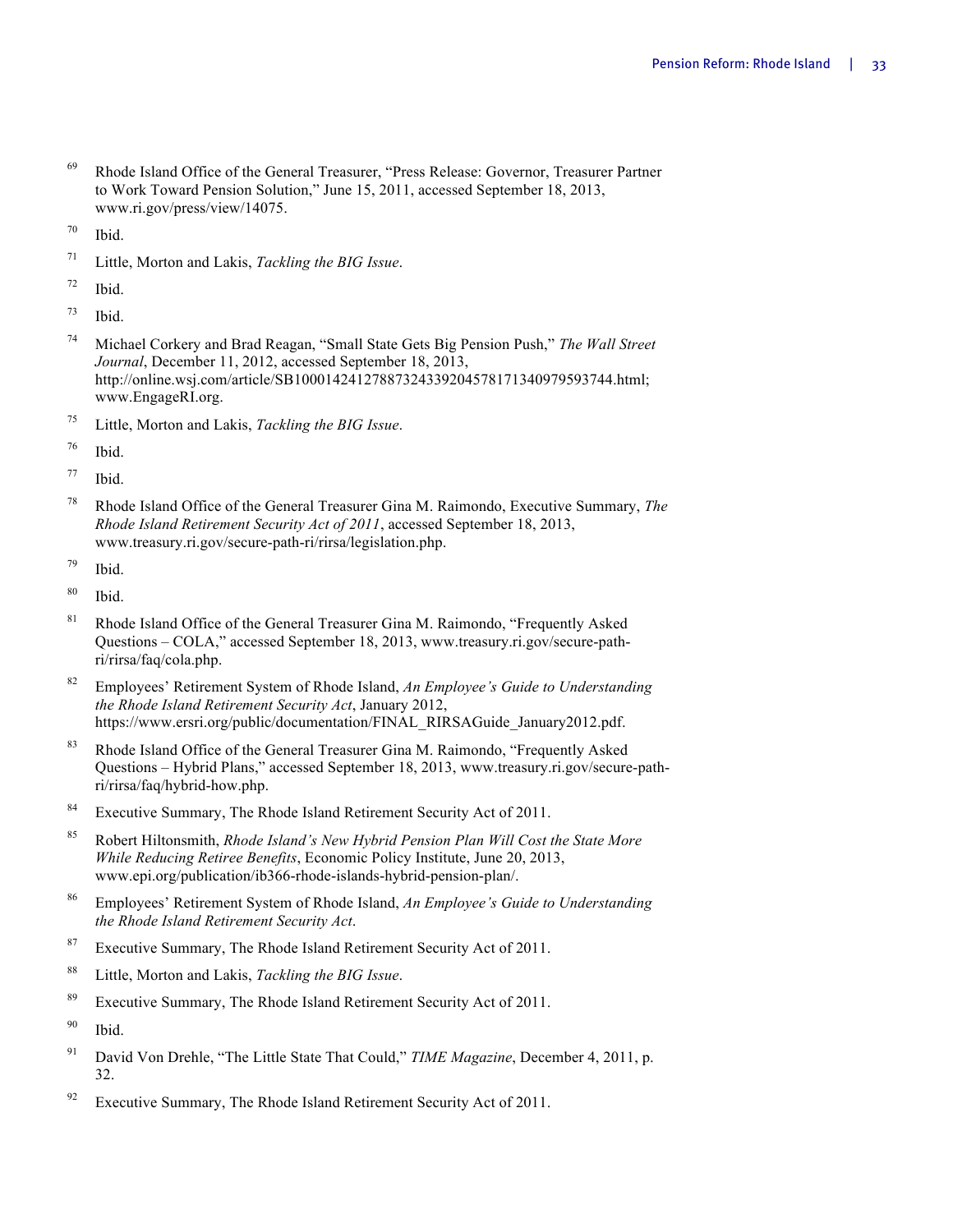- <sup>93</sup> Josh Barro, "Chafee's Confusion about Moral Obligation," Bloomberg View: The Ticker, May 1, 2013, www.bloomberg.com/news/2013-05-01/chafee-s-confusion-about-moralobligation.html.
- <sup>94</sup> "Rhode Island Overhauls Public Pensions," The Pew Charitable Trusts, November 21, 2011, www.pewtrusts.org/our\_work\_report\_detail.aspx?id=85899366789.
- <sup>95</sup> Ibid. The Pew numbers estimate that the  $401(k)$  defined contribution account would generate a value of \$338,106, and drawn down at 4% per year, the benefit would be \$13,524, but the worker could take out more if desired.
- <sup>96</sup> Gabriel Roeder Smith & Company, *Judicial Retirement Benefits Trust Actuarial Valuation Report as of June 30, 2012*; Gabriel Roeder Smith & Company, *State Police Retirement Benefits Trust Actuarial Valuation Report as of June 30, 2012*; Gabriel Roeder Smith & Company, *Employees' Retirement System of Rhode Island Actuarial Valuation Report as of June 30, 2012*.
- <sup>97</sup> Walsh, "Pension Lawsuits Explained."
- <sup>98</sup> This case is not to be confused with a separate case that the same coalition of unions filed as a challenge to the 2009 changes the General Assembly made to pension benefits. In September 2011, prior to the RIRSA's passage, a judge ruled that the plaintiffs "possess implied unilateral contract rights arising from the ERSRI." That case was later ordered to mediation. See Rhode Island Council 94, et al., v. Donald L. Carcieri, et al., Superior Court of Providence, Civ. A. No. PC 10-2859 (September 2011), www.courts.ri.gov/Courts/SuperiorCourt/DecisionsOrders/decisions/10-2859.pdf.
- <sup>99</sup> EPI estimates that "adding the state's 1 percent contribution for the new DC plan means the state's total contribution per employee will rise by about 30 percent." See Hiltonsmith, "Rhode Island's New Hybrid Pension Plan."

- <sup>101</sup> Hilary Russ, "Rhode Island Town Says Near Bankrupt Pension Plan Not Its Problem," *Reuters*, May 29, 2013, http://articles.chicagotribune.com/2013-05-29/news/sns-rt-usapensionrhodeisland-coventryl2n0e31uw-20130529\_1\_pension-funds-town-employeescoventry.
- <sup>102</sup> Alex Kuffner, "West Warwick Voters OK \$83-Million Budget, Hope to Avert State Intervention," *Providence Journal*, June 27, 2013, www.providencejournal.com/breakingnews/content/20130627-west-warwick-voters-ok-83-million-budget-hope-to-avert-stateintervention.ece.
- <sup>103</sup> Ted Nesi, "Woonsocket Retirees Warned Pension Fund Will Run Out of Money in 10 Years," WPRI.com, February 25, 2013, www.wpri.com/dpp/news/local\_news/blackstone/woonsocket-warned-pensions-runningout.
- $104$  Ibid.
- <sup>105</sup> Russ, "Rhode Island Town Says Near Bankrupt Pension Plan Not Its Problem."
- <sup>106</sup> Ted Nesi and Tim White, "Coventry Officials Say School Pension Plan Set to Run Dry Isn't Their Problem," WPRI.com, May 21, 2013, www.wpri.com/dpp/news/target\_12/coventryschools-pension-plan-orphaned.
- <sup>107</sup> Neil Remiesiewicz, "Woonsocket in Dire Financial Straits," WPRI.com, June 22, 2013, http://www.wpri.com/dpp/news/local\_news/blackstone/woonsocket-city-facing-possiblepay-cuts-next-month.

<sup>100</sup> Ibid.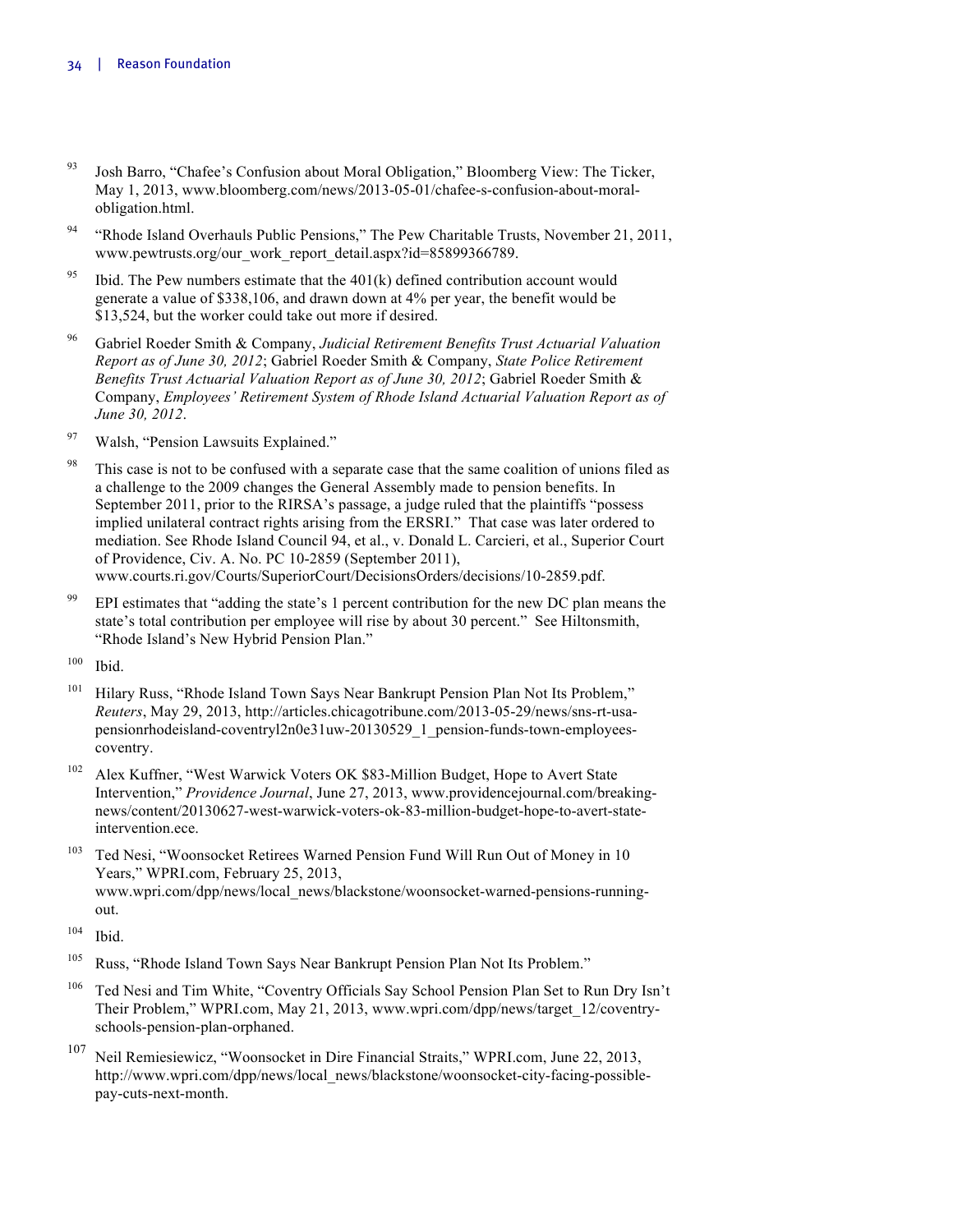<sup>108</sup> When Raimondo took over the state treasurer's office, she was coming from a firm that was helping to manage a small portion (\$5 million) of the state's pension investments. Siedle has claimed that she has a conflict of interest and has used her position as treasurer to increase the riskiness of the pension investment portfolio and hire new hedge-fund managers that are lacking in transparency and charging excessive fees. "There's no prudent, disciplined investment program at work here," Siedle wrote in April 2013, "just a blatant Wall Street gorging, while simultaneously pruning state workers' pension benefits." Raimondo's office has responded to the criticism, stating, "Everything we're investing in are brand-name firms with a proven track record—and we always get the best fees. In consultation with our investment advisers, we negotiate wherever possible to make sure that the state of Rhode Island receives among the best fees of other investors." In addition to blogging for Forbes.com, Siedle has a background in pension analysis and has a company specializing in forensic financial investigations. In June 2013, the American Federation of State, County and Municipal Employees, a union that represents around 1.5 million workers nationwide, hired Siedle to conduct a forensic investigation into the investment strategy of Rhode Island, and Raimondo's office has said it will cooperate. It remains unclear whether Siedle was simply trying to drum up business with his vocal criticism of Raimondo, but his critique that the state might be overpaying its money managers is theoretically plausible. A Maryland Public Policy Institute paper released in July 2013 found that states that pay higher investment fees typically do not get a better return than states with low-fee investment strategies. See Edward Siedle, "Rhode Island Public Pension 'Reform' Looks More Like Wall Street Feeding Frenzy," Forbes.com, April 4, 2013, www.forbes.com/sites/edwardsiedle/2013/04/04/rhode-island-public-pension-reform-looks-

more-like-wall-street-feeding-frenzy/; Jeff Hooke and John J. Walters, *Wall Street Fees, Investment Returns, Maryland and 49 Other State Pension Funds*, Maryland Public Policy Institute, Maryland Policy Report No. 2013-02, July 2, 2013, www.mdpolicy.org/docLib/20130710\_MarylandPolicyReport201302.pdf.

<sup>109</sup> Current Rhode Island law requires any surplus tax revenue to be directed to the Employees' Retirement System of Rhode Island. See State of Rhode Island General Assembly, "An Act Making Appropriations for the Support of the State for the Fiscal Year Ending June 30, 2014," January 2013,

www.budget.ri.gov/Documents/CurrentFY/FY%202014%20Appropriations%20Act.pdf.

<sup>110</sup> Ted Nesi, "House OKs \$8.2B Budget after Revolt Forces Changes," WPRI.com, June 26, 2013, www.wpri.com/dpp/news/politics/state\_politics/ri-house-budget-debate-2013-14-daytwo.